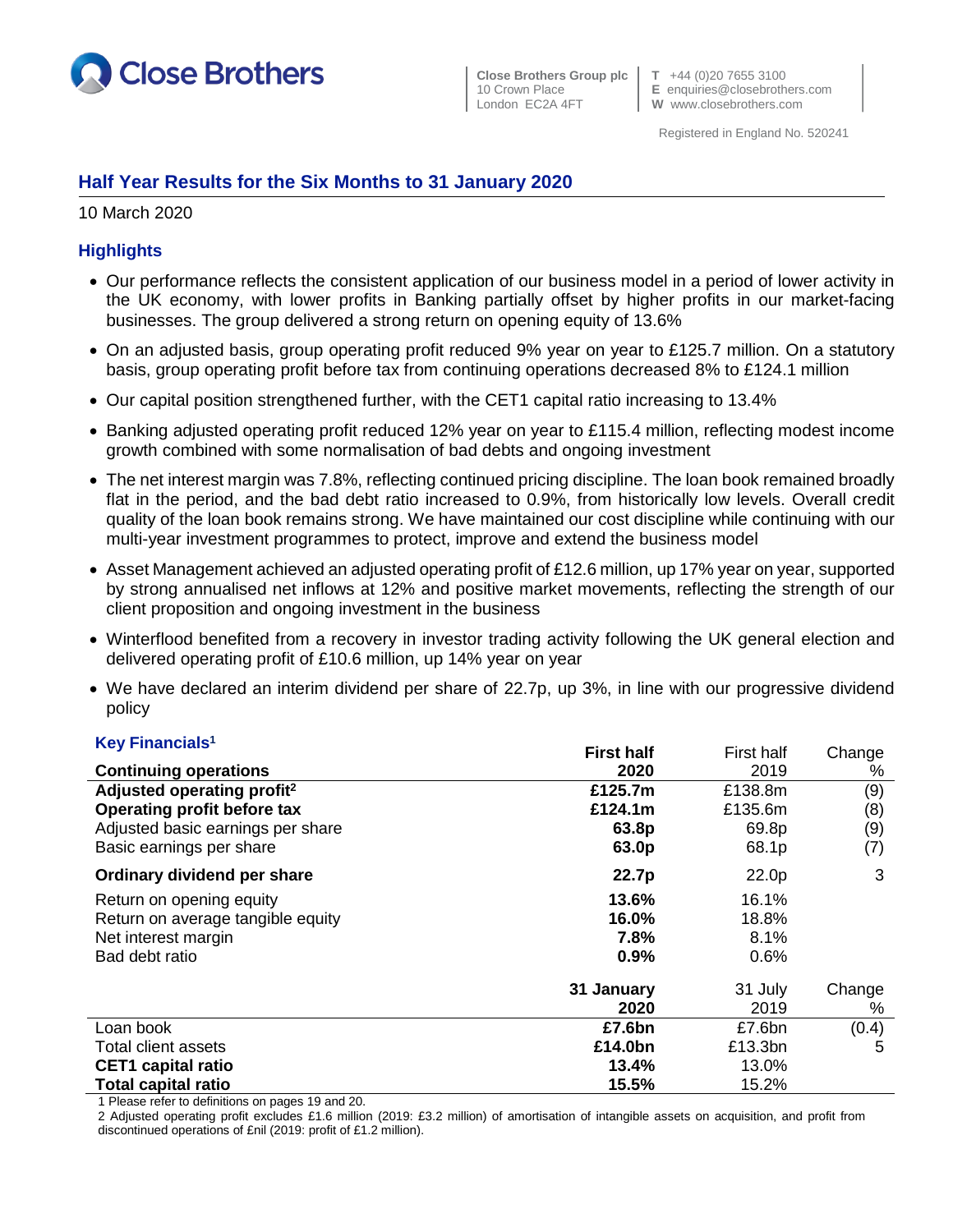#### **Preben Prebensen, Chief Executive, said:**

"The performance of the group continued to demonstrate the consistent application of our business model in a period of lower activity in the UK economy. We delivered a strong return on opening equity of 13.6% and declared an interim dividend 3% higher than the prior year. We are confident that our resilient business model and the deep experience of our people leave us well placed to navigate the current uncertainty, and to continue serving our customers and clients in a range of market conditions."

"As a business that focuses on the long term, acting sustainably is integral to our strategy and culture and forms a fundamental part of our purpose – to help the people and businesses of Britain thrive over the long term. We are committed to making a lasting positive impact for people and communities, and recognise our responsibility towards the climate and natural environment."

### **Enquiries**

| Sophie Gillingham | Close Brothers Group plc | 020 3857 6574 |
|-------------------|--------------------------|---------------|
| Camila Sugimura   | Close Brothers Group plc | 020 3857 6577 |
| Matt Bullivant    | Close Brothers Group plc | 020 3857 6576 |
| Andy Donald       | Maitland                 | 020 7379 5151 |

A presentation to analysts and investors will be held today at 9.30 am GMT at **J.P. Morgan's offices at 60 Victoria Embankment, London, EC4Y 0JP**. A dial-in facility will be available by registering at https://webcasts.closebrothers.com/results/HalfYearResults2020/vip\_connect

# **Basis of Presentation**

Results are presented both on a statutory and an adjusted basis to aid comparability between periods. Adjusted measures are presented on a basis consistent with prior periods and exclude amortisation of intangible assets on acquisition, to present the performance of the group's acquired businesses consistent with its other businesses; any exceptional items, which are non-recurring and do not reflect trading performance; and discontinued operations.

Discontinued operations relate to the unsecured retail point of sale finance business, which was sold on 1 January 2019.

To maintain consistency with the income statement and reflect the group's continuing operations, the calculation of the bad debt ratio, net interest margin and return on net loan book for the Banking division in the first half of 2019 comparative period excludes the unsecured retail point of sale finance loan book from both the opening and closing loan book.

#### **About Close Brothers**

Close Brothers is a leading UK merchant banking group providing lending, deposit taking, wealth management services and securities trading. We employ over 3,000 people, principally in the UK. Close Brothers Group plc is listed on the London Stock Exchange and is a member of the FTSE 250.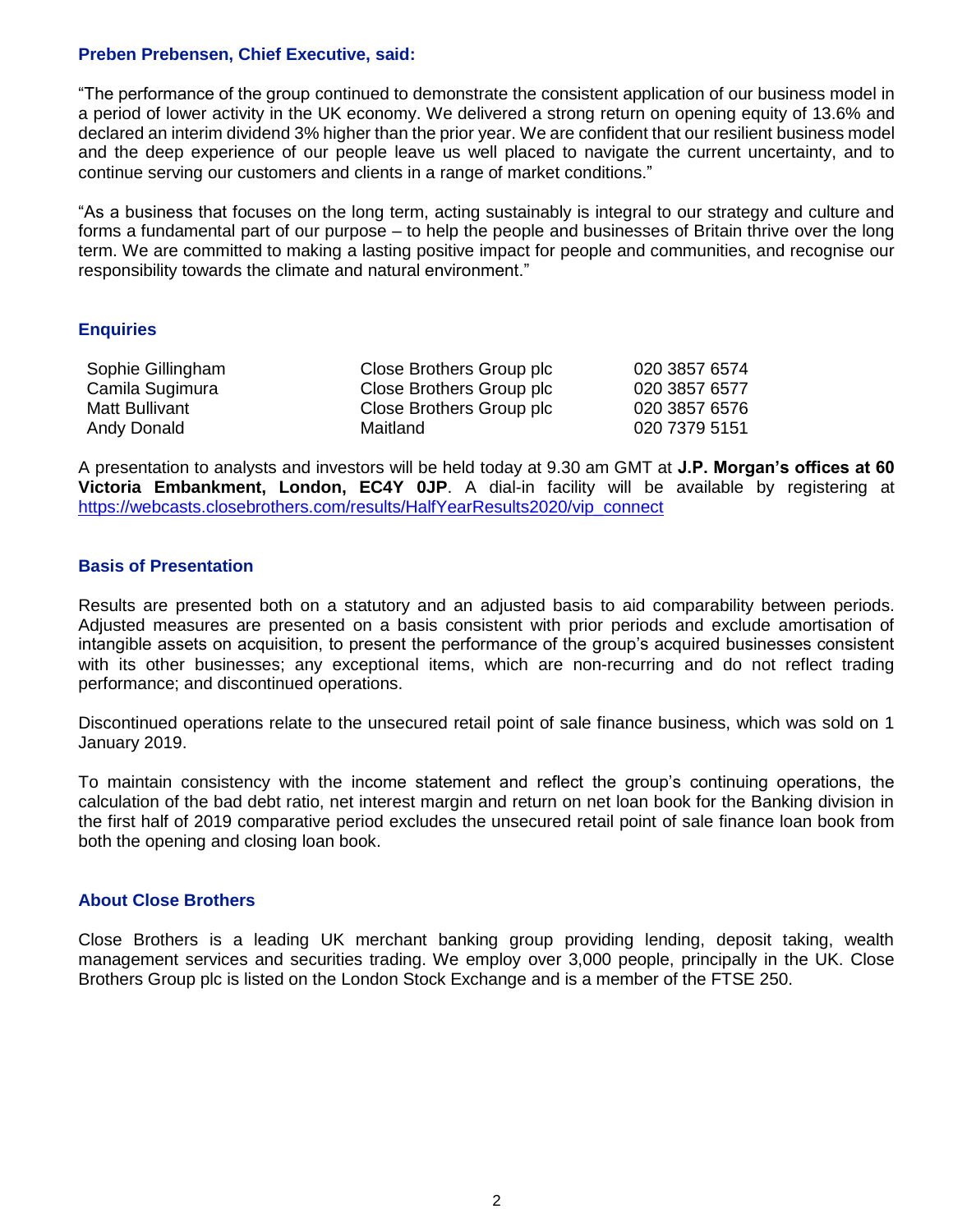#### **BUSINESS OVERVIEW**

The group's performance for the six months ending 31 January 2020 reflects the disciplined application of our business model in a period of lower activity in the UK economy. We delivered a return on opening equity of 13.6% (2019: 16.1%) and are pleased to declare an interim dividend of 22.7p (2019: 22.0p), up 3%. This confirms our commitment to our proven, through the cycle approach, which enables us to support customers, invest in the business and deliver strong returns to shareholders in a wide range of market conditions.

Adjusted operating profit decreased 9% to £125.7 million (2019: £138.8 million), with lower profits in the Banking division partially offset by higher profit in our market-facing businesses; Close Brothers Asset Management and Winterflood. Statutory operating profit before tax from continuing operations decreased 8% to £124.1 million (2019: £135.6 million). Adjusted basic earnings per share ("EPS") reduced 9% to 63.8p (2019: 69.8p), and statutory basic earnings per share from continuing operations also reduced 7% to 63.0p (2019: 68.1p).

#### **DIVISIONAL OVERVIEW**

In the **Banking division**, we maintained our focus on prudent underwriting and pricing discipline in a period of lower activity. Adjusted operating profit decreased by 12% to £115.4 million (2019: £131.1 million), reflecting modest income growth, higher bad debts and our continued investment in the business.

Overall, the loan book remained broadly flat in the first half of the year at £7.6 billion (31 July 2019: £7.6 billion), reflecting a softer demand environment driven by the economic and political uncertainty in the UK. We achieved modest growth in the Commercial portfolio, offset by a higher level of repayments in Property and a slight overall contraction in Retail.

The net interest margin reduced on the first half of 2019 (2019: 8.1%) but remained broadly stable on the 2019 financial year at 7.8%, reflecting our pricing discipline, despite ongoing competition across our markets and continued lower fee income due to reduced levels of transactional activity.

The bad debt ratio increased to 0.9% (2019: 0.6%) as we have seen some normalisation of impairments from historically low levels and a small number of new individual provisions in Property and Commercial. The overall credit quality of our book remains strong with a low bad debt ratio, relative to historical levels, reflecting the disciplined application of our prudent lending criteria in a competitive market.

Investment in a number of multi-year projects to protect, improve and extend our business model remains a strategic priority for the group. This is reflected in our ongoing commitment to enhancing customer experience and improving operating and capital efficiency. As a result, total costs in the Banking division increased by 3% on the prior year and are expected to grow c. 6% in the 2020 financial year, with investment spend skewed towards the second half of the year.

In the first half of the year, we continued to expand our range of deposit products to further diversify the group's funding via our customer deposit platform and introduced a new online savings portal. We made good progress with our multi-year transformation programme in Motor Finance, with early benefits seen in the loan book growth in the UK. We have initiated our Asset Finance transformation programme, aiming at increased sales effectiveness and optimised operational efficiency through upgraded systems and processes. We also remain on track towards making our application to use the Internal Ratings Based ("IRB") approach for capital, which will enhance our risk management framework and help optimise our capital requirements and increase our long-term strategic flexibility.

Excluding depreciation and other costs related to investments, operating expenses remained broadly flat on the prior year, as a result of our continued focus on improving operational efficiency. We continue to look for tactical improvements, such as the review and consolidation of our London office footprint, to create capacity for further investments.

The **Asset Management** division maintained good momentum as we continue to invest in this business. We achieved strong annualised net inflows at 12% of opening managed assets, reflecting the strength of our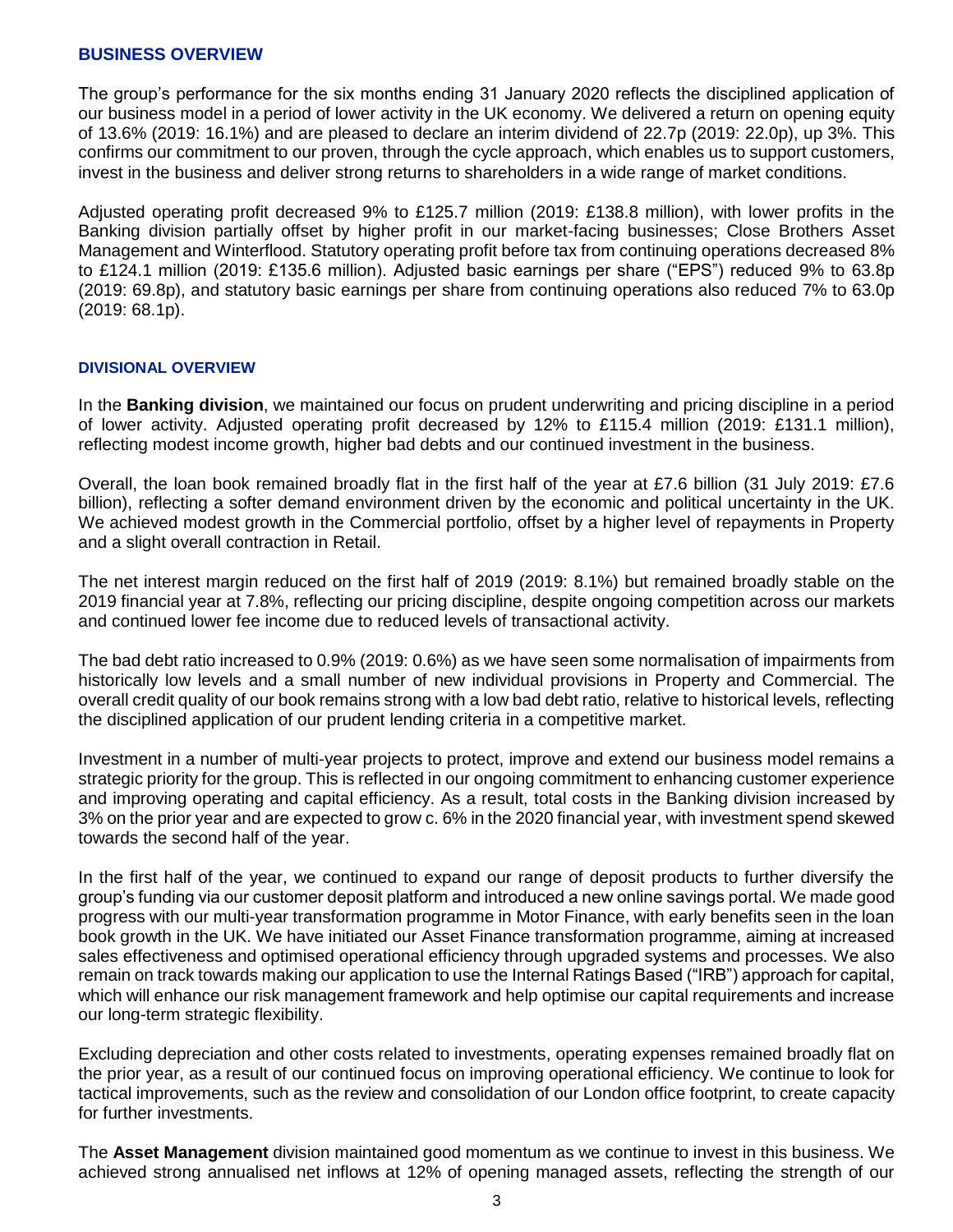client proposition and the hiring of additional portfolio managers. Managed assets increased 8% to £12.7 billion (31 July 2019: £11.7 billion) and total client assets increased 5% to £14.0 billion (31 July 2019: £13.3 billion). The division delivered an adjusted operating profit of £12.6 million (2019: £10.8 million), up 17% on the prior year, and an operating margin of 19% (2019: 18%).

**Winterflood** benefited from a recovery in investor trading activity following the UK general election and delivered operating profit of £10.6 million (2019: £9.3 million), up 14% on the prior year. Trading profitability remained strong with no loss days in the period (2019: one).

#### **FUNDING, LIQUIDITY AND CAPITAL**

The prudent management of our financial resources is a core part of our business model allowing us to grow, invest and pay a progressive and sustainable dividend, while meeting all regulatory requirements.

Our capital ratios strengthened further reflecting the group's profitability and the broadly stable loan book in the period. The common equity tier 1 ("CET1") capital ratio increased to 13.4% (31 July 2019: 13.0%) and we maintained a strong leverage ratio of 11.3% (31 July 2019: 11.0%).

We continue to diversify our sources of funding with a wider range of deposit products and access to a broad range of wholesale funding. The group maintained its strong liquidity position in the period, ensuring it is comfortably ahead of both internal risk appetite and regulatory requirements.

#### **SUSTAINABILITY AND RESPONSIBILITY**

Sustainability forms a core part of our thinking and we remain on track to achieve the series of public targets we set ourselves to help focus our efforts. Over 30% of our senior managers are female, and we continue to regularly receive strong customer satisfaction scores across our businesses. Our staff payroll giving remains comfortably ahead of the Payroll Giving Quality Mark Gold Award standard, and our environmental improvements are progressing well, with our head office now sending zero waste to landfill and our fleet vehicle emissions down 9% since 31 July 2019; well on the way to achieving our 20% target. We continually look for opportunities to make a difference for the long term and will be exploring further actions to make a positive impact over time.

#### **BOARD APPOINTMENTS**

On 1 January 2020 the Board was pleased to appoint Sally Williams as an independent non-executive director. Sally brings extensive experience of the financial services sector and her appointment will further strengthen the range of skills, experience and diversity represented on the Board. On appointment, she has become a member of the Board's Audit and Risk Committees, and consistent with the group's other independent non-executive directors, has also become a director of the group's Banking subsidiary, Close Brothers Limited.

#### **CEO SUCCESSION UPDATE**

In September 2019, the group announced that Preben Prebensen had decided to step down as chief executive after 10 years with the company. The Board has made good progress with the formal search for a successor, in line with our established succession process, and an announcement will be made in due course.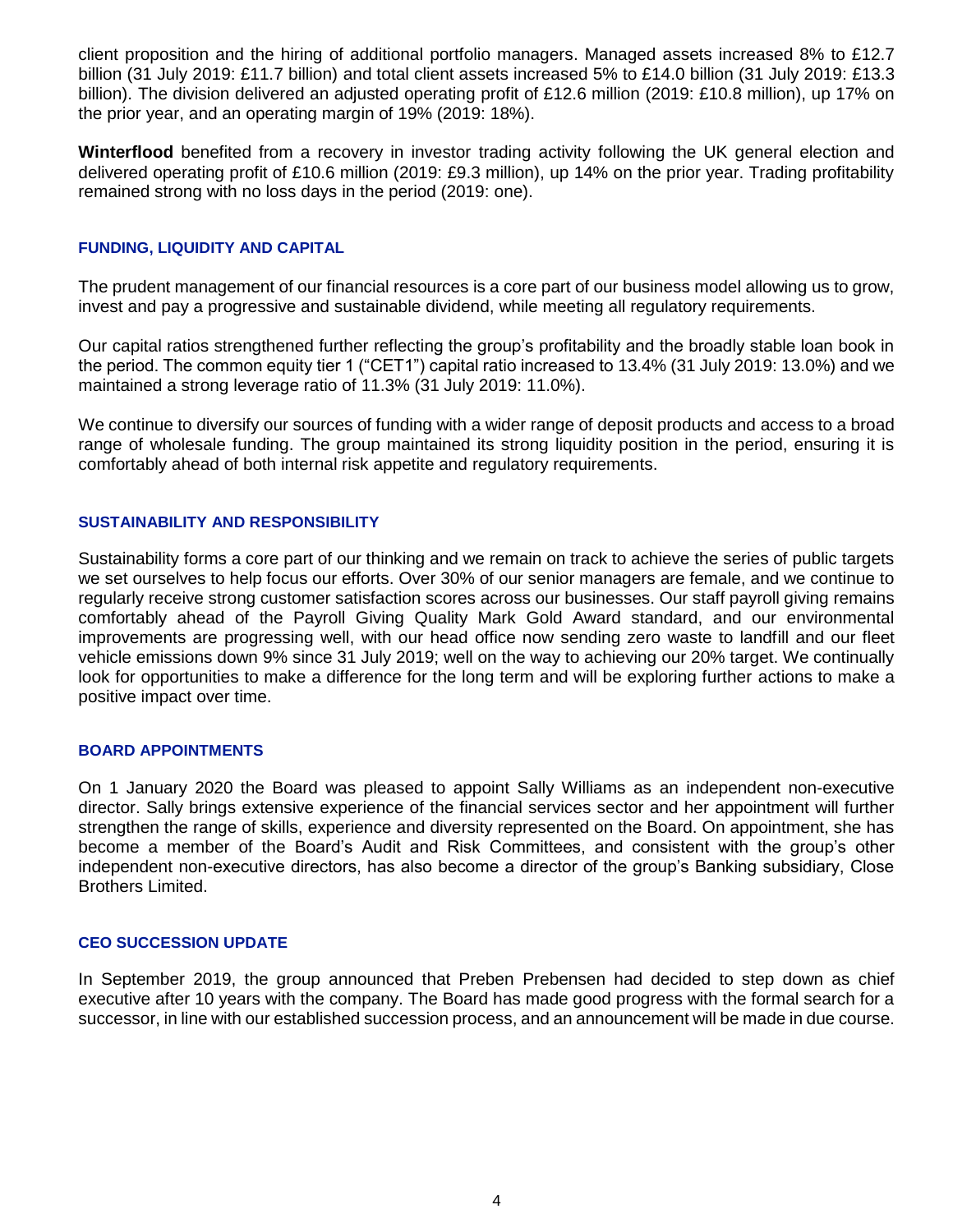#### **OUTLOOK**

The near-term outlook for the UK economy remains uncertain, heightened by escalating concern about the Coronavirus and its potential impact on businesses and financial markets.

Against this backdrop, we remain focused on maintaining the discipline of our business model, and our readiness to respond to changes in market conditions.

While it is too early to assess the impact of the Coronavirus on the UK economy, the Banking division remains focused on maintaining pricing and underwriting discipline, progressing with strategic initiatives and improving operating efficiency.

The Asset Management division, while clearly sensitive to market levels, remains focused on increasing client assets, through organic new business, selective hiring, and in-fill acquisitions.

Winterflood has benefited from a significant increase in volumes since the period end and remains focused on maximising opportunities across all market conditions, while continuing to build its institutional sales trading capabilities and Winterflood Business Services.

We are confident that our prudent and resilient business model and the deep experience of our people leave us well placed to navigate the current uncertainty, and to continue serving our customers and clients in a range of market conditions.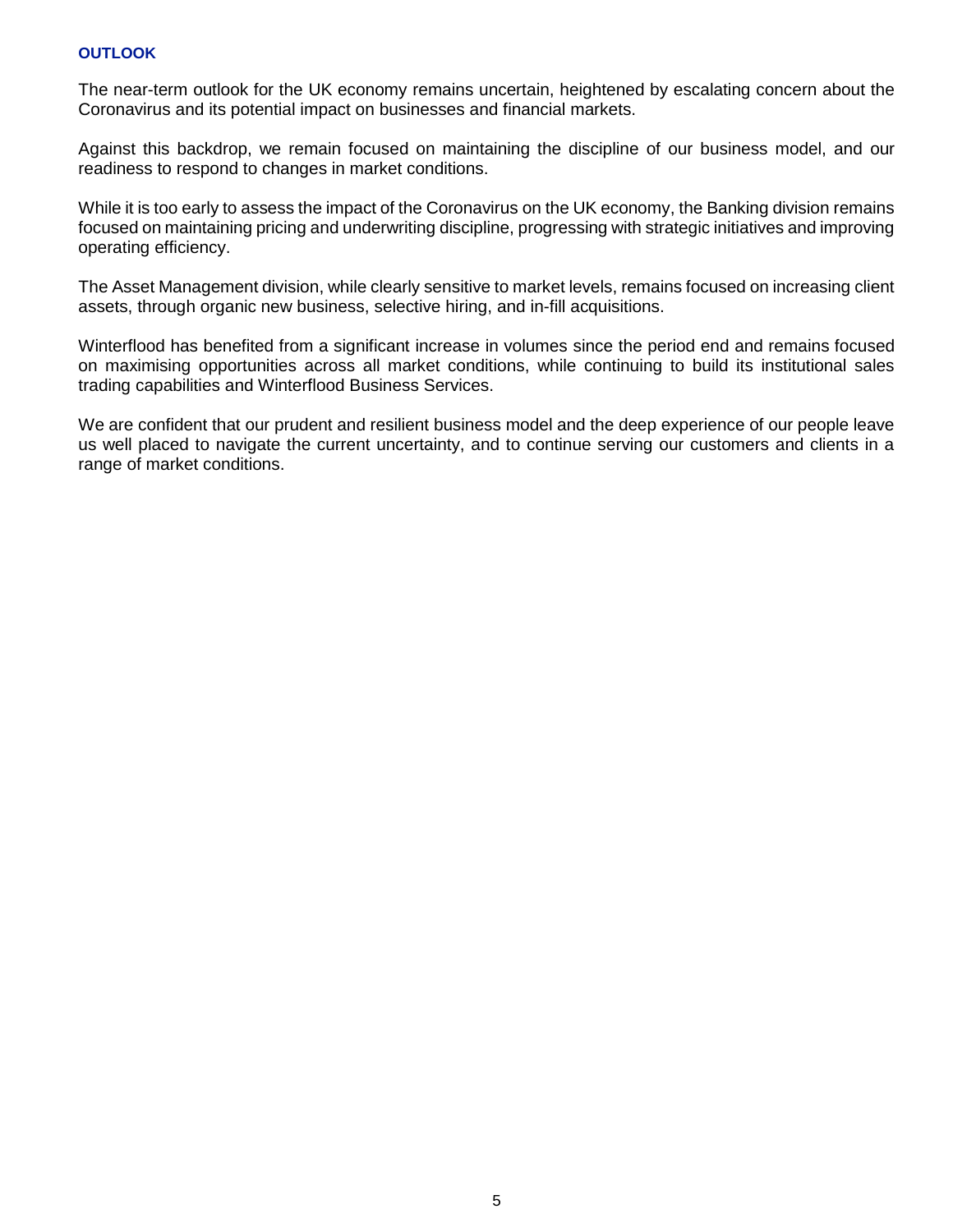# **OVERVIEW OF FINANCIAL PERFORMANCE**

#### **Group Income Statement**

|                                                                      | <b>First half</b> | First half |        |
|----------------------------------------------------------------------|-------------------|------------|--------|
|                                                                      | 2020              | 2019       | Change |
| <b>Continuing operations</b>                                         | £ million         | £ million  | %      |
| Adjusted operating income                                            | 420.0             | 407.4      | 3      |
| Adjusted operating expenses                                          | (257.6)           | (246.7)    | 4      |
| Impairment losses on financial assets                                | (36.7)            | (21.9)     | 68     |
| <b>Adjusted operating profit</b>                                     | 125.7             | 138.8      | (9)    |
| Banking                                                              | 115.4             | 131.1      | (12)   |
| Commercial                                                           | 38.5              | 47.3       | (19)   |
| Retail                                                               | 34.1              | 36.8       | (7)    |
| Property                                                             | 42.8              | 47.0       | (9)    |
| <b>Asset Management</b>                                              | 12.6              | 10.8       | 17     |
| <b>Securities</b>                                                    | 10.6              | 9.3        | 14     |
| Group                                                                | (12.9)            | (12.4)     | 4      |
| Amortisation of intangible assets on acquisition                     | (1.6)             | (3.2)      | (50)   |
| <b>Operating profit before tax</b>                                   | 124.1             | 135.6      | (8)    |
| Tax                                                                  | (29.6)            | (33.4)     | (11)   |
| Profit after tax: continuing operations                              | 94.5              | 102.2      | (8)    |
| Profit from discontinued operations, net of tax                      |                   | 1.2        |        |
| Loss attributable to non-controlling interests                       |                   | (0.1)      |        |
| Profit attributable to shareholders: continuing and                  |                   |            |        |
| discontinued operations                                              | 94.5              | 103.5      | (9)    |
|                                                                      |                   |            |        |
| Adjusted basic earnings per share (continuing                        | 63.8p             | 69.8p      | (9)    |
| operations)                                                          |                   |            |        |
| Basic earnings per share (continuing operations)                     | 63.0p             | 68.1p      | (7)    |
| Basic earnings per share (continuing and discontinued<br>operations) | 63.0p             | 68.9p      | (9)    |
| Dividend per share                                                   | 22.7p             | 22.0p      | 3      |
| Return on opening equity                                             | 13.6%             | 16.1%      |        |
| Return on average tangible equity                                    | 16.0%             | 18.8%      |        |
|                                                                      |                   |            |        |

# **Financial Overview**

Adjusted operating profit decreased 9% to £125.7 million (2019: £138.8 million), with lower profits in the Banking division partially offset by higher profits in our market-facing businesses, Close Brothers Asset Management and Winterflood, and a reduced operating margin of 30% (2019: 34%). Statutory operating profit before tax from continuing operations decreased 8% to £124.1 million (2019: £135.6 million). Return on opening equity remained strong at 13.6% (2019: 16.1%) despite the reduction in adjusted operating profit and continued growth in the equity base.

The Banking division delivered an adjusted operating profit of £115.4 million (2019: £131.1 million), down 12% on the prior year as modest income growth was offset by higher bad debts and ongoing investment. The Asset Management division delivered operating profit of £12.6 million (2019: £10.8 million), up 17% on the prior year reflecting higher income and continued investment to support the long-term growth of the business. The Securities division achieved operating profit of £10.6 million (2019: £9.3 million), up 14%, reflecting a recovery in trading volumes following the UK general election. Group net expenses, which include the central functions such as finance, legal and compliance, risk and human resources, were up 4% at £12.9 million (2019: £12.4 million).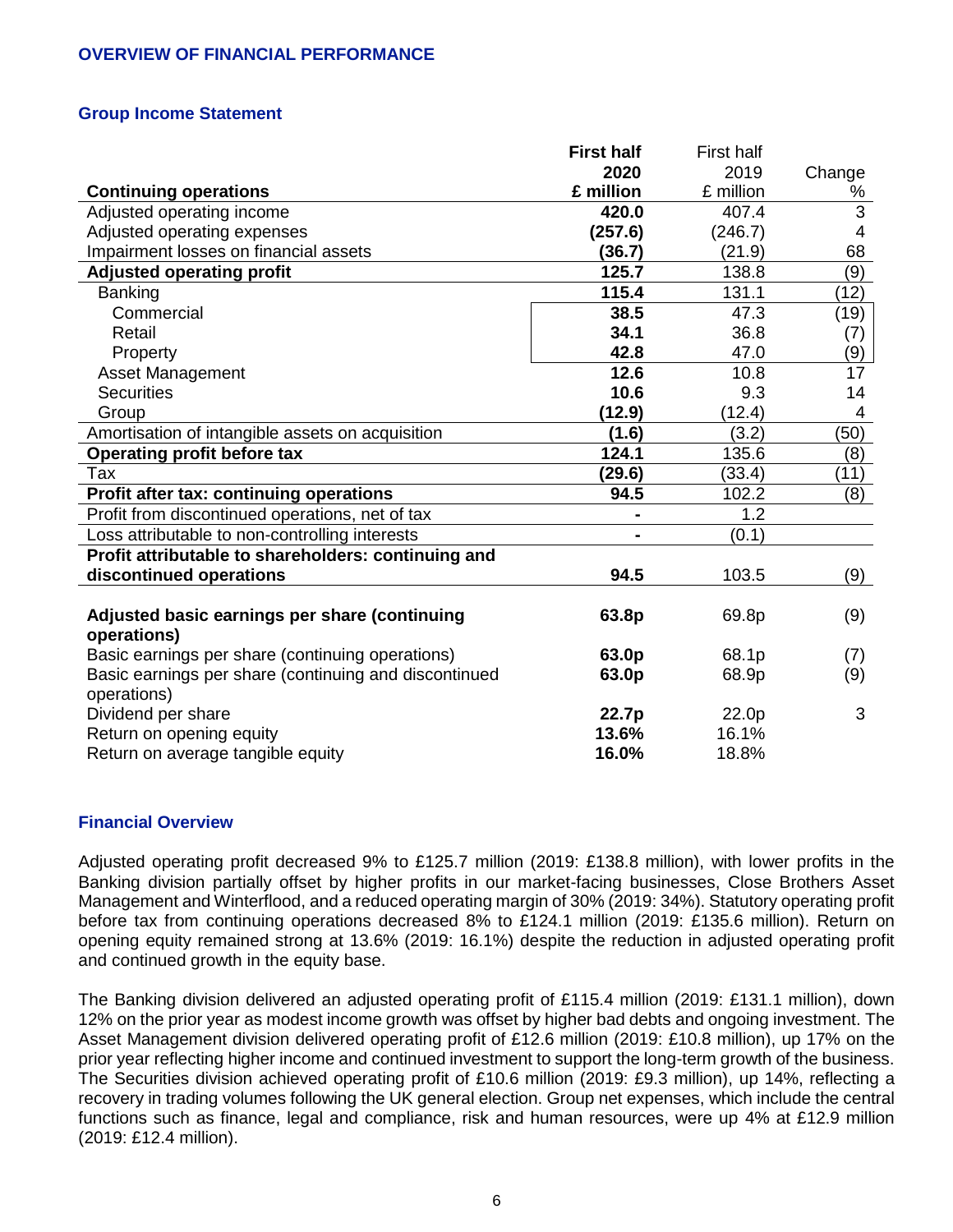Adjusted operating income increased 3% to £420.0 million (2019: £407.4 million), with all of the divisions achieving growth on the prior year. Income in the Banking division increased 1%, reflecting loan book growth on the prior year of 3.2% and a lower net interest margin of 7.8% (2019: 8.1%), driven by changes in mix and reduction in fee income due to lower transactional activity. Income in the Asset Management division was up 12% reflecting higher client assets driven by strong net inflows and positive market movements. Income in the Securities division increased by 5% as trading volumes recovered significantly towards the end of the period.

Adjusted operating expenses increased 4% to £257.6 million (2019: £246.7 million), with most of the increase in the Banking and Asset Management divisions. In the Banking division, costs increased by 3% primarily driven by our continued strategic investment and business initiatives, while other operating costs remained broadly flat on the prior year. As a result, the Banking expense/income ratio remained unchanged at 50% (2019: 50%). In the Asset Management division, costs increased by 11% driven by continued hiring of advisers and portfolio managers, as well as investment in technology to improve operational efficiency. Expenses in the Securities division increased by 2%, reflecting higher variable costs. Overall, the group's expense/income and compensation ratios remained unchanged at 61% (2019: 61%) and 36% (2019: 36%), respectively.

While overall credit quality remained strong, impairment losses increased by £14.8 million to £36.7 million (2019: £21.9 million). We have seen some normalisation of bad debts, from historically low levels, and a small number of new individual provisions in Commercial and Property. As a result, the bad debt ratio has increased to 0.9% (2019: 0.6%).

The tax charge in the period was £29.6 million (2019: £33.4 million), which corresponds to an effective tax rate of 24% (2019: 25%). The reduction primarily reflects a 0.7% reduction in the applicable blended UK corporation tax rate from 19.0% to 18.3%.

Adjusted basic earnings per share ("EPS") from continuing operations decreased 9% to 63.8p (2019: 69.8p) and basic EPS from continuing operations decreased 7% to 63.0p (2019: 68.1p).

# **Discontinued Operations**

On 1 January 2019, the group completed the sale of its unsecured retail point of sale finance business, which has been treated as a discontinued operation in the income statement for first six months of 2019. The profit from discontinued operations in the first six months of 2019 was £1.2 million and included a £2.8 million profit on disposal net of tax. Basic EPS from continuing and discontinued operations was 63.0p (2019: 68.9p), down 9% on the prior year.

#### **Dividend**

The interim dividend of 22.7p (2019: 22.0p) represents an increase of 3% from the prior year and reflects our commitment to a progressive dividend policy, which aims to grow the dividend year on year while maintaining a prudent level of dividend cover. The interim dividend is due to be paid on 22 April 2020 to shareholders on the register at 20 March 2020.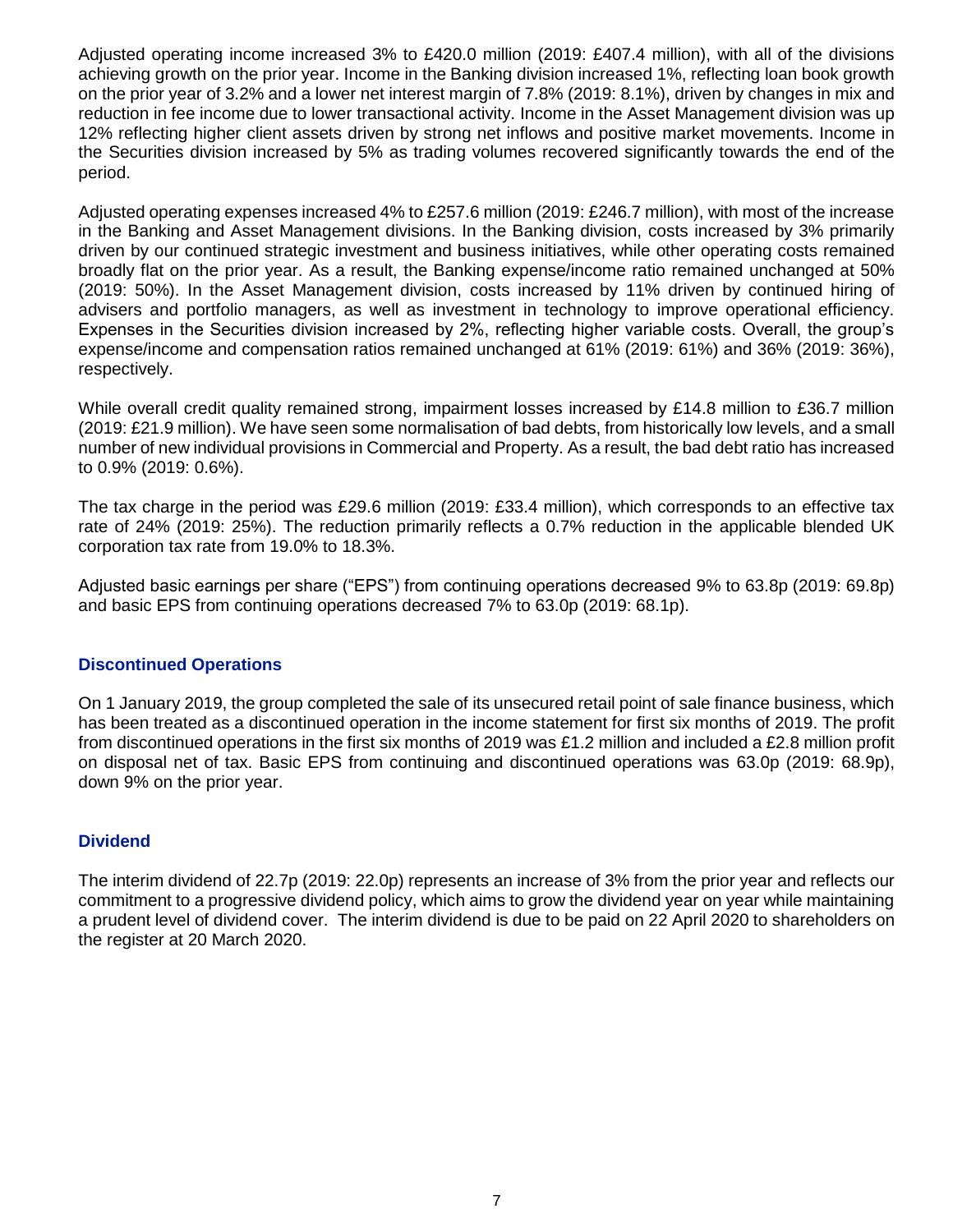#### **Group Balance Sheet**

|                                        | <b>31 January 2020</b> | 31 July 2019 |
|----------------------------------------|------------------------|--------------|
|                                        | £ million              | £ million    |
| Loans and advances to customers        | 7,619.1                | 7,649.6      |
| Treasury assets <sup>1</sup>           | 1,261.6                | 1,395.4      |
| Market-making assets <sup>2</sup>      | 767.0                  | 666.1        |
| Other assets                           | 1,021.1                | 850.2        |
| <b>Total assets</b>                    | 10,668.8               | 10,561.3     |
| Deposits by customers                  | 5,564.4                | 5,638.4      |
| <b>Borrowings</b>                      | 2,548.0                | 2,601.0      |
| Market-making liabilities <sup>2</sup> | 702.9                  | 582.4        |
| Other liabilities                      | 418.9                  | 333.1        |
| <b>Total liabilities</b>               | 9,234.2                | 9,154.9      |
| Equity                                 | 1,434.6                | 1,406.4      |
| <b>Total liabilities and equity</b>    | 10,668.8               | 10,561.3     |

1 Treasury assets comprise cash and balances at central banks, and debt securities held to support lending in the Banking division.

2 Market-making assets and liabilities comprise settlement balances, long and short trading positions and loans to or from money brokers.

We maintain a prudent approach to managing our financial resources, which is reflected in our strong and transparent balance sheet. The structure of the balance sheet remains unchanged, with most of the assets and liabilities relating to our lending activities. Loans and advances make up the majority of assets. Our loan book is predominantly secured across a diverse range of asset classes and is generally short term in nature with low average loan size.

Other items on the balance sheet include treasury assets held for liquidity purposes, and settlement balances in our Securities division. Intangibles, property, plant and equipment, and prepayments are included as other assets. Liabilities are predominantly made up of customer deposits and both secured and unsecured borrowings to fund the loan book.

Total assets increased 1% to £10.7 billion (31 July 2019: £10.6 billion) and total liabilities were up 1% to £9.2 billion (31 July 2019: £9.2 billion), both driven by an increase in market-making settlement balances reflecting higher trading activity in our Securities division, with a broadly stable loan book in the period. Other assets and other liabilities both increased as a result of IFRS 16 accounting adjustments and treasury deposit movements.

Shareholders' equity increased by 2% to £1.4 billion (31 July 2019: £1.4 billion), with profit in the period partially offset by dividend payments of £65.8 million (31 January 2019: £62.8 million). The group's return on assets remained broadly stable at 1.8% (31 July 2019: 1.9%).

# **Group Capital**

|                                    | <b>31 January 2020</b> | 31 July 2019 |
|------------------------------------|------------------------|--------------|
|                                    | £ million              | £ million    |
| Common equity tier 1 capital       | 1,205.4                | 1,169.2      |
| Total capital                      | 1,394.0                | 1,364.6      |
| Risk weighted assets               | 9,011.7                | 8,967.4      |
| Common equity tier 1 capital ratio | 13.4%                  | 13.0%        |
| <b>Total capital ratio</b>         | 15.5%                  | 15.2%        |
| Leverage ratio                     | 11.3%                  | 11.0%        |

The group's strong capital generation has allowed us to maintain capital ratios comfortably ahead of minimum regulatory requirements. Overall, the CET1 capital ratio increased to 13.4% (31 July 2019: 13.0%), reflecting continued profitability and broadly stable loan book. The total capital ratio increased to 15.5% (31 July 2019: 15.2%).

In the last six months, the group generated £36.2 million of CET1 capital, reflecting £94.5 million of profit in the year, partially offset by the regulatory deduction of dividends paid and foreseen of £44.4 million, an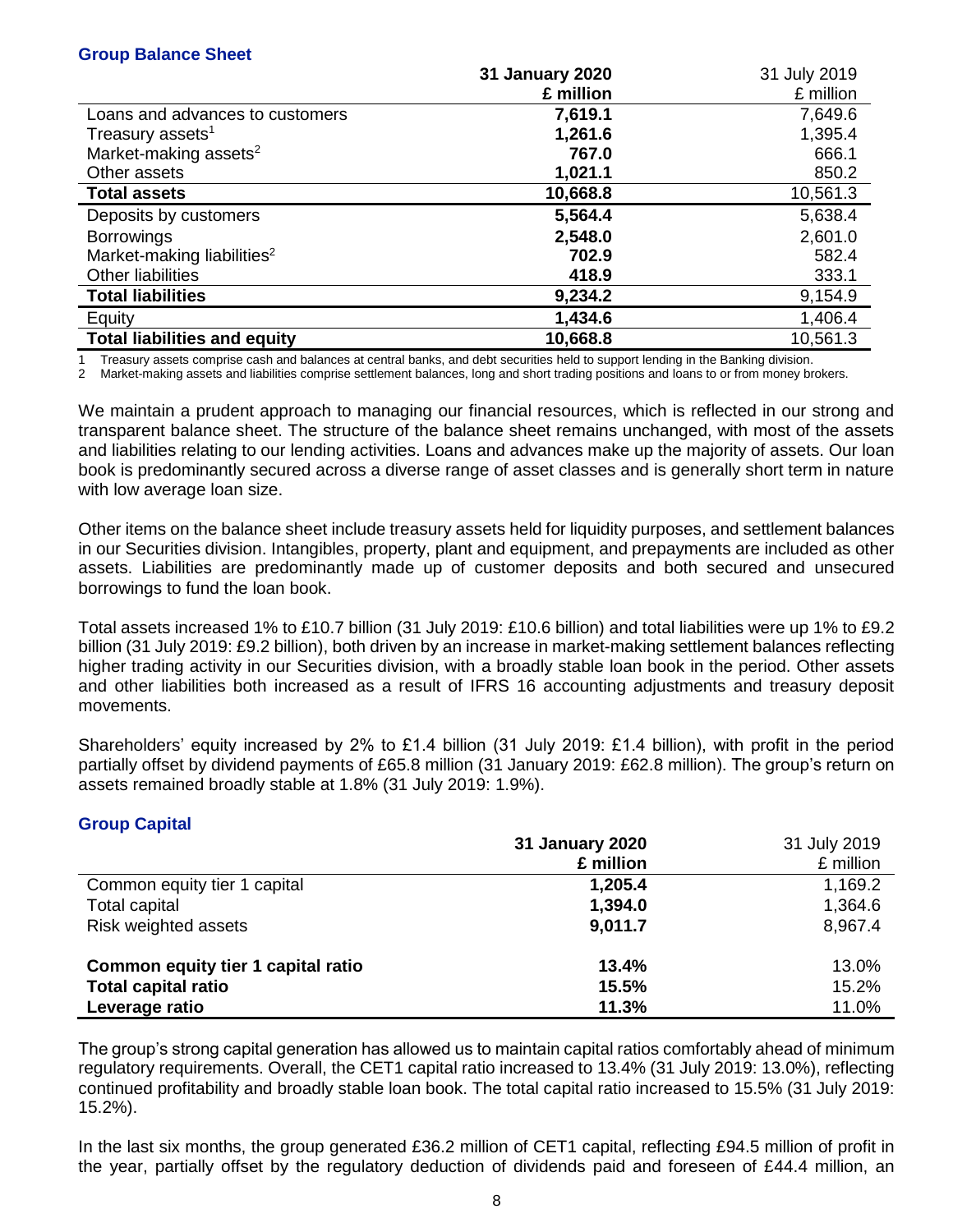increase in intangibles of £9.4 million, and other movements in reserves. As a result, CET1 capital increased 3% to £1,205.4 million (31 July 2019: £1,169.2 million).

Risk weighted assets remained broadly flat at £9.0 billion (31 July 2019: £9.0 billion), primarily reflecting the broadly stable loan book.

The leverage ratio, which is a transparent measure of capital strength, not affected by risk weightings, increased in the period and remains strong at 11.3% (31 July 2019: 11.0%).

The group's capital ratios at 31 January 2020 are presented on a transitional basis after applying IFRS 9 arrangements that allow the capital impact of expected credit losses to be phased in over a five-year period, and the Capital Requirements Regulation transitional arrangements for grandfathered Tier 2 capital instruments. Before the transitional adjustments, the group's fully loaded CET1 and total capital ratios at 31 January 2020 were 13.0% (31 July 2019: 12.6%) and 14.9% (31 July 2019: 14.5%), respectively.

Our regulatory minimum CET1 capital ratio requirement is 9.0%, including all applicable buffers and a 1.1% pillar 2 add-on, with a total capital requirement of 13.4%. Accordingly, we continue to have good headroom of c.440 bps in our CET1 capital ratio, and c.210 bps in the total capital ratio. In December 2019 the Financial Policy Committee announced a 1% increase in the UK countercyclical capital buffer ("CCyB") requirements to 2%, effective from early December 2020. The Prudential Regulation Authority ("PRA") is currently consulting on a reduction of Pillar 2a requirements for certain banks to counterbalance the CCyB increase. If implemented in the current form, we do not expect a material impact on our capital position. We continue to monitor the PRA consultation process.

This leaves us well placed to support future growth in the loan book and absorb any foreseen regulatory changes, including the proposed capital adequacy reforms, commonly referred to as Basel 4.

We remain on track towards our IRB application, with increasing visibility and confidence as we move through our preparations.

# **Group Funding<sup>1</sup>**

|                                                                 | <b>31 January 2020</b> | 31 July 2019 |
|-----------------------------------------------------------------|------------------------|--------------|
|                                                                 | £ million              | £ million    |
| Retail deposits                                                 | 2,458.1                | 2,133.4      |
| Non-retail deposits                                             | 3,106.3                | 3,505.0      |
| <b>Customer deposits</b>                                        | 5,564.4                | 5,638.4      |
| Secured funding                                                 | 1,355.6                | 1,404.8      |
| Unsecured funding <sup>2</sup>                                  | 1,466.6                | 1,462.2      |
| Equity                                                          | 1,434.6                | 1,406.4      |
| <b>Total available funding</b>                                  | 9,821.2                | 9,911.8      |
| Of which term funding $(>1$ year)                               | 4,846.3                | 5,493.4      |
| Total funding as % of loan book                                 | 129%                   | 129%         |
| Average maturity of funding allocated to loan book <sup>3</sup> | 18 months              | 20 months    |

1 Numbers relate to core funding and exclude working capital facilities at the business level.

2 Unsecured funding includes £295.0 million (2019: £295.0 million) of undrawn facilities.

3 Average maturity of total funding excluding equity and funding held for liquidity purposes.

The primary purpose of our treasury function is to manage funding and liquidity to support the lending businesses and manage interest rate risk. We maintain a conservative approach, with diverse funding sources and a prudent maturity profile, which increases our resilience and flexibility and helps to optimise our cost of funding.

In the first half, total funding reduced slightly to £9.8 billion (31 July 2019: £9.9 billion) and accounted for 129% (31 July 2019: 129%) of the loan book at the balance sheet date. Our average cost of funding of 1.7% (2019: 1.7%) was flat on the prior year. We maintain a diverse range of funding sources across a series of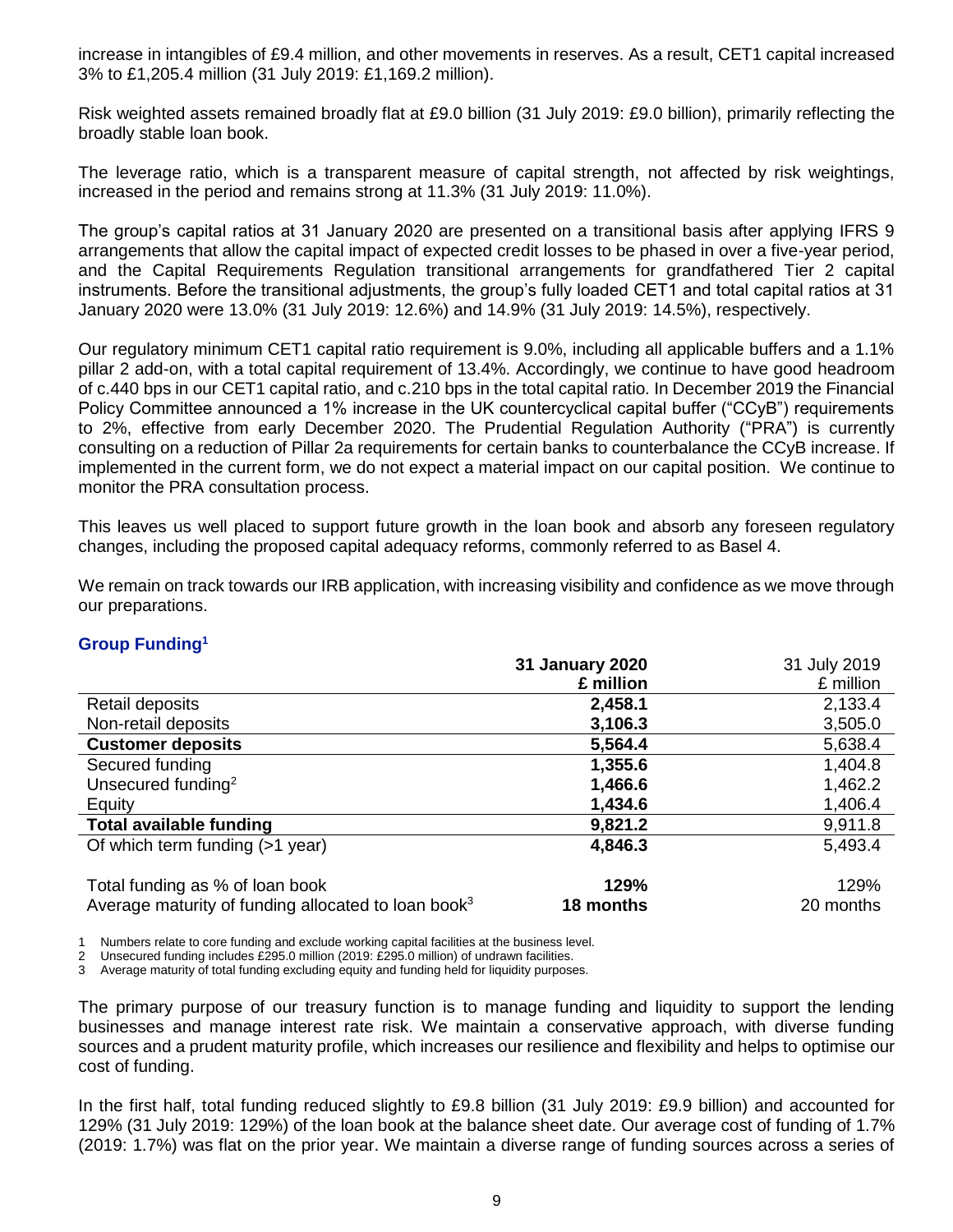maturities, including several public debt securities at both group and operating company level as well as a number of securitisation facilities.

Our range of secured funding facilities include securitisations of our Premium and Motor Finance loan books. We have made limited use of the Term Funding Scheme, which accounted for only 5% of our total funding at the balance sheet date, and are well positioned to replace this as part of our long-term funding plans. Since the balance sheet date we have issued a third £200 million public Motor Finance securitisation, demonstrating our continued access to wholesale funding sources.

Our new customer deposit platform has already allowed us to offer a wider range of deposit products to further diversify our funding and improve customer experience, with the launch of new notice accounts as an additional product for our retail, pension and small and medium-sized enterprise ("SME") customers. In the first half we introduced a new online portal, with a suite of new savings products to come during 2020, which will continue to grow and diversify our retail deposit base and further optimise our cost of funding and maturity profile. As a result, we increased our volumes of retail deposits by 15% in the first half.

Deposits remained flat at £5.6 billion (31 July 2019: £5.6 billion), with non-retail deposits decreasing to £3.1 billion (31 July 2019: £3.5 billion) as we manage our funding requirements in a period of flat loan book and retail deposits increasing to £2.5 billion (31 July 2019: £2.1 billion), benefiting from the launch of new savings products. Unsecured funding remained broadly unchanged at £1.5 billion (31 July 2019: £1.5 billion), while we continue to make use of smaller private placements.

We have maintained a prudent maturity profile and continue to borrow long and lend short. Term funding, with a residual maturity over one year, decreased to £4.8 billion (31 July 2019: £5.5 billion), reflecting the timing of maturity and renewal of long-term facilities. The average maturity of funding allocated to the loan book remained significantly ahead of the loan book at 18 months (31 July 2019: 20 months), while the average loan book maturity remained at 14 months (31 July 2019: 14 months).

Our strong credit ratings have been reaffirmed by both Moody's Investors Services ("Moody's") and Fitch Ratings ("Fitch") during the period. Moody's rates Close Brothers Group A3/P2 and Close Brothers Limited Aa3/P1 with a negative outlook, following a revised outlook across our UK peers in November 2019 to reflect their view on the operating environment for UK banks. Fitch affirmed ratings for both entities "A/F1" with a stable outlook in December 2019.

# **Group Liquidity**

|                                    | 31 January 2020 | 31 July 2019 |
|------------------------------------|-----------------|--------------|
|                                    | £ million       | £ million    |
| Cash and balances at central banks | 916.3           | 1,106.4      |
| Sovereign and central bank debt    | 44.3            | 48.3         |
| Certificates of deposit            | 301.0           | 240.7        |
| <b>Treasury assets</b>             | 1,261.6         | 1,395.4      |

The group maintains a strong liquidity position, ensuring it is comfortably ahead of both internal risk appetite and regulatory requirements. The majority of our liquidity requirements and surplus funding are held with central banks. Lower liquidity requirements in the period resulted in a modest decline of treasury assets to £1.3 billion (31 July 2019: £1.4 billion). These were predominantly held on deposit with the Bank of England, and continued to give us good headroom to both internal and external liquidity requirements.

We regularly assess and stress test our liquidity requirements and continue to comfortably meet the liquidity coverage ratio requirements under the Capital Requirements Directive IV, with an average liquidity coverage ratio in the first half of 759% (12-month average to 31 July 2019: 823%).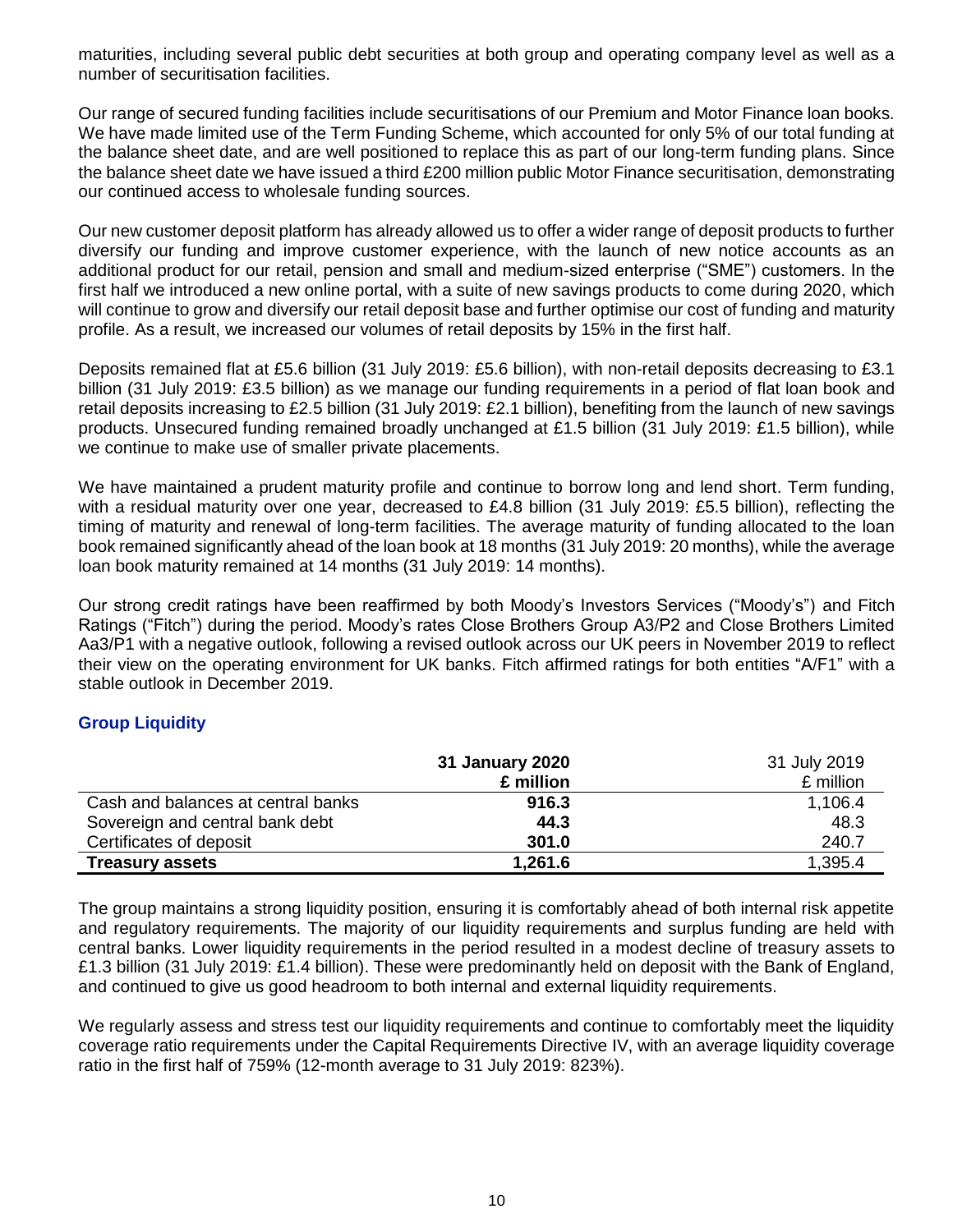#### **BANKING Key Financials**

| Continuing operations <sup>1</sup>                                                                                                                          | <b>First half</b><br>2020<br>£ million      | First half<br>2019<br>£ million      | Change<br>% |
|-------------------------------------------------------------------------------------------------------------------------------------------------------------|---------------------------------------------|--------------------------------------|-------------|
| Adjusted operating income                                                                                                                                   | 306.4                                       | 303.1                                |             |
| Adjusted operating expenses                                                                                                                                 | (154.3)                                     | (150.1)                              | 3           |
| Impairment losses on financial assets                                                                                                                       | (36.7)                                      | (21.9)                               | 68          |
| <b>Adjusted operating profit</b>                                                                                                                            | 115.4                                       | 131.1                                | (12)        |
| Net interest margin <sup>2</sup><br>Expense/income ratio<br>Bad debt ratio <sup>2</sup><br>Return on net loan book <sup>2</sup><br>Return on opening equity | 7.8%<br><b>50%</b><br>0.9%<br>2.9%<br>14.7% | 8.1%<br>50%<br>0.6%<br>3.5%<br>18.2% |             |
| Average loan book and operating lease<br>ases <sup>3</sup>                                                                                                  | 7,862.2                                     | 7,518.5                              | 5           |

1 Results from continuing operations exclude the unsecured retail point of sale finance business, which was classified as a discontinued operation in the group's income statement for the 2019 financial period.

2 The calculation of the bad debt ratio, net interest margin and return on net loan book excludes the unsecured retail point of sale finance loan book from both the opening and closing loan book.

3 Re-presented to exclude the unsecured retail point of sale finance loan book in the 2019 financial period and is used to calculate net interest margin, bad debt ratio and return on net loan book.

# **Maintaining Pricing, Prudent Underwriting and Investment for the Long-Term**

Banking adjusted operating profit was down 12% to £115.4 million (2019: £131.1 million), reflecting modest income growth combined with some normalisation of bad debts and ongoing investment. The loan book was broadly flat at the balance sheet date, reflecting a period of lower activity levels during the first half. Statutory operating profit from continuing operations decreased 12% to £114.4 million (2019: £130.2 million). The return on net loan book remained good at 2.9% (2019: 3.5%), reflecting the current stage of the cycle.

Adjusted operating income was up 1% at £306.4 million (2019: £303.1 million), supported by year-on-year loan book growth across the lending businesses.

The net interest margin of 7.8% (2019: 8.1%) reduced on the first half of 2019 but remained broadly stable on the 2019 financial year as a whole (7.9%), reflecting our continued pricing discipline. The reduction compared to the prior year reflects a slight change in mix of lending and reduced fee income resulting from lower activity levels in the first half.

Adjusted operating expenses increased 3% year on year to £154.3 million (2019: £150.1 million), as we continue to invest in initiatives to protect, improve and extend our business. The increase is primarily driven by investment in strategic projects and new business initiatives, including enhancements to our cyber and data security, our multi-year investment programmes in Motor Finance and Asset Finance and investment to support our IRB application.

Investing through the cycle remains a long-term strategic priority for the group, while continuing with our initiatives to improve operational efficiency and carefully manage the costs of running the business. Operating expenses excluding depreciation and other costs related to investments remained broadly flat on the prior year, and the compensation ratio remained stable at 28% (2019: 28%), reflecting our disciplined cost focus. The expense/income ratio was stable at 50% (2019: 50%), although we expect costs to grow c.6% in the 2020 financial year, with investment spend skewed towards the second half of the year.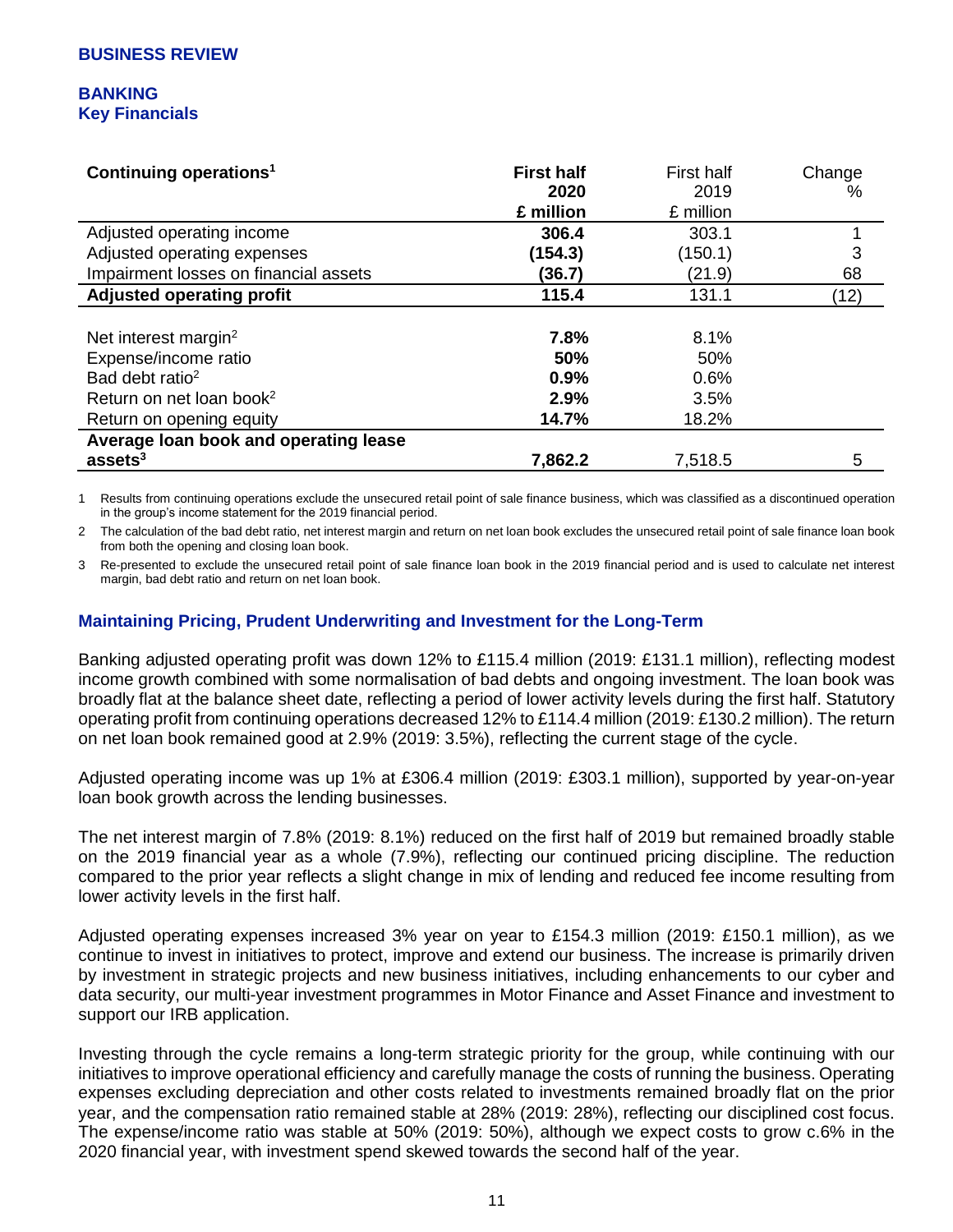While overall credit quality remained strong, bad debts have increased from historically low levels, with some normalisation and a small number of new individual provisions in Commercial and Property. This resulted in a bad debt ratio of 0.9% (2019: 0.6%) for the first half.

# **Loan Book Analysis**

|                                       | <b>31 January 2020</b> | 31 July 2019 | Change |
|---------------------------------------|------------------------|--------------|--------|
|                                       | £ million              | £ million    | %      |
| <b>Commercial</b>                     | 3,065.4                | 2,991.3      | 2.5    |
| <b>Asset Finance</b>                  | 2,047.7                | 1,946.4      | 5.2    |
| <b>Invoice and Speciality Finance</b> | 1,017.7                | 1,044.9      | (2.6)  |
| <b>Retail</b>                         | 2,784.1                | 2,810.7      | (0.9)  |
| Motor Finance                         | 1,738.8                | 1,775.6      | (2.1)  |
| <b>Premium Finance</b>                | 1,045.3                | 1,035.1      | 1.0    |
| <b>Property</b>                       | 1,769.6                | 1,847.6      | (4.2)  |
| <b>Closing loan book</b>              | 7,619.1                | 7,649.6      | (0.4)  |
| Operating lease assets <sup>1</sup>   | 235.3                  | 220.4        | 6.8    |
| Closing loan book and operating lease |                        |              |        |
| assets                                | 7,854.4                | 7,870.0      | (0.2)  |

1 Operating lease assets of £3.5 million (31 July 2019: £4.2 million) relate to Asset Finance and £231.8 million (31 July 2019: £216.2 million) to Invoice and Speciality Finance.

Loan book growth has always been an output of our business model, and we continue to prioritise our margins and credit quality. Low levels of demand in the approach to the UK general election resulted in a broadly flat loan book at £7.6 billion (31 July 2019: £7.6 billion).

We achieved modest growth in our Commercial business lines, particularly in energy, contract hire and Novitas, offset by a slight decline in core Invoice Finance.

Premium Finance also delivered modest growth in the first half, and Motor Finance continued to achieve growth in the UK, benefiting from ongoing investment. A modest reduction in the Irish Motor business resulted in a slight decline in the Retail loan book overall.

Property contracted in the period, with a significant level of repayments in late 2019 and a mix change in new business with slightly lower average facility sizes in the growing regional market. We continue to see strong structural demand for new build family housing, and the new business pipeline remains solid.

# **Banking: Commercial**

|                                       | First half 2020 | First half 2019 | Change |
|---------------------------------------|-----------------|-----------------|--------|
|                                       | £ million       | £ million       | %      |
| Operating income                      | 129.6           | 125.3           | 3      |
| Adjusted operating expenses           | (72.7)          | (70.3)          | 3      |
| Impairment losses on financial assets | (18.4)          | (7.7)           | 139    |
| <b>Adjusted operating profit</b>      | 38.5            | 47.3            | (19)   |
|                                       |                 |                 |        |
| Net interest margin                   | 8.0%            | 8.3%            |        |
| Expense/income ratio                  | 56%             | 56%             |        |
| Bad debt ratio                        | 1.1%            | 0.5%            |        |
| Average loan book and operating lease |                 |                 |        |
| assets                                | 3,256.2         | 3,021.6         | 7.8    |

The Commercial businesses provide specialist, secured lending principally to the SME market. Asset Finance provides asset financing, hire-purchase and leasing solutions for a diverse range of assets and sectors, including commercial vehicles, machine tools, printing equipment, energy production and aviation and marine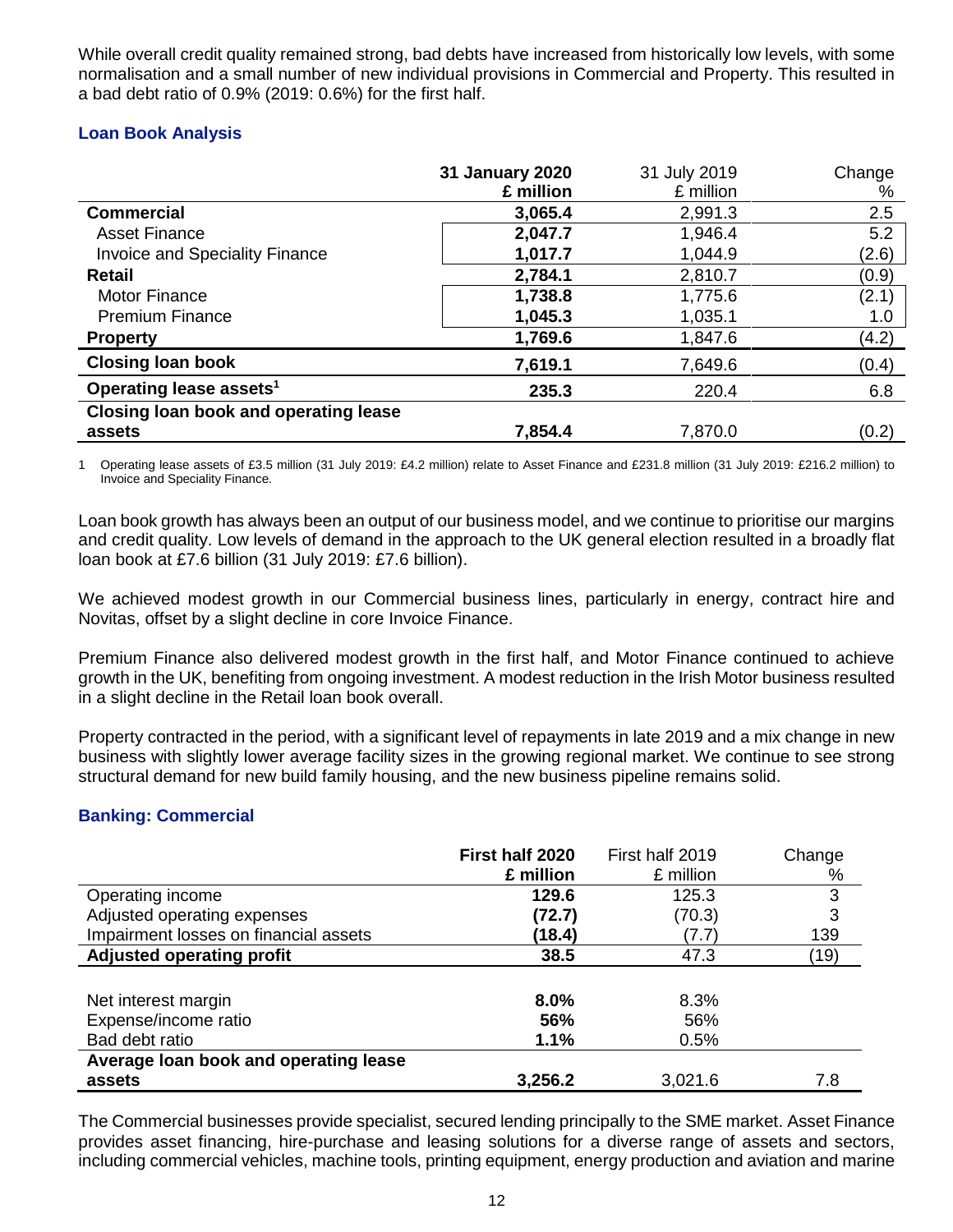vessels. Invoice and Speciality Finance includes core Invoice Finance along with smaller specialist businesses such as Novitas, a specialist provider of finance to the legal sector, Brewery Rentals, which provides service and finance solutions for brewery equipment and containers, and Vehicle Hire, which provides heavy goods and light commercial vehicles on a predominantly long-term hire basis.

Adjusted operating profit of £38.5 million (2019: £47.3 million) was down 19% year-on-year, reflecting an increase in bad debts. Statutory operating profit decreased 19% to £37.6 million (2019: £46.5 million).

Operating income of £129.6 million (2019: £125.3 million) was 3% higher than the prior year, reflecting good growth in the loan book and operating lease assets year-on-year. We have maintained a strong net interest margin of 8.0% (2019: 8.3%), marginally down on the prior year as a result of lower fee income from subdued activity levels in the first half.

The Commercial loan book increased 2% overall to £3.1 billion (31 July 2019: £3.0 billion), supported by modest growth in more specialist business lines in an otherwise slow demand environment with continued competitive pressures. The Asset Finance loan book was up 5% in the period, benefiting from good growth in aviation, contract hire and energy. Invoice and Speciality Finance saw continued growth in Novitas, though this was more than offset by lower utilisation of facilities in core Invoice Finance, reflecting a softer demand environment resulting from economic and political uncertainty.

Costs grew by 3% to £72.7 million (2019: £70.3 million), reflecting investment in our recently initiated Asset Finance transformation programme. This new programme is aimed at increased sales effectiveness through enhanced data capabilities and technology, with the first phase expected to deliver additional new business volumes over time. The next phase will focus on optimising our operational efficiency, with upgraded systems and processes to support the long-term resilience of the business. Cost growth was in line with the subdued growth in operating income for the period and resulted in a stable expense/income ratio of 56% (2019: 56%).

Following a period of very low levels of bad debt we have seen a small number of new individual provisions in the period, and as a result bad debts increased by £10.7 million to £18.4 million (2019: £7.7 million). However, overall credit quality remains strong, reflecting the continued application of our prudent and disciplined underwriting.

# **Banking: Retail**

| Continuing operations <sup>1</sup>    | First half 2020 | First half 2019 | Change |
|---------------------------------------|-----------------|-----------------|--------|
|                                       | £ million       | £ million       | %      |
| Adjusted operating income             | 113.4           | 113.2           | 0      |
| Adjusted operating expenses           | (63.9)          | (63.0)          |        |
| Impairment losses on financial assets | (15.4)          | (13.4)          | 15     |
| <b>Adjusted operating profit</b>      | 34.1            | 36.8            |        |
|                                       |                 |                 |        |
| Net interest margin <sup>2</sup>      | 8.1%            | $8.4\%$         |        |
| Expense/income ratio                  | 56%             | 56%             |        |
| Bad debt ratio <sup>2</sup>           | 1.1%            | 1.0%            |        |
| Average Ioan book <sup>3</sup>        | 2,797.4         | 2,686.1         | 4.1    |

1 Results from continuing operations exclude the unsecured retail point of sale finance business, which was classified as a discontinued operation in the group's income statement for the 2019 financial year and sold on 1 January 2019.

2 The calculation of the bad debt ratio and net interest margin excludes the unsecured retail point of sale finance loan book from both the opening and closing loan book.

3 Re-presented to exclude the unsecured retail point of sale finance loan book in the 2019 financial year and is used to calculate net interest margin, bad debt ratio and return on net loan book.

The Retail businesses provide intermediated finance, principally to individuals and small businesses, through motor dealers and insurance brokers.

Overall, adjusted operating profit for Retail of £34.1 million (2019: £36.8 million) was down 7% on the prior year, and statutory operating profit from continuing operations also reduced 7% to £34.0 million (2019: £36.7 million).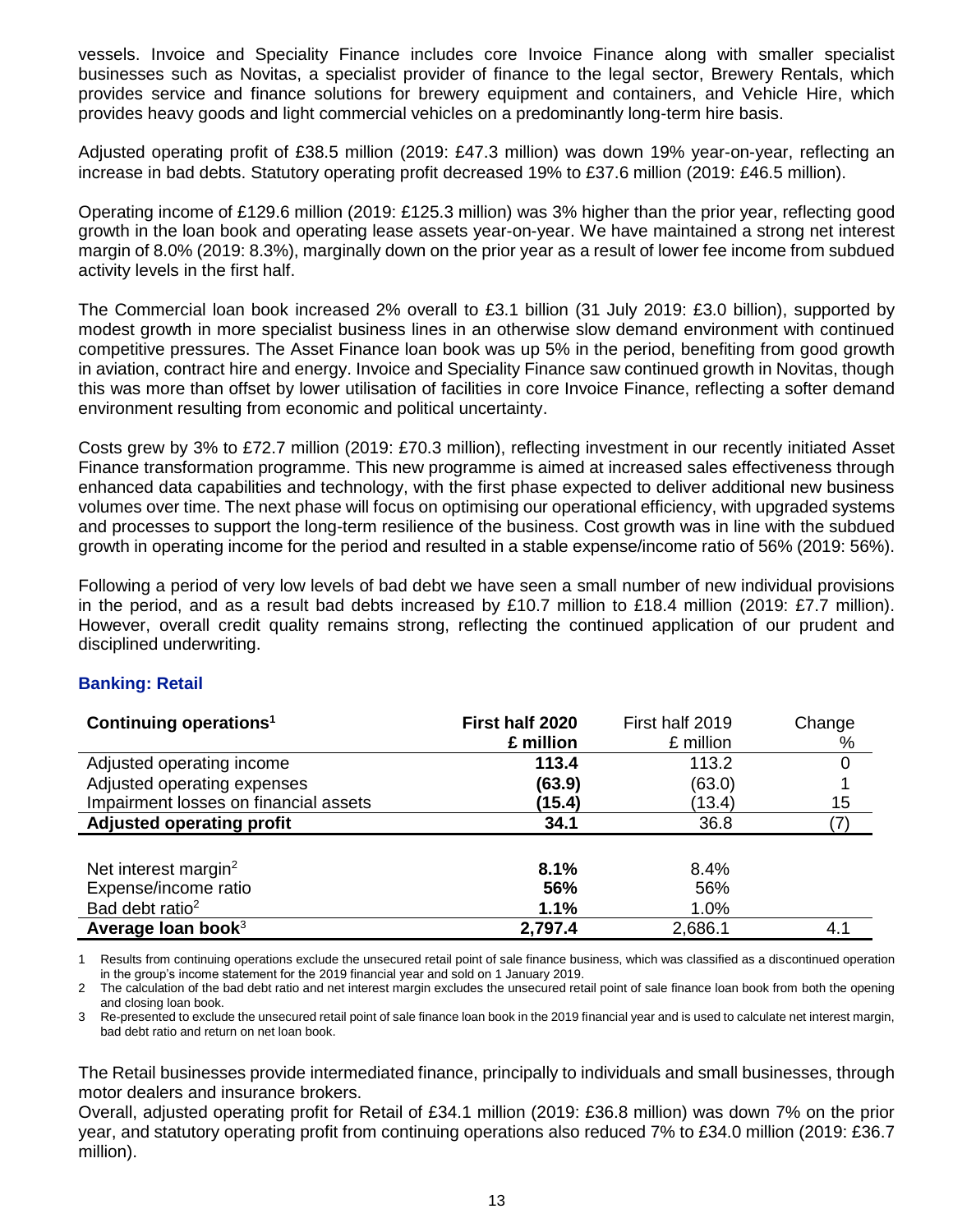Adjusted operating income was broadly flat on the prior year at £113.4 million (2019: £113.2 million) with a decline in net interest margin to 8.1% (2019: 8.4%), principally due to the business mix effect of larger broker relationships in Premium Finance.

The Retail loan book saw a slight decline to £2.8 billion (31 July 2019: £2.8 billion), reflecting modest loan book growth in Premium Finance and UK Motor Finance, offset by a small decline in Motor Finance in Ireland.

Premium Finance delivered modest growth of 1% to £1.0 billion (31 July 2019: £1.0 billion), with growth in personal lines partially offset by a slight reduction in commercial lines. The business continues to be well positioned competitively, following the multi-year investment programme in its infrastructure over recent years to improve both broker and end customer experience.

The Motor Finance loan book decreased 2% overall to £1.7 billion (31 July 2019: £1.8 billion), as growth in the UK was more than offset by a modest contraction in Ireland.

New business levels in the UK Motor Finance business continue to increase, benefiting from our recent investment in sales capability and tooling. We continue to see growth opportunities in the UK market, supported by solid demand for used cars and increasing finance penetration. Our ongoing Motor Finance transformation programme aims to further strengthen our service-oriented, people-based proposition, drawing on extensive market research and feedback from partners and end customers. The programme will also enhance our credit acceptance process and increase sales effectiveness, leading over time to higher new business volumes and improved cost efficiency, and we expect to realise further benefits as the investment programme progresses.

The Republic of Ireland loan book, where we operate through a third party who provide the distribution and dealer relationships, contracted slightly in the period, reflecting both the maturity of the Irish market opportunity and adverse foreign exchange movements. Ireland now accounts for 25% (2019: 27%) of the Motor Finance loan book. In both the UK and Ireland, our core product remains hire-purchase contracts for second-hand vehicles, with Personal Contract Plans ("PCP") accounting for only 12% of the Motor Finance loan book at 31 January 2020.

Adjusted operating expenses increased 1% to £63.9 million (2019: £63.0 million), resulting in a flat expense/income ratio of 56% (2019: 56%), and demonstrating our strict management of costs alongside our investments in the Premium Finance and Motor Finance businesses.

The bad debt ratio increased slightly in the period to 1.1% (2019: 1.0%) as a result of an ongoing normalisation, from historically low levels, of bad debt in Motor Finance, but continues to reflect our ongoing commitment to our strict lending criteria.

# **Banking: Property**

|                                       | First half 2020 | First half 2019 | Change |
|---------------------------------------|-----------------|-----------------|--------|
|                                       | £ million       | £ million       | %      |
| Operating income                      | 63.4            | 64.6            | (2)    |
| Operating expenses                    | (17.7)          | (16.8)          | 5      |
| Impairment losses on financial assets | (2.9)           | (0.8)           | 263    |
| <b>Operating profit</b>               | 42.8            | 47.0            | (9)    |
|                                       |                 |                 |        |
| Net interest margin                   | $7.0\%$         | $7.1\%$         |        |
| Expense/income ratio                  | 28%             | 26%             |        |
| Bad debt ratio                        | 0.3%            | 0.1%            |        |
| Average Ioan book                     | 1,808.6         | 1,810.7         | (0.1)  |

Property comprises Property Finance and Commercial Acceptances. The Property Finance business is focused on specialist residential development finance to established professional developers in the UK. Commercial Acceptances provides bridging loans and loans for refurbishment projects. We do not lend to the buy-to-let sector, or provide residential or commercial mortgages.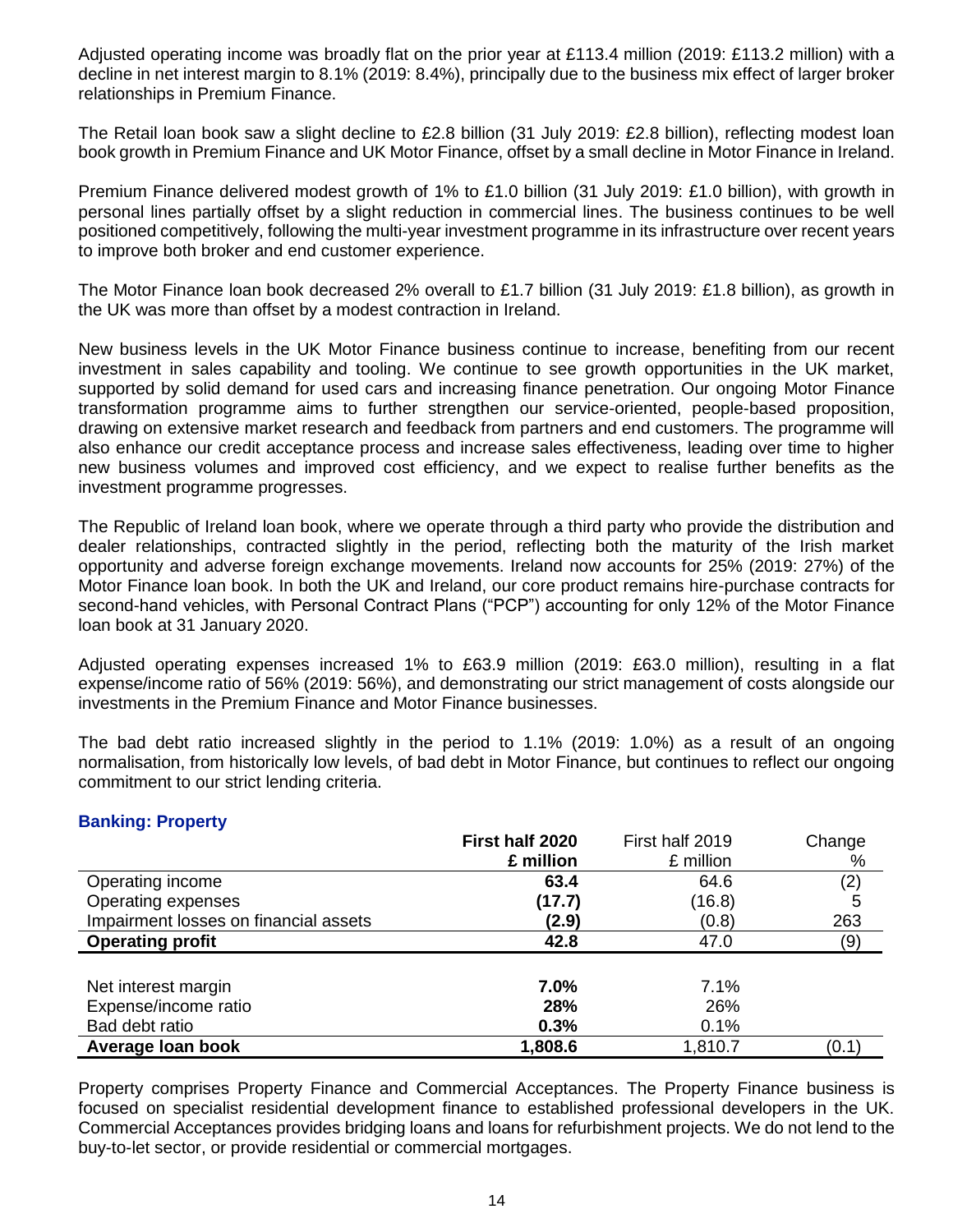The business delivered an operating profit of £42.8 million (2019: £47.0 million), down 9% on the prior year as a result of higher bad debts and lower fee income.

The net interest margin remained broadly stable at 7.0% (2019: 7.1%), with a small impact from lower transactional fees in the period.

The Property loan book declined by 4% in the first half to £1.8 billion (31 July 2019: £1.8 billion), reflecting high level of repayments in late 2019 which more than offset new business, though our levels of undrawn commitments remain strong. We continued to see good regional growth, which represents an increasing proportion of new business volumes, albeit at lower average facility sizes than in London and the South East.

We continue to see good structural demand in our core market of property development finance for new build family housing. London and the South East represent c.65% of the portfolio, however there remains strong growth opportunity in regional locations around major commuting hubs, including our new bridging finance office in Manchester. Competition remains active, but our long track record, expertise and quality of service ensure that the business remains resilient and continues to generate high levels of repeat business.

Operating expenses of £17.7 million (2019: £16.8 million) were up 5%, reflecting the opening of the new Manchester office and continued technology investment across the Banking division. The expense/income ratio increased to 28% (2019: 26%), primarily reflecting the opening of our new Manchester bridging finance office and lower income.

The business reported a bad debt ratio of 0.3% (2019: 0.1%), with a small number of new individual provisions resulting in a slightly higher ratio than the exceptionally low point in the prior year.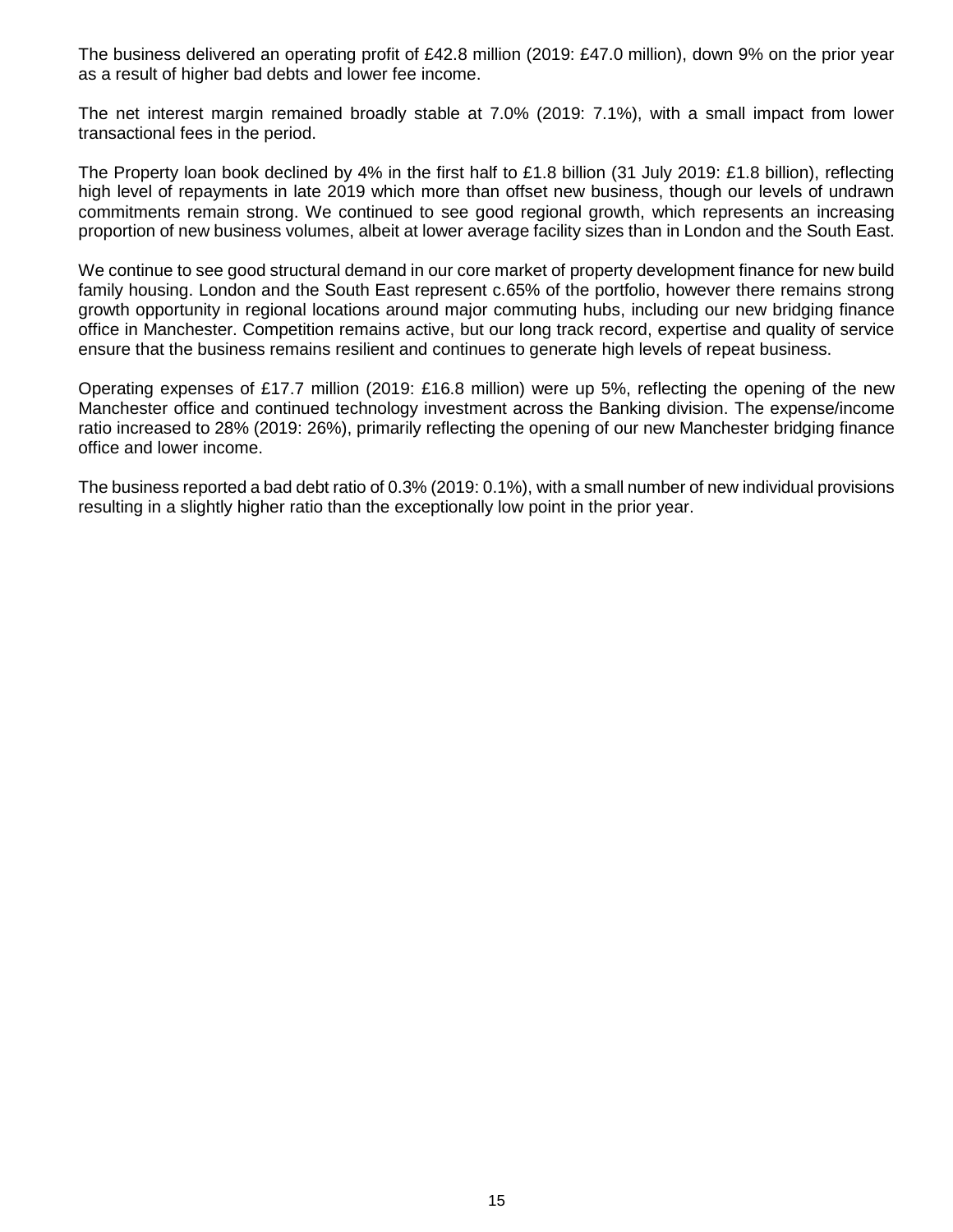#### **ASSET MANAGEMENT**

## **Key Financials**

|                                        | First half 2020 | First half 2019 | Change |
|----------------------------------------|-----------------|-----------------|--------|
|                                        | £ million       | £ million       | %      |
| Investment management                  | 46.2            | 39.6            | 17     |
| Advice and other services <sup>1</sup> | 18.7            | 18.7            |        |
| Other income <sup>2</sup>              | 0.8             | 0.2             | 300    |
| <b>Operating income</b>                | 65.7            | 58.5            | 12     |
| Adjusted operating expenses            | (53.1)          | (47.7)          | 11     |
| <b>Adjusted operating profit</b>       | 12.6            | 10.8            | 17     |
|                                        |                 |                 |        |
| Revenue margin (bps)                   | 95              | 96              |        |
| Operating margin                       | 19%             | 18%             |        |
| Return on opening equity               | 35.6%           | 32.1%           |        |

1 Income from advice and self-directed services, excluding investment management income.

2 Other income includes net interest income and expense, income on principal investments and other income. Other income in the first half of 2020 includes a £0.5 million gain on disposal of non-core assets.

The Asset Management division provides financial advice and investment management services to private clients in the UK. We provide a range of investment management services, including full bespoke management, managed portfolios and funds, distributed both directly via our own advisers and investment managers, and through third party IFAs.

#### **Strong momentum**

The division delivered strong net inflows of £672 million in the first half, representing an annualised rate of 12% of opening managed assets. Adjusted operating profit increased 17% to £12.6 million (2019: £10.8 million), with an operating margin of 19% (2019: 18%). Statutory operating profit before tax was £12.0 million (2019: £8.5 million).

Total operating income increased 12% to £65.7 million (2019: £58.5 million), driven by higher investment management income from continued growth in managed assets. Income on advice and other services remained flat on the prior year, reflecting lower initial fees on new advice business and a reduction in revenue from the sale of legacy self-directed assets. Overall, the revenue margin remained broadly stable at 95 bps (2019: 96 bps).

Adjusted operating expenses increased 11% to £53.1 million (2019: £47.7 million), and the expense/income ratio decreased slightly to 81% (2019: 82%). Growth in expenses was driven by continued investment in new hires and technology to further enhance our operational efficiency, as well as higher variable staff costs reflecting improved profitability, with the compensation ratio increasing to 56% (2019: 55%).

#### **Movement in Client Assets**

|                                          | 31 January | 31 July   |
|------------------------------------------|------------|-----------|
|                                          | 2020       | 2019      |
|                                          | £ million  | £ million |
| Opening managed assets                   | 11,673     | 10,378    |
| <b>Inflows</b>                           | 1,263      | 2,107     |
| <b>Outflows</b>                          | (591)      | (1,213)   |
| Net inflows                              | 672        | 894       |
| Market movements                         | 319        | 401       |
| Total managed assets                     | 12,664     | 11,673    |
| Advised only assets                      | 1,331      | 1,651     |
| Total client assets <sup>1</sup>         | 13,995     | 13,324    |
| Net flows as % of opening managed assets | 12%        | 9%        |

1 Total client assets include £5.2 billion of assets (31 July 2019: £5.0 billion) that are both advised and managed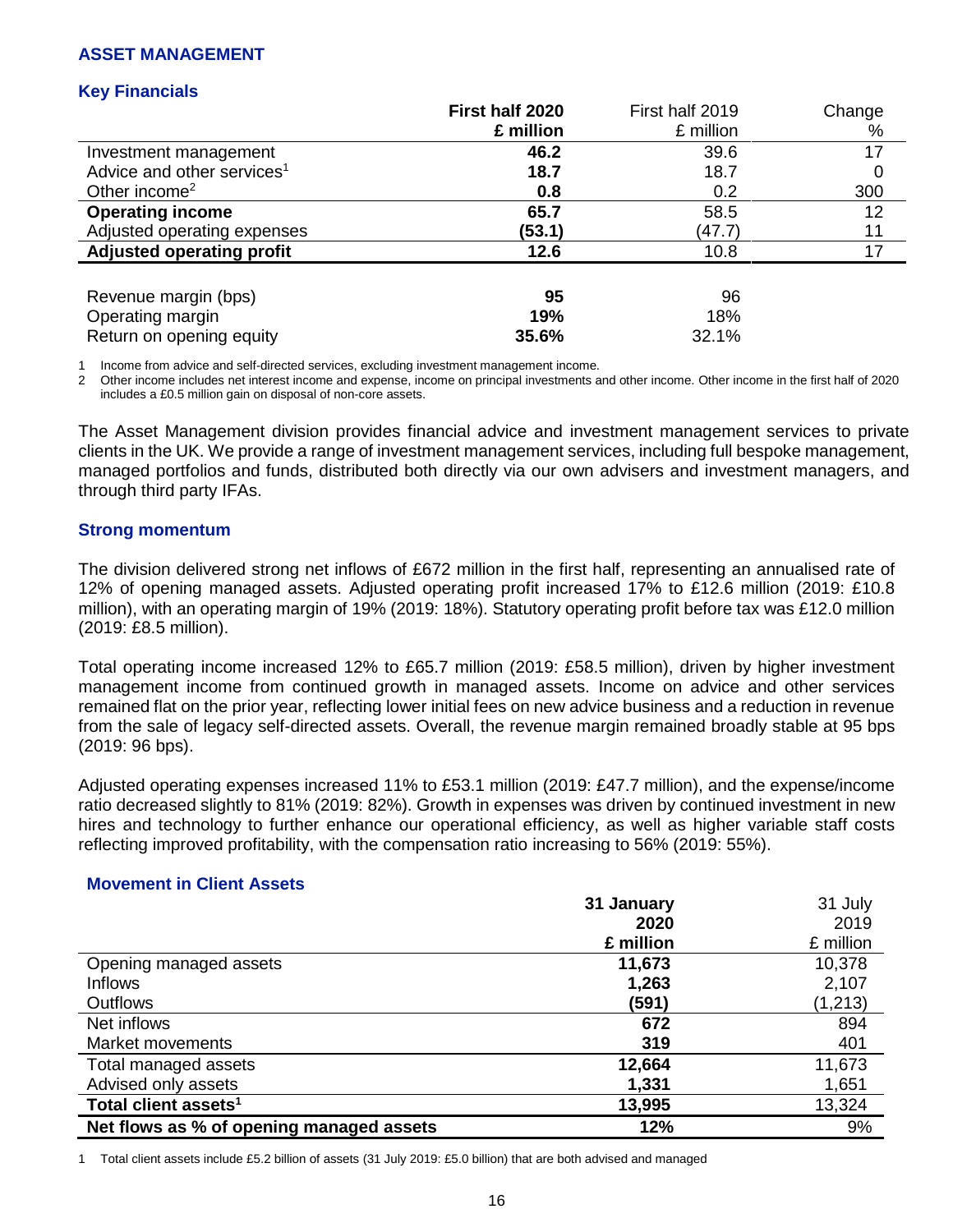We achieved strong net inflows of £672 million, an annualised net inflow rate of 12%. This reflects continued good demand for both our investment management and integrated wealth services, with growth from all of our distribution channels and particularly from recent portfolio manager hires. Positive market movements contributed a further £319 million to managed assets in the year. As a result, managed assets increased 8% overall to £12.7 billion (31 July 2019: £11.7 billion).

Advised assets under third party management decreased by 19% principally reflecting the sale of a small portfolio of self-directed clients, which was reported in September 2019, with £270 million out of the £360 million portfolio transferred to date. We continue to provide self-directed services to clients via our own platform. Total client assets increased 5% overall, to £14.0 billion (31 July 2019: £13.3 billion).

Our funds and segregated bespoke portfolios are designed to provide attractive long-term risk-adjusted returns for our clients, in line with their individual goals. Over the 12-month period to 31 January 2020 and the three-year period to 31 January 2020, seven out of our twelve multi-asset funds outperformed their relevant peer group average. Over the five-year period to 31 January 2020, ten out of our twelve multi-asset funds outperformed their relevant peer group average. All of our bespoke strategy composites outperformed their relevant peer group average over the year to 31 January 2020, and over a three and a five-year period. We also now offer a range of increasingly popular socially responsible investment portfolios and plan to launch further sustainable fund offerings for our clients during 2020.

We remain committed to driving further growth through net inflows, continued hiring of new advisers and investment managers, and selective acquisitions. Our vertically-integrated, multi-channel business model leaves us well positioned to benefit from continued demand for our integrated advice and investment management services and continued industry change.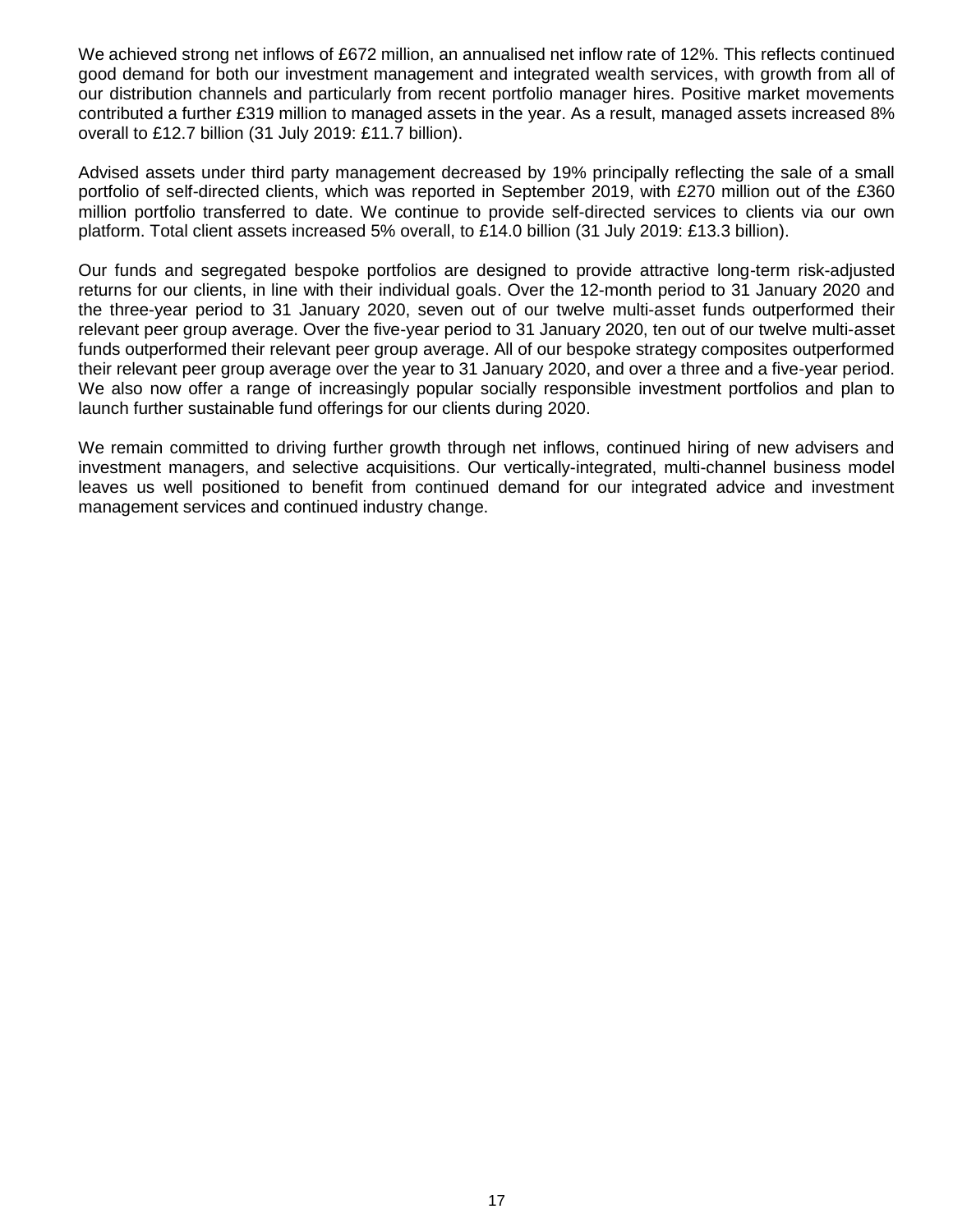# **SECURITIES**

# **Key Financials**

|                          | First half 2020 | First half 2019 | Change |
|--------------------------|-----------------|-----------------|--------|
|                          | £ million       | £ million       | $\%$   |
| Operating income         | 47.9            | 45.8            | 5      |
| Operating expenses       | (37.3)          | (36.5)          | 2      |
| <b>Operating profit</b>  | 10.6            | 9.3             | 14     |
|                          |                 |                 |        |
| Bargains per day ('000)  | 57              | 54              | 6      |
| Operating margin         | 22%             | 20%             |        |
| Return on opening equity | 22.2%           | 19.2%           |        |
|                          |                 |                 |        |

Winterflood is a leading UK market maker with focus on delivering high-quality execution services to stockbrokers, wealth managers, platforms and institutional investors.

### **Improved Performance in Challenging Trading Conditions**

While investor trading activity remained subdued at the beginning of the financial year, we have seen an increase in activity since the UK general election in December. As a result, Winterflood delivered a solid trading performance, with operating profit growing 14% to £10.6 million (2019: £9.3 million), and strong return on opening equity at 22.2% (2019: 19.2%), demonstrating its sensitivity to market conditions.

Operating income increased 5% to £47.9 million (2019: £45.8 million), reflecting higher trading income in the period. Average daily bargains increased 6% year-on-year to 56,753 (2019: 53,515), reflecting improvement in trading activity across all segments, and particularly across the FTSE 350.

Despite the continued difficult market environment at the start of the year, trading remained consistently profitable, with no loss days (2019: one loss day). This demonstrates the expertise of our traders and the strict risk management of our trading positions.

Operating expenses increased 2% reflecting the increase in variable cost associated with the higher volumes in the period. The expense/income ratio decreased to 78% (2019: 80%) due to higher income in the period and the compensation ratio remained stable at 48% (2019: 48%).

Winterflood is an established execution venue, providing continuous liquidity and high-quality execution to retail intermediaries and institutional clients. Following the establishment of an affiliate licensed broker dealer in the US, the business made good progress in developing relationships with institutional clients in the US, obtaining its registration to 14 states.

Winterflood Business Services, which provides outsourced dealing and custody services for asset managers and platforms in the UK, continued to focus on developing its client base and the assets under administration increased 11% to £4.1 billion (31 July 2019: £3.7 billion).

Winterflood has benefited from a significant increase in volumes since the period end and is well positioned to continue trading profitably in a range of conditions, but due to the nature of the business, it remains sensitive to changes in the market environment.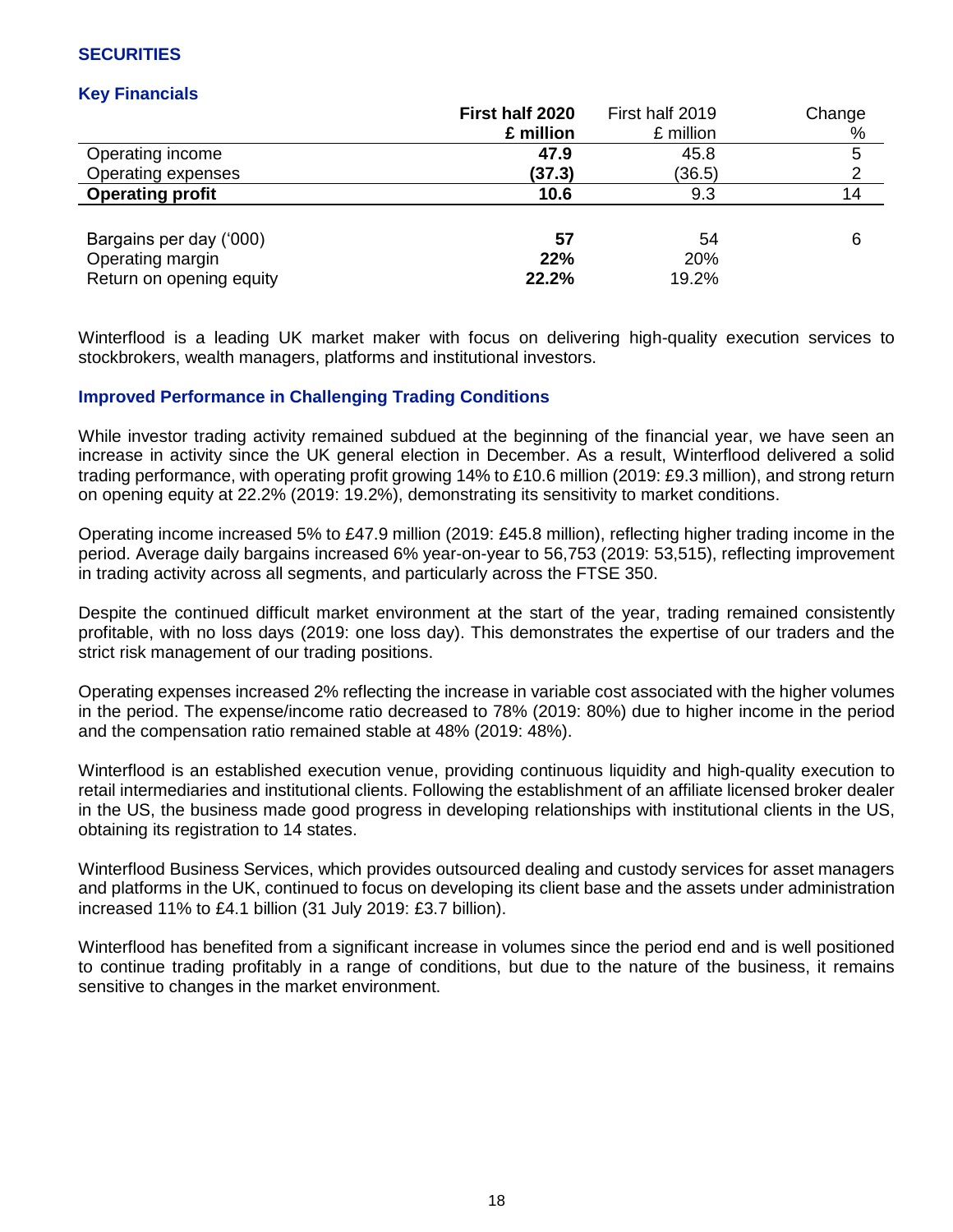# **DEFINITIONS**

**Adjusted**: Adjusted measures are used to increase comparability between periods and exclude amortisation of intangible assets on acquisition, any exceptional items and discontinued operations

**Assets under administration**: Total assets for which Winterflood Business Services provide custody and administrative services

**Bad debt ratio**: Impairment losses as a percentage of average net loans and advances to customers and operating lease assets

**Bargains per day**: Average number of Winterflood's trades with third parties

**Capital Requirements Regulation ("CRR"):** European Union regulation implementing the Basel III requirements in Europe, alongside CRD IV

**CET1 capital ratio**: Measure of the group's CET1 capital as a percentage of risk weighted assets, as required by CRR

**Common equity tier 1 ("CET1") capital**: Measure of capital as defined by the CRR. CET1 capital consists of the highest quality capital including ordinary shares, share premium account, retained earnings and other reserves, less goodwill and intangible assets and certain other regulatory adjustments

**Compensation ratio**: Total staff costs as a percentage of adjusted operating income

**Dividend per share**: Comprises the final dividend proposed for the respective year, together with the interim dividend declared and paid in the year

**Earnings per share ("EPS")**: Profit attributable to shareholders divided by number of basic shares

**Effective tax rate**: Tax on operating profit/(loss) as a percentage of operating profit/(loss) on ordinary activities before tax

**Expected credit loss**: The unbiased probability-weighted average credit loss determined by evaluating a range of possible outcomes and future economic conditions

**Expense/income ratio**: Total adjusted operating expenses divided by adjusted operating income

**Funding allocated to loan book**: Total funding excluding equity and funding held for liquidity purposes

**Funding % loan book**: Total funding divided by net loans and advances to customers

**Gross carrying amount**: Loan book before expected credit loss provision

**High quality liquid assets ("HQLAs")**: Assets which qualify for regulatory liquidity purposes, including Bank of England deposits and sovereign and central bank debt, including funds drawn under the Funding for Lending Scheme

**Independent financial adviser:** Professional offering independent, whole of market advice to clients including investments, pensions, protection and mortgages

**Internal ratings based ("IRB") approach:** A supervisor-approved method using internal models, rather than standardised risk weightings, to calculate regulatory capital requirements for credit risk

**Investment costs:** Include depreciation and other costs related to investment in multi-year projects, new business initiatives and pilots and cyber resilience. Excludes IFRS16 depreciation.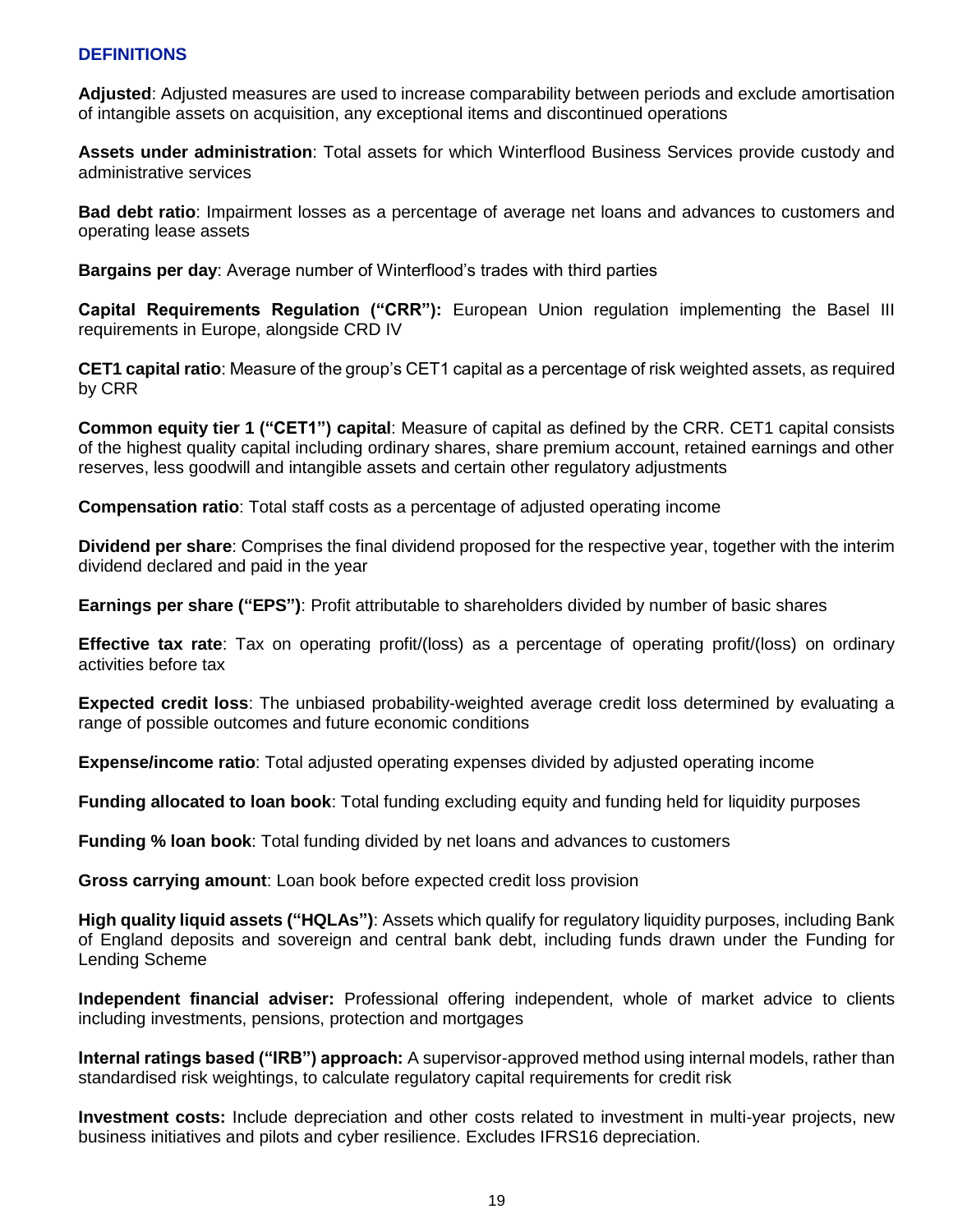**Leverage ratio**: Tier 1 capital as a percentage of total balance sheet assets, adjusted for certain capital deductions, including intangible assets, and off balance sheet exposures

**Liquidity coverage ratio**: Measure of the group's HQLAs as a percentage of expected net cash outflows over the next 30 days in a stressed scenario

**Loan to value ratio**: For a secured loan, the loan balance as a percentage of the total value of the asset

**Managed assets or assets under management ("AUM"):** Total market value of assets which are managed by Close Brothers Asset Management in one of our investment solutions

**Net carrying amount**: Loan book value after expected credit loss provision

**Net interest margin**: Adjusted income generated by lending activities, including interest income net of interest expense, fees and commissions income net of fees and commissions expense, and operating lease income net of operating lease expense, less depreciation on operating lease assets, divided by average loans and advances to customers (net of impaired loans) and operating lease assets

**Operating margin**: Adjusted operating profit divided by adjusted operating income

**Personal Contract Plan ("PCP")**: PCP is a form of vehicle finance where the customer defers a significant portion of credit to the final repayment at the end of the agreement, thereby lowering the monthly repayments compared to a standard hire purchase arrangement. At the final repayment date, the customer has the option to: (a) pay the final payment and take the ownership of the vehicle; (b) return the vehicle and not pay the final repayment; or (c) part-exchange the vehicle with any equity being put towards the cost of a new vehicle

**Return on assets**: Adjusted profit attributable to shareholders divided by total closing assets at the balance sheet date

**Return on average tangible equity**: Adjusted profit attributable to shareholders from continuing operations divided by average total shareholder's equity, excluding intangible assets

**Return on net loan book**: Adjusted operating profit from lending activities divided by average net loans and advances to customers and operating lease assets

**Return on opening equity**: Adjusted profit attributable to shareholders from continuing operations divided by opening equity, excluding non-controlling interests

**Revenue margin**: Income from advice, investment management and related services divided by average total client assets. Average total client assets calculated as a two-point average

**Risk weighted assets:** A measure of the amount of a bank's assets, adjusted for risk. It is used in determining the capital requirement for a financial institution

**Term funding**: Funding with a remaining maturity greater than 12 months

**Total client assets ("TCA"):** Total market value of all client assets including both managed assets and assets under advice and/or administration in the Asset Management division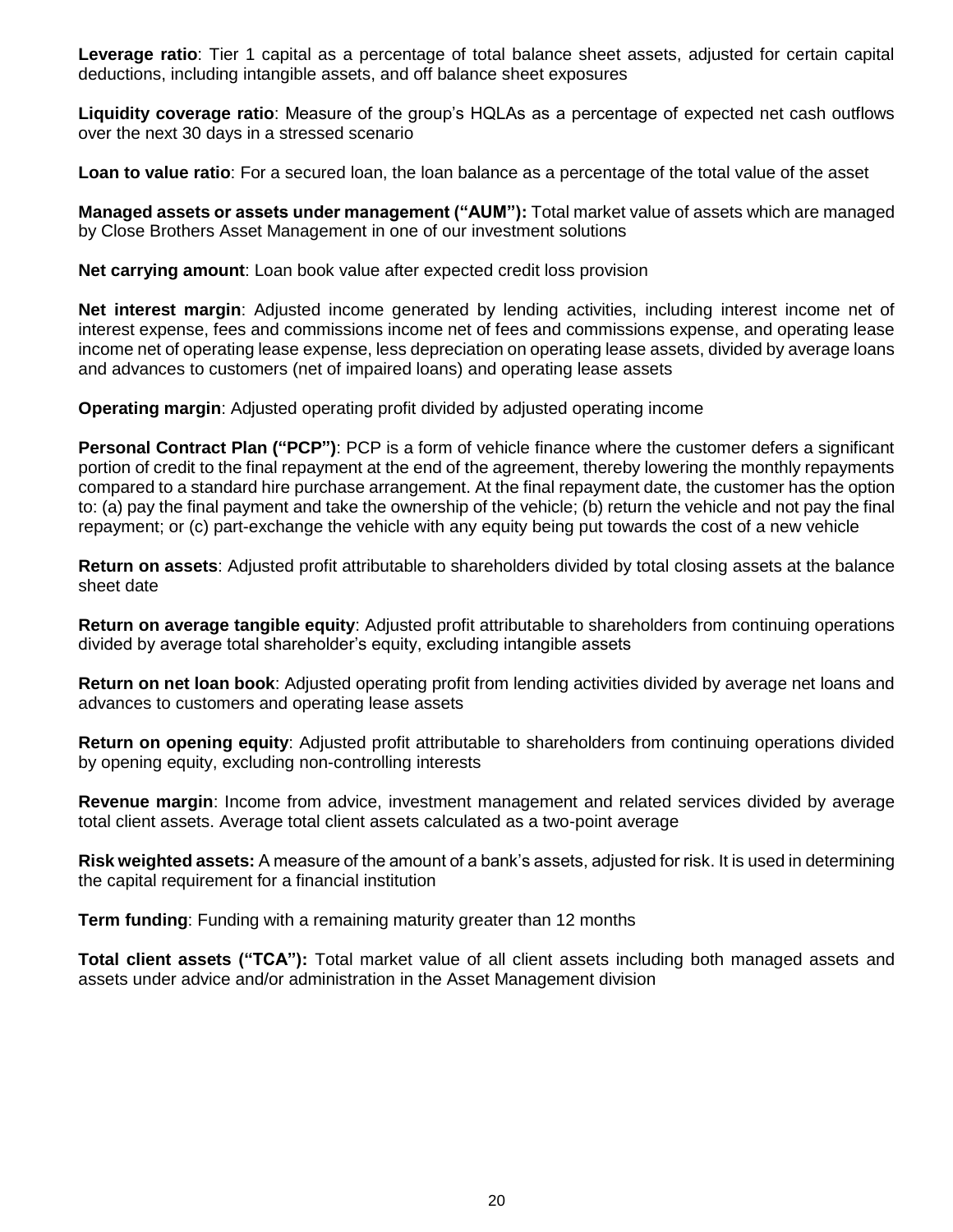## **PRINCIPAL RISKS AND UNCERTAINTIES**

The group faces a number of risks in the normal course of business. The key elements to the way we manage risk are as follows:

- adhering to our established and proven business model;
- implementing an integrated risk management approach based on the concept of "three lines of defence"; and
- setting and operating within clearly defined risk appetites, monitored with defined metrics and set limits.

While there have been no significant changes to our risk management approach in the period, we continue to closely monitor the economic environment in the context of the UK's departure from the EU as well as the emergence and spread of the coronavirus (COVID-19).

The principal risks and uncertainties faced by the group remain unchanged since the year end. A detailed description of each, including an overview of our risk management and mitigation approach, is disclosed on pages 18 to 22 of the Annual Report 2019 which can be accessed via the Investor Relations home page on the group's website at [www.closebrothers.com.](http://www.closebrothers.com/)

A summary of the group's principal risks and uncertainties is included below:

**Credit risk** – the group provides loans to a range of businesses and individuals. There is a risk that customers are unable to repay their loans and any outstanding interest and fees resulting in credit losses. The group also has exposure to counterparties with which it places deposits or trades, and also has a small number of derivative contracts to hedge interest rate and foreign exchange exposures.

**Economic environment** – any downturn in economic conditions may impact the group's performance through lower demand for the group's products and services, lower investor risk appetite, higher credit losses and increased volatility in funding markets.

**Legal and regulatory** – Failure to comply with existing legal, regulatory and tax requirements, or to react to changes to these requirements, could adversely impact the group's performance, as well as capital, liquidity and the markets in which we operate. For example, we are currently preparing for change in the Motor Finance market following publication of FCA Consultation Paper 19/28 on 15 October 2019. Failing to treat customers fairly, safeguard client assets or to provide advice and products which are in our clients' best interests also has the potential to damage the group's reputation and may lead to legal or regulatory sanctions including litigation and customer redress.

**Operational risk** – the group is exposed to various operational risks through its day-to-day operations. Losses typically crystallise as a result of inadequate or failed internal processes, people and systems, or as a result of external factors. Adverse impacts to the business, customers, third parties and the markets in which we operate are considered within a developing focus on resilient end-to-end delivery of critical business services.

**Competition** – the group operates in competitive markets. Elevated levels of competition may impact the group's ability to write loans at its desired risk and return criteria, resulting in lower new business volumes and loss of market share.

**Employees** – the quality and expertise of our employees is critical to our success. The loss of key individuals or teams may have an adverse impact on the group's operations and ability to deliver its strategy.

**Funding and liquidity** – access to funding remains key to support our lending activities and the group's liquidity requirements. Any material change to funding or liquidity capacity has the potential to impact the group's ongoing performance.

**Market risk** – market volatility impacting equity and fixed income exposures, and / or changes in interest and exchange rates have the potential to impact the group's performance.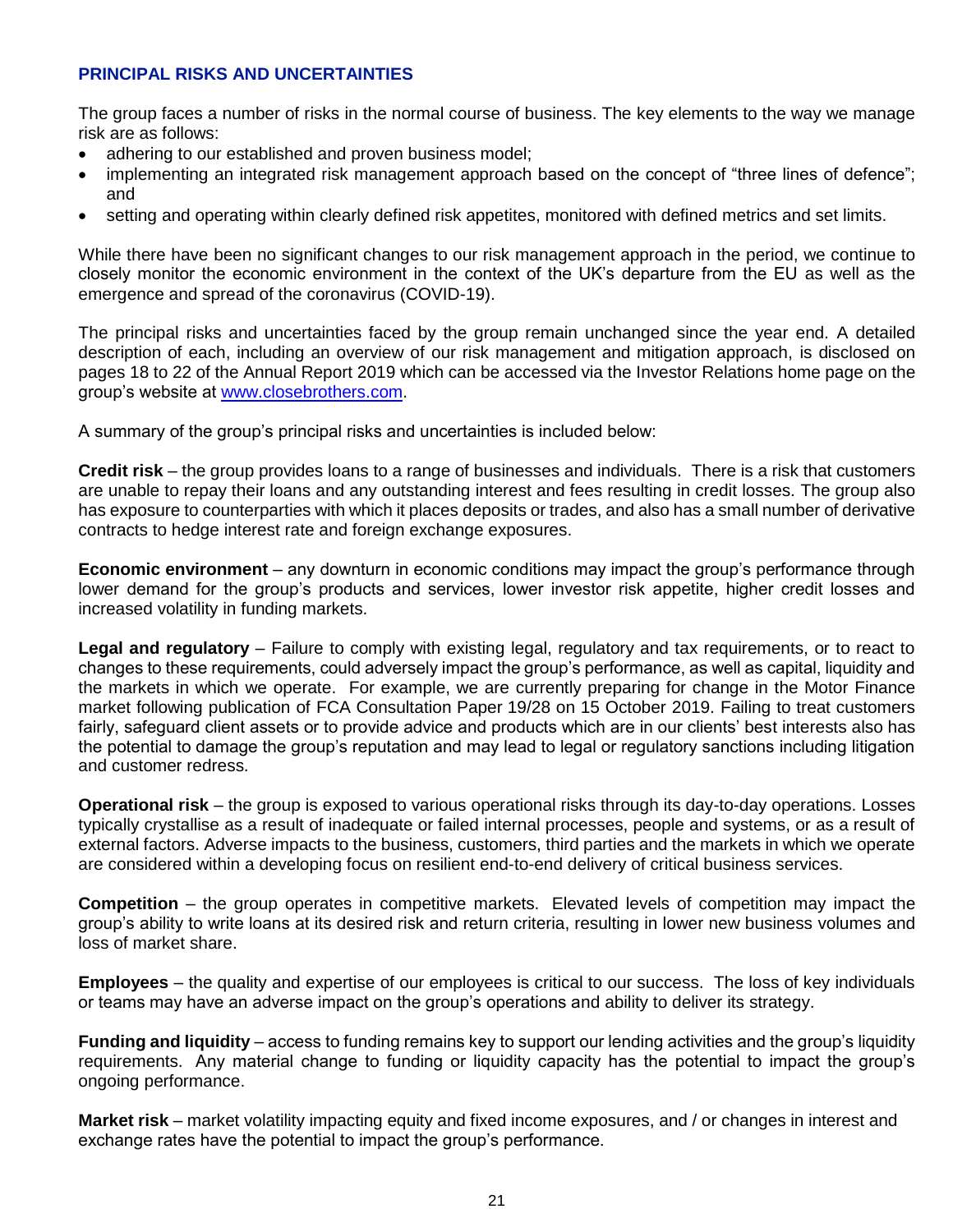In addition to the principal risks and uncertainties outlined above, the group continues to monitor its portfolio for emerging risks, supporting organisational readiness for external volatility.

Current group-level emerging risks include the risk of economic and political uncertainty as a result of the UK's exit from the EU, and the risk of financial loss resulting from the physical or transitional impacts of climate change. Since the year end, senior management responsibility for climate risk has been assigned to the group chief risk officer while the Risk Committee has assumed responsibility for overseeing and challenging the firm's evolving climate risk framework.

In recent weeks, the group has also employed preventative measures to minimise potential risk to colleagues, as well as business disruption, in the event that COVID-19 becomes more widespread across the UK. Existing business continuity plans have been updated, with oversight from the Group Crisis Management Team, which continues to monitor developments on a day-to-day basis.

# **DIRECTORS' RESPONSIBILITY STATEMENT**

Each of the Directors confirms that, to the best of their knowledge:

- the interim financial statements have been prepared in accordance with International Accounting Standard 34 "Interim Financial Reporting";
- the half year report includes a fair review of the information required by Disclosure and Transparency Rule 4.2.7R (indication of important events during the first six months of the financial year and description of principal risks and uncertainties for the remaining six months of the financial year); and
- the half year report includes a fair review of the information required by Disclosure and Transparency Rule 4.2.8R (disclosure of related parties transactions that have taken place during the first six months of the current financial year and that have materially affected the financial position or performance of the company, and any changes in the related parties transactions described in the last Annual Report that could do so).

The Directors of Close Brothers Group plc as at the date of this report are as listed on pages 52 and 53 of the company's Annual Report 2019 together with Sally Williams, who became a Director on 1 January 2020. A list of current Directors is maintained on the company's website [www.closebrothers.com.](http://www.closebrothers.com/)

On behalf of the board

**Michael N. Biggs** Chairman

**P. Prebensen** Chief Executive

10 March 2020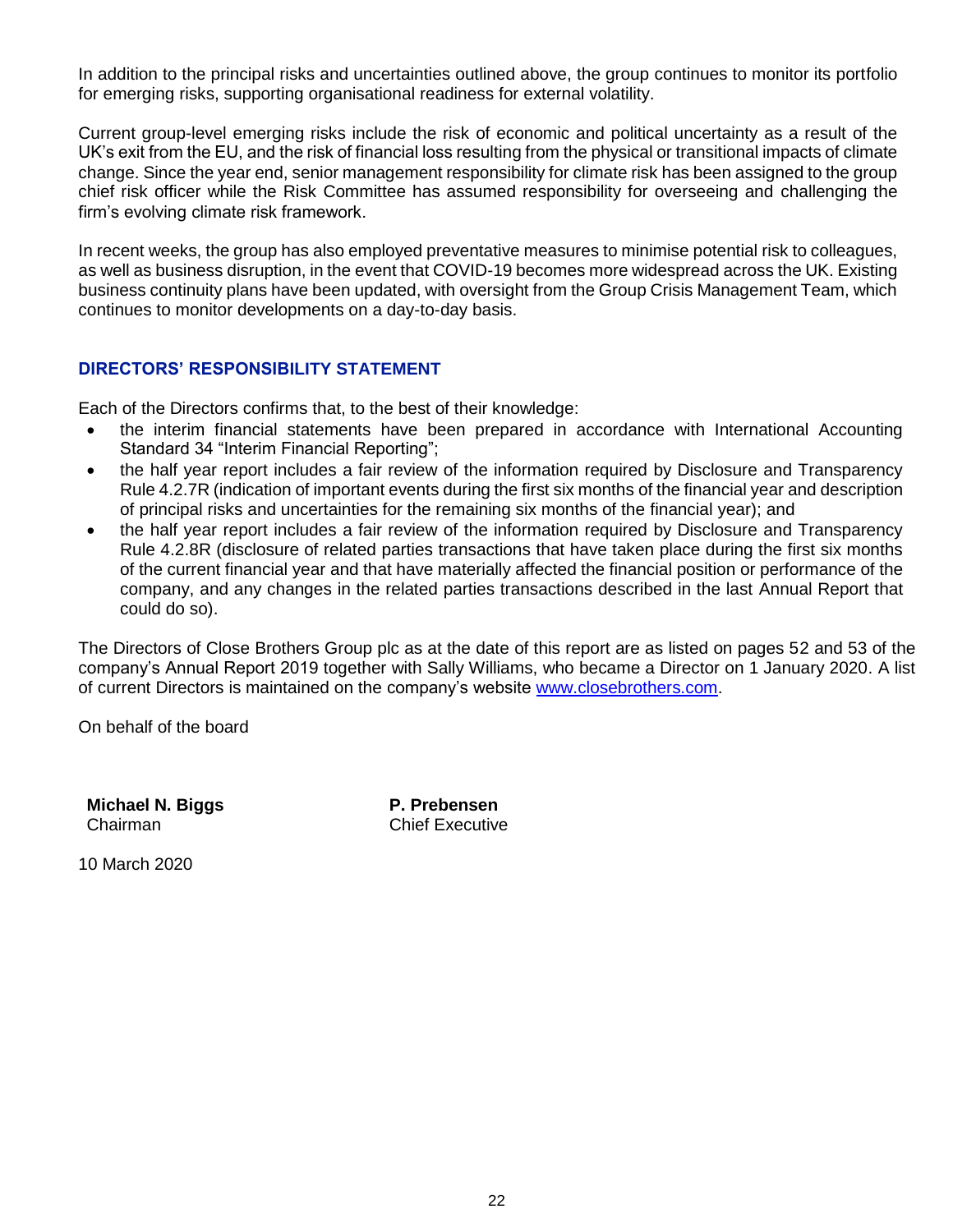# **INDEPENDENT REVIEW REPORT TO CLOSE BROTHERS GROUP PLC**

### **Report on the interim financial statements**

#### **Our conclusion**

We have reviewed Close Brothers Group plc's financial statements (the "interim financial statements") in the Half Year Results for the six month period ended 31 January 2020. Based on our review, nothing has come to our attention that causes us to believe that the interim financial statements are not prepared, in all material respects, in accordance with International Accounting Standard 34, 'Interim Financial Reporting', as adopted by the European Union and the Disclosure Guidance and Transparency Rules sourcebook of the United Kingdom's Financial Conduct Authority.

#### **What we have reviewed**

The interim financial statements comprise:

- the consolidated balance sheet at 31 January 2020;
- the conslidated income statement and consolidated statement of comprehensive income for the period then ended;
- the consolidated cash flow statement for the period then ended;
- the consolidated statement of changes in equity for the period then ended; and
- the explanatory notes to the interim financial statements.

The interim financial statements included in the Half Year Results have been prepared in accordance with International Accounting Standard 34, 'Interim Financial Reporting', as adopted by the European Union and the Disclosure Guidance and Transparency Rules sourcebook of the United Kingdom's Financial Conduct Authority.

As disclosed in note 1 to the interim financial statements, the financial reporting framework that has been applied in the preparation of the full annual financial statements of the Group is applicable law and International Financial Reporting Standards ("IFRSs") as adopted by the European Union.

# **Responsibilities for the interim financial statements and the review**

#### **Our responsibilities and those of the directors**

The Half Year Results, including the interim financial statements, is the responsibility of, and has been approved by, the directors. The directors are responsible for preparing the Half Year Results in accordance with the Disclosure Guidance and Transparency Rules sourcebook of the United Kingdom's Financial Conduct Authority.

Our responsibility is to express a conclusion on the interim financial statements in the Half Year Results based on our review. This report, including the conclusion, has been prepared for and only for the company for the purpose of complying with the Disclosure Guidance and Transparency Rules sourcebook of the United Kingdom's Financial Conduct Authority and for no other purpose. We do not, in giving this conclusion, accept or assume responsibility for any other purpose or to any other person to whom this report is shown or into whose hands it may come save where expressly agreed by our prior consent in writing.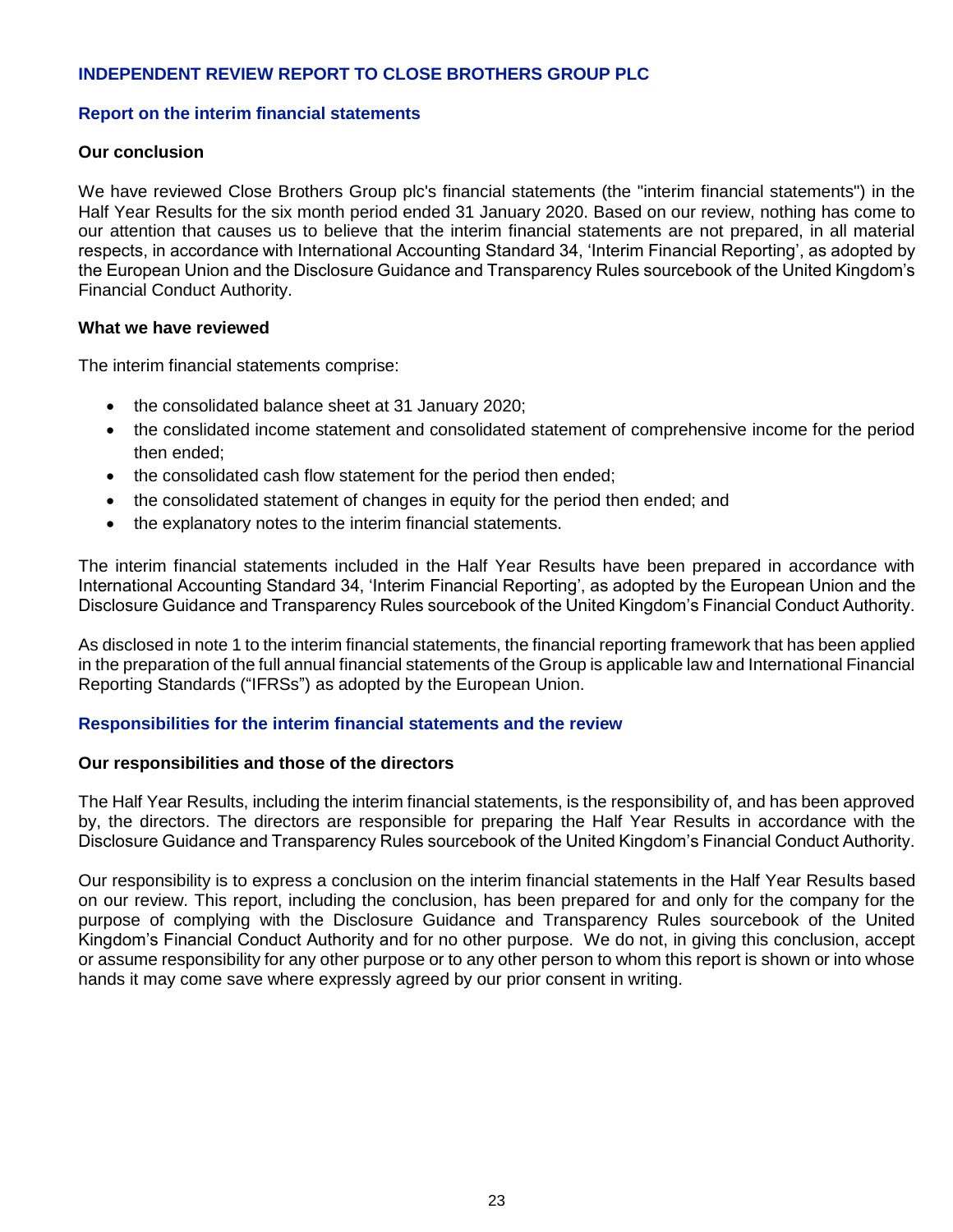### **What a review of interim financial statements involves**

We conducted our review in accordance with International Standard on Review Engagements (UK and Ireland) 2410, 'Review of Interim Financial Information Performed by the Independent Auditor of the Entity' issued by the Auditing Practices Board for use in the United Kingdom. A review of interim financial information consists of making enquiries, primarily of persons responsible for financial and accounting matters, and applying analytical and other review procedures.

A review is substantially less in scope than an audit conducted in accordance with International Standards on Auditing (UK) and, consequently, does not enable us to obtain assurance that we would become aware of all significant matters that might be identified in an audit. Accordingly, we do not express an audit opinion.

We have read the other information contained in the Half Year Results and considered whether it contains any apparent misstatements or material inconsistencies with the information in the interim financial statements.

**PricewaterhouseCoopers LLP** Chartered Accountants London 10 March 2020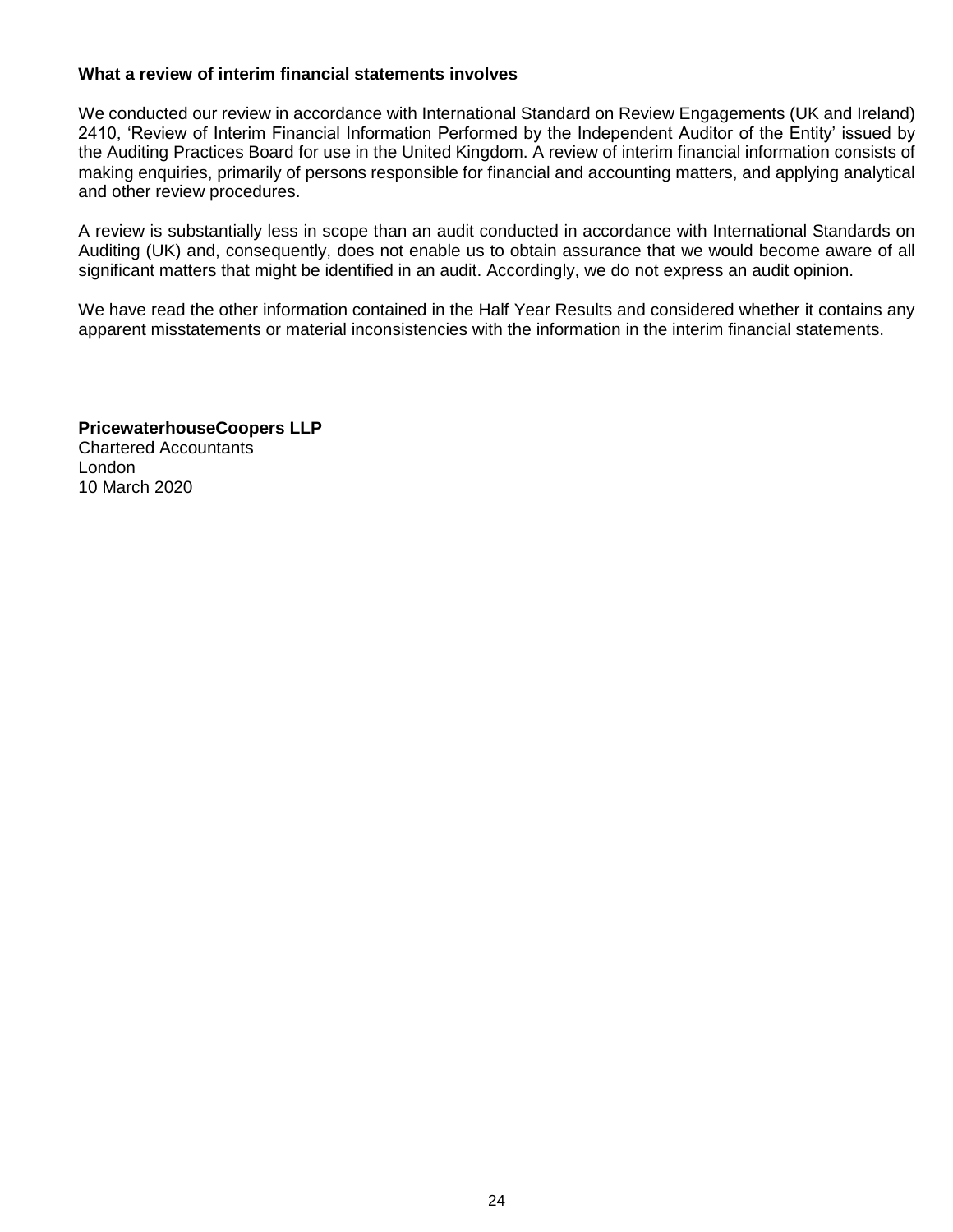# **CONSOLIDATED INCOME STATEMENT**

for the six months ended 31 January 2020

|                                                                   |                | Six months ended | Year ended |           |
|-------------------------------------------------------------------|----------------|------------------|------------|-----------|
|                                                                   |                | 31 January       |            | 31 July   |
|                                                                   |                | 2020             | 2019       | 2019      |
|                                                                   |                | <b>Unaudited</b> | Unaudited  | Audited   |
|                                                                   | <b>Note</b>    | £ million        | £ million  | £ million |
| Interest income                                                   |                | 323.5            | 314.5      | 635.6     |
| Interest expense                                                  |                | (69.4)           | (64.7)     | (129.9)   |
|                                                                   |                |                  |            |           |
| Net interest income                                               |                | 254.1            | 249.8      | 505.7     |
|                                                                   |                |                  |            |           |
| Fee and commission income                                         |                | 117.7            | 113.5      | 224.9     |
| Fee and commission expense                                        |                | (9.2)            | (6.1)      | (19.2)    |
| Gains less losses arising from dealing in securities              |                | 43.8             | 39.7       | 81.3      |
| Other income                                                      |                | 44.2             | 36.9       | 77.4      |
| Depreciation of operating lease assets and other direct costs     |                | (30.6)           | (26.4)     | (53.7)    |
|                                                                   |                |                  |            |           |
| Non-interest income                                               |                | 165.9            | 157.6      | 310.7     |
|                                                                   |                |                  |            |           |
| Operating income                                                  | $\overline{2}$ | 420.0            | 407.4      | 816.4     |
|                                                                   |                |                  |            |           |
| Administrative expenses                                           |                | (257.6)          | (246.7)    | (497.4)   |
| Impairment losses on financial assets                             | $\overline{7}$ | (36.7)           | (21.9)     | (48.5)    |
| Total operating expenses before amortisation of intangible assets |                |                  |            |           |
| on acquisition                                                    |                | (294.3)          | (268.6)    | (545.9)   |
| Operating profit before amortisation of intangible assets on      |                |                  |            |           |
| acquisition                                                       |                | 125.7            | 138.8      | 270.5     |
| Amortisation of intangible assets on acquisition                  |                | (1.6)            | (3.2)      | (5.8)     |
|                                                                   |                |                  |            |           |
| <b>Operating profit before tax</b>                                |                | 124.1            | 135.6      | 264.7     |
| Tax                                                               | 3              | (29.6)           | (33.4)     | (64.4)    |
|                                                                   |                |                  |            |           |
| Profit after tax from continuing operations                       |                | 94.5             | 102.2      | 200.3     |
| Profit from discontinued operations, net of tax                   | 4              |                  | 1.2        | 1.1       |
|                                                                   |                |                  |            |           |
| Profit after tax                                                  |                | 94.5             | 103.4      | 201.4     |
| Loss attributable to non-controlling interests from continuing    |                |                  |            |           |
| operations                                                        |                |                  | (0.1)      | (0.2)     |
|                                                                   |                |                  |            |           |
| Profit attributable to shareholders                               |                | 94.5             | 103.5      | 201.6     |
|                                                                   |                |                  |            |           |
| From continuing operations                                        |                |                  |            |           |
| <b>Basic earnings per share</b>                                   | 5              | 63.0p            | 68.1p      | 133.5p    |
| Diluted earnings per share                                        | 5              | 62.7p            | 67.5p      | 132.5p    |
|                                                                   |                |                  |            |           |
| From continuing and discontinued operations                       |                | 63.0p            | 68.9p      | 134.2p    |
| <b>Basic earnings per share</b>                                   | 5<br>5         |                  |            |           |
| Diluted earnings per share                                        |                | 62.7p            | 68.3p      | 133.2p    |
|                                                                   |                |                  |            |           |
| Ordinary dividend per share                                       | 6              | 22.7p            | 22.0p      | 66.0p     |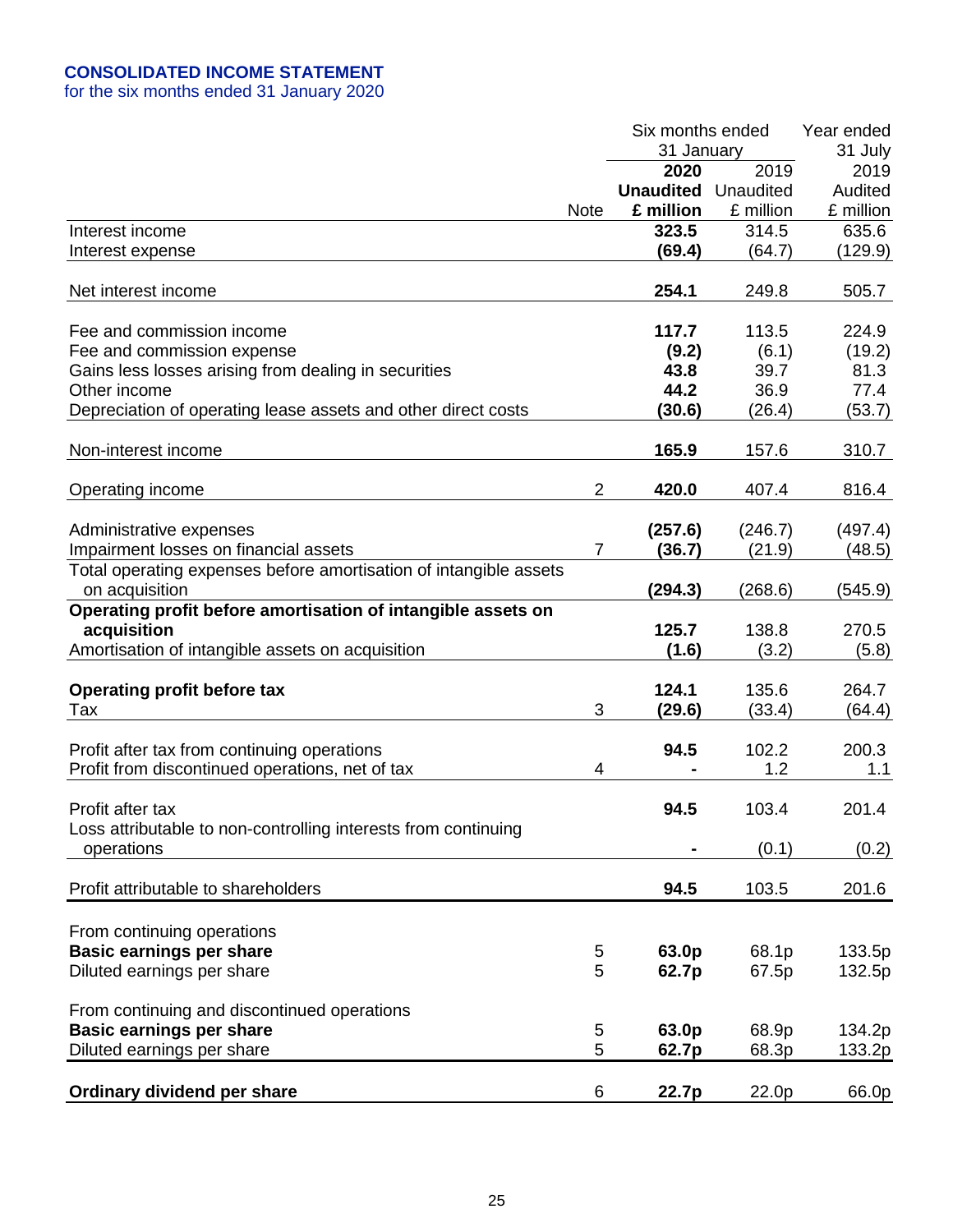# **CONSOLIDATED STATEMENT OF COMPREHENSIVE INCOME**

for the six months ended 31 January 2020

|                                                                                                        | Six months ended<br>31 January     | Year ended<br>31 July |                 |
|--------------------------------------------------------------------------------------------------------|------------------------------------|-----------------------|-----------------|
|                                                                                                        | 2020<br><b>Unaudited</b> Unaudited | 2019                  | 2019<br>Audited |
|                                                                                                        | £ million                          | £ million             | £ million       |
| Profit after tax                                                                                       | 94.5                               | 103.4                 | 201.4           |
| Other comprehensive expense that may be reclassified<br>to income statement from continuing operations |                                    |                       |                 |
| Currency translation (losses)/gains                                                                    | (1.5)                              | (0.4)                 | 0.4             |
| Gains/(losses) on cash flow hedging                                                                    | 1.3                                | (1.8)                 | (6.0)           |
| Losses on financial instruments classified at fair value through other<br>comprehensive income:        |                                    |                       |                 |
| Sovereign and central bank debt                                                                        | (0.4)                              | (0.6)                 | (0.1)           |
| Tax relating to items that may be reclassified                                                         | (0.2)                              | 0.6                   | 1.1             |
|                                                                                                        | (0.8)                              | (2.2)                 | (4.6)           |
| Other comprehensive (expense)/income that will not be                                                  |                                    |                       |                 |
| reclassified to income statement from continuing operations                                            |                                    |                       |                 |
| Defined benefit pension scheme (losses)/gains                                                          | (0.1)                              | 0.2                   | 1.9             |
| Tax relating to items that will not be reclassified                                                    |                                    |                       | (0.4)           |
|                                                                                                        | (0.1)                              | 0.2                   | 1.5             |
|                                                                                                        |                                    |                       |                 |
| Other comprehensive expense for the period, net of tax                                                 |                                    |                       |                 |
| from continuing operations                                                                             | (0.9)                              | (2.0)                 | (3.1)           |
| <b>Total comprehensive income</b>                                                                      | 93.6                               | 101.4                 | 198.3           |
|                                                                                                        |                                    |                       |                 |
| <b>Attributable to:</b>                                                                                |                                    |                       |                 |
| Non-controlling interests                                                                              |                                    | (0.1)                 | (0.2)           |
| Shareholders                                                                                           | 93.6                               | 101.5                 | 198.5           |
|                                                                                                        | 93.6                               | 101.4                 | 198.3           |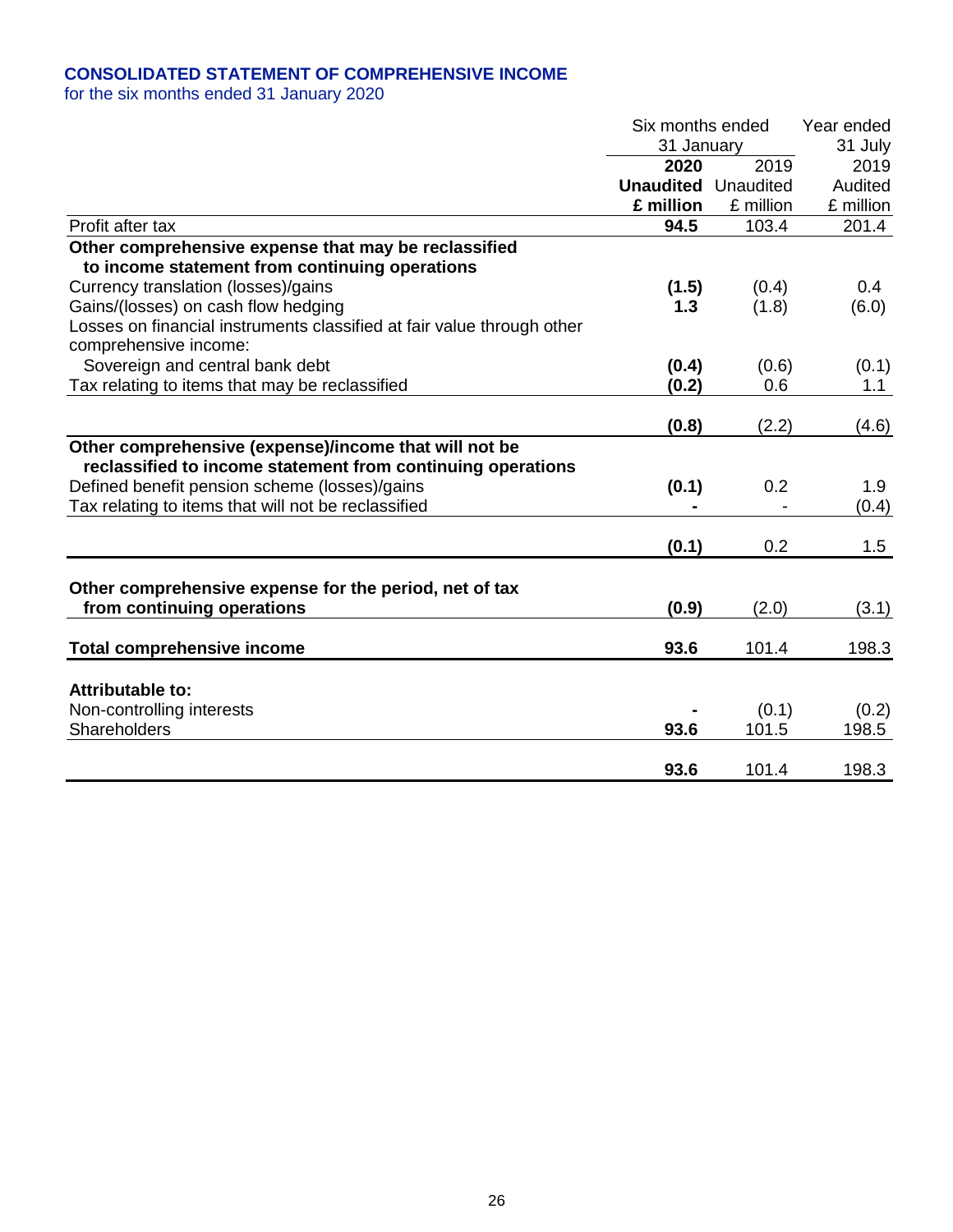# **CONSOLIDATED BALANCE SHEET**

at 31 January 2020

|                                                                                     |                | 31 January               | 31 July         |
|-------------------------------------------------------------------------------------|----------------|--------------------------|-----------------|
|                                                                                     |                | 2020<br><b>Unaudited</b> | 2019<br>Audited |
|                                                                                     | <b>Note</b>    | £ million                | £ million       |
| <b>Assets</b>                                                                       |                |                          |                 |
| Cash and balances at central banks                                                  |                | 916.3                    | 1,106.4         |
| Settlement balances                                                                 |                | 671.7                    | 562.9           |
| Loans and advances to banks                                                         |                | 166.4                    | 108.9           |
| Loans and advances to customers                                                     | $\overline{7}$ | 7,619.1                  | 7,649.6         |
| Debt securities                                                                     | 8              | 367.4                    | 314.4           |
| <b>Equity shares</b>                                                                | 9              | 35.1                     | 36.3            |
| Loans to money brokers against stock advanced                                       |                | 38.9                     | 42.5            |
| Derivative financial instruments                                                    |                | 29.0                     | 30.1            |
| Intangible assets                                                                   | 10             | 228.5                    | 219.4           |
| Property, plant and equipment                                                       | 11             | 310.9                    | 248.2           |
| <b>Current tax assets</b>                                                           |                | 16.1                     |                 |
| Deferred tax assets                                                                 |                | 49.9                     | 52.2            |
| Prepayments, accrued income and other assets                                        |                | 219.5                    | 190.4           |
| <b>Total assets</b>                                                                 |                | 10,668.8                 | 10,561.3        |
|                                                                                     |                |                          |                 |
| <b>Liabilities</b>                                                                  |                |                          |                 |
| Settlement balances and short positions                                             | 12             | 664.9                    | 568.1           |
| Deposits by banks                                                                   | 13             | 135.5                    | 58.0            |
| Deposits by customers                                                               | 13             | 5,564.4                  | 5,638.4         |
| Loans and overdrafts from banks                                                     | 13             | 510.3                    | 519.3           |
| Debt securities in issue                                                            | 13             | 1,816.1                  | 1,860.1         |
| Loans from money brokers against stock advanced<br>Derivative financial instruments |                | 38.0<br>12.8             | 14.3            |
| <b>Current tax liabilities</b>                                                      |                |                          | 20.6<br>21.2    |
|                                                                                     |                | 270.6                    | 233.3           |
| Accruals, deferred income and other liabilities                                     |                |                          |                 |
| Subordinated Ioan capital                                                           | 13             | 221.6                    | 221.6           |
| <b>Total liabilities</b>                                                            |                | 9,234.2                  | 9,154.9         |
| <b>Equity</b>                                                                       |                |                          |                 |
| Called up share capital                                                             |                | 38.0                     | 38.0            |
| Retained earnings                                                                   |                | 1,417.7                  | 1,392.5         |
| Other reserves                                                                      |                | (20.1)                   | (23.1)          |
|                                                                                     |                |                          |                 |
| Total shareholders' equity                                                          |                | 1,435.6                  | 1,407.4         |
| <b>Non-controlling interests</b>                                                    |                | (1.0)                    | (1.0)           |
|                                                                                     |                |                          |                 |
| <b>Total equity</b>                                                                 |                | 1,434.6                  | 1,406.4         |
| <b>Total liabilities and equity</b>                                                 |                | 10,668.8                 | 10,561.3        |
|                                                                                     |                |                          |                 |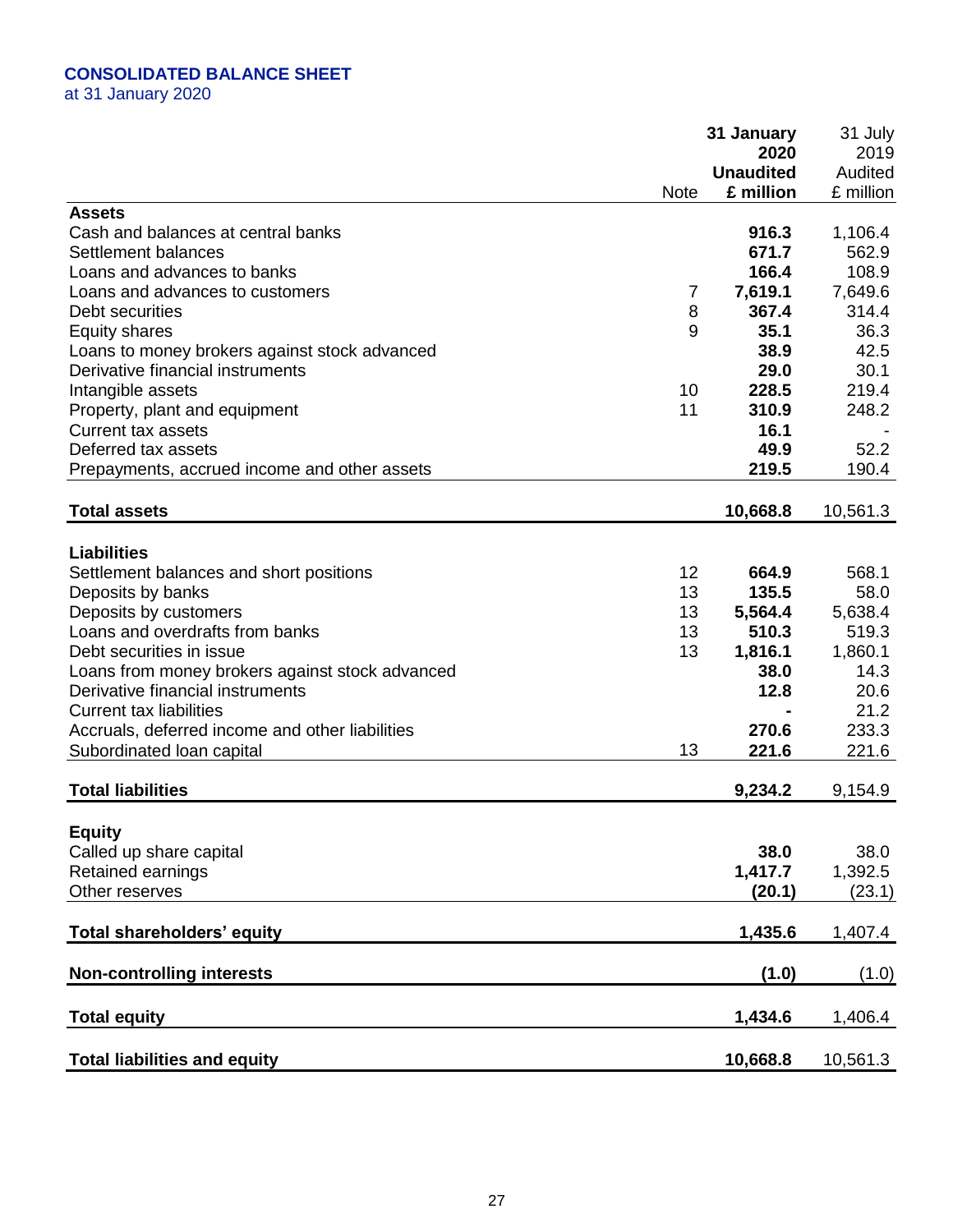# **CONSOLIDATED STATEMENT OF CHANGES IN EQUITY**

for the six months ended 31 January 2020

| Cash<br>Share-<br>Total<br>flow attributable<br>Called up<br>Available<br>Non-<br>based<br>Exchange<br>Retained<br>controlling<br>Total<br>share<br>for sale<br><b>FVOCI payments movements</b><br>hedging<br>to equity<br>capital<br>earnings<br>reserve<br>reserve<br>reserve<br>holders<br>interests<br>equity<br>reserve<br>reserve<br>£ million<br>£ million<br>£ million<br>£ million<br>£ million<br>£ million<br>£ million<br>£ million<br>£ million £ million<br>At 31 July 2018<br>(15.9)<br>(1.2)<br>1,349.5<br>(audited)<br>38.0<br>1,327.7<br>0.8<br>0.1<br>$(0.8)$ 1,348.7<br>$\blacksquare$<br>IFRS 9 transition<br>0.8<br>(44.9)<br>(0.8)<br>(44.9)<br>(44.9)<br>÷,<br>At 1 August 2018<br>38.0<br>1,282.8<br>(15.9)<br>(1.2)<br>0.8<br>0.1<br>1,304.6<br>1,303.8<br>(audited)<br>(0.8)<br>Profit/(loss) for the<br>103.5<br>103.5<br>103.4<br>period<br>(0.1)<br>Other comprehensive<br>income/(expense)<br>for the period<br>0.2<br>(0.4)<br>(0.4)<br>(1.4)<br>(2.0)<br>(2.0)<br>Total comprehensive<br>income/(expense)<br>for the period<br>103.7<br>(0.4)<br>101.5<br>101.4<br>(0.4)<br>(1.4)<br>(0.1)<br>Dividends paid<br>(62.8)<br>(62.8)<br>(62.8)<br>$\frac{1}{2}$<br>$\overline{\phantom{a}}$<br>$\blacksquare$<br>$\blacksquare$<br>Shares purchased<br>(11.0)<br>(11.0)<br>(11.0)<br>$\blacksquare$<br>٠<br>Shares released<br>9.3<br>9.3<br>9.3<br>$\overline{\phantom{a}}$<br>(0.2)<br>0.7<br>0.9<br>0.7<br>Other movements<br>ä,<br>÷<br>(0.4)<br>(0.4)<br>(0.4)<br>Income tax<br>At 31 January 2019<br>1,324.2<br>(17.8)<br>(1.6)<br>(1.3)<br>(unaudited)<br>38.0<br>0.4<br>1,341.9<br>(0.9)<br>1,341.0<br>Profit/(loss) for the<br>98.1<br>98.1<br>(0.1)<br>98.0<br>period<br>Other comprehensive<br>income/(expense)<br>1.3<br>0.3<br>0.4<br>(3.1)<br>(1.1)<br>(1.1)<br>for the period<br>Total comprehensive<br>income/(expense)<br>99.4<br>0.3<br>(3.1)<br>97.0<br>96.9<br>for the period<br>0.4<br>(0.1)<br>Dividends paid<br>(32.7)<br>(32.7)<br>(32.7)<br>$\overline{\phantom{a}}$<br>$\blacksquare$<br>$\overline{\phantom{a}}$<br>$\overline{\phantom{a}}$<br>Shares purchased<br>$\overline{\phantom{a}}$<br>$\blacksquare$<br>$\overline{\phantom{0}}$<br>$\overline{\phantom{a}}$<br>Shares released<br>1.6<br>1.6<br>1.6<br>(2.0)<br>(0.1)<br>(0.1)<br>1.9<br>Other movements<br>ä,<br>$\overline{\phantom{a}}$<br>(0.3)<br>(0.3)<br>(0.3)<br>Income tax<br>At 31 July 2019<br>(1.2)<br>38.0<br>0.7<br>(18.2)<br>(4.4)<br>1,392.5<br>1,407.4<br>(1.0)<br>1,406.4<br>(audited)<br>94.5<br>Profit for the period<br>94.5<br>94.5<br>Other comprehensive<br>(expense)/income<br>(1.5)<br>1.0<br>for the period<br>(0.1)<br>(0.3)<br>(0.9)<br>(0.9)<br>Total comprehensive<br>income/(expense)<br>for the period<br>94.4<br>(0.3)<br>(1.5)<br>1.0<br>93.6<br>93.6<br>(65.8)<br>(65.8)<br>Dividends paid<br>(65.8)<br>(8.0)<br>Shares purchased<br>(8.0)<br>(8.0)<br>Shares released<br>11.0<br>11.0<br>11.0<br>ä,<br>0.8<br>Other movements<br>(3.7)<br>(2.9)<br>(2.9)<br>٠<br>0.3<br>0.3<br>0.3<br>Income tax<br>$\blacksquare$<br>-<br>$\overline{\phantom{0}}$<br>-<br>At 31 January 2020<br>(unaudited)<br>38.0<br>1,417.7<br>0.4<br>(14.4)<br>(2.7)<br>(3.4)<br>1,435.6<br>$(1.0)$ 1,434.6 |  |  | Other reserves |  |  |  |
|-------------------------------------------------------------------------------------------------------------------------------------------------------------------------------------------------------------------------------------------------------------------------------------------------------------------------------------------------------------------------------------------------------------------------------------------------------------------------------------------------------------------------------------------------------------------------------------------------------------------------------------------------------------------------------------------------------------------------------------------------------------------------------------------------------------------------------------------------------------------------------------------------------------------------------------------------------------------------------------------------------------------------------------------------------------------------------------------------------------------------------------------------------------------------------------------------------------------------------------------------------------------------------------------------------------------------------------------------------------------------------------------------------------------------------------------------------------------------------------------------------------------------------------------------------------------------------------------------------------------------------------------------------------------------------------------------------------------------------------------------------------------------------------------------------------------------------------------------------------------------------------------------------------------------------------------------------------------------------------------------------------------------------------------------------------------------------------------------------------------------------------------------------------------------------------------------------------------------------------------------------------------------------------------------------------------------------------------------------------------------------------------------------------------------------------------------------------------------------------------------------------------------------------------------------------------------------------------------------------------------------------------------------------------------------------------------------------------------------------------------------------------------------------------------------------------------------------------------------------------------------------------------------------------------------------------------------------------------------------------------------------------------------------------------------------------------------------------------------------------------------------------------------------------------------------------------------------------------------------------|--|--|----------------|--|--|--|
|                                                                                                                                                                                                                                                                                                                                                                                                                                                                                                                                                                                                                                                                                                                                                                                                                                                                                                                                                                                                                                                                                                                                                                                                                                                                                                                                                                                                                                                                                                                                                                                                                                                                                                                                                                                                                                                                                                                                                                                                                                                                                                                                                                                                                                                                                                                                                                                                                                                                                                                                                                                                                                                                                                                                                                                                                                                                                                                                                                                                                                                                                                                                                                                                                                           |  |  |                |  |  |  |
|                                                                                                                                                                                                                                                                                                                                                                                                                                                                                                                                                                                                                                                                                                                                                                                                                                                                                                                                                                                                                                                                                                                                                                                                                                                                                                                                                                                                                                                                                                                                                                                                                                                                                                                                                                                                                                                                                                                                                                                                                                                                                                                                                                                                                                                                                                                                                                                                                                                                                                                                                                                                                                                                                                                                                                                                                                                                                                                                                                                                                                                                                                                                                                                                                                           |  |  |                |  |  |  |
|                                                                                                                                                                                                                                                                                                                                                                                                                                                                                                                                                                                                                                                                                                                                                                                                                                                                                                                                                                                                                                                                                                                                                                                                                                                                                                                                                                                                                                                                                                                                                                                                                                                                                                                                                                                                                                                                                                                                                                                                                                                                                                                                                                                                                                                                                                                                                                                                                                                                                                                                                                                                                                                                                                                                                                                                                                                                                                                                                                                                                                                                                                                                                                                                                                           |  |  |                |  |  |  |
|                                                                                                                                                                                                                                                                                                                                                                                                                                                                                                                                                                                                                                                                                                                                                                                                                                                                                                                                                                                                                                                                                                                                                                                                                                                                                                                                                                                                                                                                                                                                                                                                                                                                                                                                                                                                                                                                                                                                                                                                                                                                                                                                                                                                                                                                                                                                                                                                                                                                                                                                                                                                                                                                                                                                                                                                                                                                                                                                                                                                                                                                                                                                                                                                                                           |  |  |                |  |  |  |
|                                                                                                                                                                                                                                                                                                                                                                                                                                                                                                                                                                                                                                                                                                                                                                                                                                                                                                                                                                                                                                                                                                                                                                                                                                                                                                                                                                                                                                                                                                                                                                                                                                                                                                                                                                                                                                                                                                                                                                                                                                                                                                                                                                                                                                                                                                                                                                                                                                                                                                                                                                                                                                                                                                                                                                                                                                                                                                                                                                                                                                                                                                                                                                                                                                           |  |  |                |  |  |  |
|                                                                                                                                                                                                                                                                                                                                                                                                                                                                                                                                                                                                                                                                                                                                                                                                                                                                                                                                                                                                                                                                                                                                                                                                                                                                                                                                                                                                                                                                                                                                                                                                                                                                                                                                                                                                                                                                                                                                                                                                                                                                                                                                                                                                                                                                                                                                                                                                                                                                                                                                                                                                                                                                                                                                                                                                                                                                                                                                                                                                                                                                                                                                                                                                                                           |  |  |                |  |  |  |
|                                                                                                                                                                                                                                                                                                                                                                                                                                                                                                                                                                                                                                                                                                                                                                                                                                                                                                                                                                                                                                                                                                                                                                                                                                                                                                                                                                                                                                                                                                                                                                                                                                                                                                                                                                                                                                                                                                                                                                                                                                                                                                                                                                                                                                                                                                                                                                                                                                                                                                                                                                                                                                                                                                                                                                                                                                                                                                                                                                                                                                                                                                                                                                                                                                           |  |  |                |  |  |  |
|                                                                                                                                                                                                                                                                                                                                                                                                                                                                                                                                                                                                                                                                                                                                                                                                                                                                                                                                                                                                                                                                                                                                                                                                                                                                                                                                                                                                                                                                                                                                                                                                                                                                                                                                                                                                                                                                                                                                                                                                                                                                                                                                                                                                                                                                                                                                                                                                                                                                                                                                                                                                                                                                                                                                                                                                                                                                                                                                                                                                                                                                                                                                                                                                                                           |  |  |                |  |  |  |
|                                                                                                                                                                                                                                                                                                                                                                                                                                                                                                                                                                                                                                                                                                                                                                                                                                                                                                                                                                                                                                                                                                                                                                                                                                                                                                                                                                                                                                                                                                                                                                                                                                                                                                                                                                                                                                                                                                                                                                                                                                                                                                                                                                                                                                                                                                                                                                                                                                                                                                                                                                                                                                                                                                                                                                                                                                                                                                                                                                                                                                                                                                                                                                                                                                           |  |  |                |  |  |  |
|                                                                                                                                                                                                                                                                                                                                                                                                                                                                                                                                                                                                                                                                                                                                                                                                                                                                                                                                                                                                                                                                                                                                                                                                                                                                                                                                                                                                                                                                                                                                                                                                                                                                                                                                                                                                                                                                                                                                                                                                                                                                                                                                                                                                                                                                                                                                                                                                                                                                                                                                                                                                                                                                                                                                                                                                                                                                                                                                                                                                                                                                                                                                                                                                                                           |  |  |                |  |  |  |
|                                                                                                                                                                                                                                                                                                                                                                                                                                                                                                                                                                                                                                                                                                                                                                                                                                                                                                                                                                                                                                                                                                                                                                                                                                                                                                                                                                                                                                                                                                                                                                                                                                                                                                                                                                                                                                                                                                                                                                                                                                                                                                                                                                                                                                                                                                                                                                                                                                                                                                                                                                                                                                                                                                                                                                                                                                                                                                                                                                                                                                                                                                                                                                                                                                           |  |  |                |  |  |  |
|                                                                                                                                                                                                                                                                                                                                                                                                                                                                                                                                                                                                                                                                                                                                                                                                                                                                                                                                                                                                                                                                                                                                                                                                                                                                                                                                                                                                                                                                                                                                                                                                                                                                                                                                                                                                                                                                                                                                                                                                                                                                                                                                                                                                                                                                                                                                                                                                                                                                                                                                                                                                                                                                                                                                                                                                                                                                                                                                                                                                                                                                                                                                                                                                                                           |  |  |                |  |  |  |
|                                                                                                                                                                                                                                                                                                                                                                                                                                                                                                                                                                                                                                                                                                                                                                                                                                                                                                                                                                                                                                                                                                                                                                                                                                                                                                                                                                                                                                                                                                                                                                                                                                                                                                                                                                                                                                                                                                                                                                                                                                                                                                                                                                                                                                                                                                                                                                                                                                                                                                                                                                                                                                                                                                                                                                                                                                                                                                                                                                                                                                                                                                                                                                                                                                           |  |  |                |  |  |  |
|                                                                                                                                                                                                                                                                                                                                                                                                                                                                                                                                                                                                                                                                                                                                                                                                                                                                                                                                                                                                                                                                                                                                                                                                                                                                                                                                                                                                                                                                                                                                                                                                                                                                                                                                                                                                                                                                                                                                                                                                                                                                                                                                                                                                                                                                                                                                                                                                                                                                                                                                                                                                                                                                                                                                                                                                                                                                                                                                                                                                                                                                                                                                                                                                                                           |  |  |                |  |  |  |
|                                                                                                                                                                                                                                                                                                                                                                                                                                                                                                                                                                                                                                                                                                                                                                                                                                                                                                                                                                                                                                                                                                                                                                                                                                                                                                                                                                                                                                                                                                                                                                                                                                                                                                                                                                                                                                                                                                                                                                                                                                                                                                                                                                                                                                                                                                                                                                                                                                                                                                                                                                                                                                                                                                                                                                                                                                                                                                                                                                                                                                                                                                                                                                                                                                           |  |  |                |  |  |  |
|                                                                                                                                                                                                                                                                                                                                                                                                                                                                                                                                                                                                                                                                                                                                                                                                                                                                                                                                                                                                                                                                                                                                                                                                                                                                                                                                                                                                                                                                                                                                                                                                                                                                                                                                                                                                                                                                                                                                                                                                                                                                                                                                                                                                                                                                                                                                                                                                                                                                                                                                                                                                                                                                                                                                                                                                                                                                                                                                                                                                                                                                                                                                                                                                                                           |  |  |                |  |  |  |
|                                                                                                                                                                                                                                                                                                                                                                                                                                                                                                                                                                                                                                                                                                                                                                                                                                                                                                                                                                                                                                                                                                                                                                                                                                                                                                                                                                                                                                                                                                                                                                                                                                                                                                                                                                                                                                                                                                                                                                                                                                                                                                                                                                                                                                                                                                                                                                                                                                                                                                                                                                                                                                                                                                                                                                                                                                                                                                                                                                                                                                                                                                                                                                                                                                           |  |  |                |  |  |  |
|                                                                                                                                                                                                                                                                                                                                                                                                                                                                                                                                                                                                                                                                                                                                                                                                                                                                                                                                                                                                                                                                                                                                                                                                                                                                                                                                                                                                                                                                                                                                                                                                                                                                                                                                                                                                                                                                                                                                                                                                                                                                                                                                                                                                                                                                                                                                                                                                                                                                                                                                                                                                                                                                                                                                                                                                                                                                                                                                                                                                                                                                                                                                                                                                                                           |  |  |                |  |  |  |
|                                                                                                                                                                                                                                                                                                                                                                                                                                                                                                                                                                                                                                                                                                                                                                                                                                                                                                                                                                                                                                                                                                                                                                                                                                                                                                                                                                                                                                                                                                                                                                                                                                                                                                                                                                                                                                                                                                                                                                                                                                                                                                                                                                                                                                                                                                                                                                                                                                                                                                                                                                                                                                                                                                                                                                                                                                                                                                                                                                                                                                                                                                                                                                                                                                           |  |  |                |  |  |  |
|                                                                                                                                                                                                                                                                                                                                                                                                                                                                                                                                                                                                                                                                                                                                                                                                                                                                                                                                                                                                                                                                                                                                                                                                                                                                                                                                                                                                                                                                                                                                                                                                                                                                                                                                                                                                                                                                                                                                                                                                                                                                                                                                                                                                                                                                                                                                                                                                                                                                                                                                                                                                                                                                                                                                                                                                                                                                                                                                                                                                                                                                                                                                                                                                                                           |  |  |                |  |  |  |
|                                                                                                                                                                                                                                                                                                                                                                                                                                                                                                                                                                                                                                                                                                                                                                                                                                                                                                                                                                                                                                                                                                                                                                                                                                                                                                                                                                                                                                                                                                                                                                                                                                                                                                                                                                                                                                                                                                                                                                                                                                                                                                                                                                                                                                                                                                                                                                                                                                                                                                                                                                                                                                                                                                                                                                                                                                                                                                                                                                                                                                                                                                                                                                                                                                           |  |  |                |  |  |  |
|                                                                                                                                                                                                                                                                                                                                                                                                                                                                                                                                                                                                                                                                                                                                                                                                                                                                                                                                                                                                                                                                                                                                                                                                                                                                                                                                                                                                                                                                                                                                                                                                                                                                                                                                                                                                                                                                                                                                                                                                                                                                                                                                                                                                                                                                                                                                                                                                                                                                                                                                                                                                                                                                                                                                                                                                                                                                                                                                                                                                                                                                                                                                                                                                                                           |  |  |                |  |  |  |
|                                                                                                                                                                                                                                                                                                                                                                                                                                                                                                                                                                                                                                                                                                                                                                                                                                                                                                                                                                                                                                                                                                                                                                                                                                                                                                                                                                                                                                                                                                                                                                                                                                                                                                                                                                                                                                                                                                                                                                                                                                                                                                                                                                                                                                                                                                                                                                                                                                                                                                                                                                                                                                                                                                                                                                                                                                                                                                                                                                                                                                                                                                                                                                                                                                           |  |  |                |  |  |  |
|                                                                                                                                                                                                                                                                                                                                                                                                                                                                                                                                                                                                                                                                                                                                                                                                                                                                                                                                                                                                                                                                                                                                                                                                                                                                                                                                                                                                                                                                                                                                                                                                                                                                                                                                                                                                                                                                                                                                                                                                                                                                                                                                                                                                                                                                                                                                                                                                                                                                                                                                                                                                                                                                                                                                                                                                                                                                                                                                                                                                                                                                                                                                                                                                                                           |  |  |                |  |  |  |
|                                                                                                                                                                                                                                                                                                                                                                                                                                                                                                                                                                                                                                                                                                                                                                                                                                                                                                                                                                                                                                                                                                                                                                                                                                                                                                                                                                                                                                                                                                                                                                                                                                                                                                                                                                                                                                                                                                                                                                                                                                                                                                                                                                                                                                                                                                                                                                                                                                                                                                                                                                                                                                                                                                                                                                                                                                                                                                                                                                                                                                                                                                                                                                                                                                           |  |  |                |  |  |  |
|                                                                                                                                                                                                                                                                                                                                                                                                                                                                                                                                                                                                                                                                                                                                                                                                                                                                                                                                                                                                                                                                                                                                                                                                                                                                                                                                                                                                                                                                                                                                                                                                                                                                                                                                                                                                                                                                                                                                                                                                                                                                                                                                                                                                                                                                                                                                                                                                                                                                                                                                                                                                                                                                                                                                                                                                                                                                                                                                                                                                                                                                                                                                                                                                                                           |  |  |                |  |  |  |
|                                                                                                                                                                                                                                                                                                                                                                                                                                                                                                                                                                                                                                                                                                                                                                                                                                                                                                                                                                                                                                                                                                                                                                                                                                                                                                                                                                                                                                                                                                                                                                                                                                                                                                                                                                                                                                                                                                                                                                                                                                                                                                                                                                                                                                                                                                                                                                                                                                                                                                                                                                                                                                                                                                                                                                                                                                                                                                                                                                                                                                                                                                                                                                                                                                           |  |  |                |  |  |  |
|                                                                                                                                                                                                                                                                                                                                                                                                                                                                                                                                                                                                                                                                                                                                                                                                                                                                                                                                                                                                                                                                                                                                                                                                                                                                                                                                                                                                                                                                                                                                                                                                                                                                                                                                                                                                                                                                                                                                                                                                                                                                                                                                                                                                                                                                                                                                                                                                                                                                                                                                                                                                                                                                                                                                                                                                                                                                                                                                                                                                                                                                                                                                                                                                                                           |  |  |                |  |  |  |
|                                                                                                                                                                                                                                                                                                                                                                                                                                                                                                                                                                                                                                                                                                                                                                                                                                                                                                                                                                                                                                                                                                                                                                                                                                                                                                                                                                                                                                                                                                                                                                                                                                                                                                                                                                                                                                                                                                                                                                                                                                                                                                                                                                                                                                                                                                                                                                                                                                                                                                                                                                                                                                                                                                                                                                                                                                                                                                                                                                                                                                                                                                                                                                                                                                           |  |  |                |  |  |  |
|                                                                                                                                                                                                                                                                                                                                                                                                                                                                                                                                                                                                                                                                                                                                                                                                                                                                                                                                                                                                                                                                                                                                                                                                                                                                                                                                                                                                                                                                                                                                                                                                                                                                                                                                                                                                                                                                                                                                                                                                                                                                                                                                                                                                                                                                                                                                                                                                                                                                                                                                                                                                                                                                                                                                                                                                                                                                                                                                                                                                                                                                                                                                                                                                                                           |  |  |                |  |  |  |
|                                                                                                                                                                                                                                                                                                                                                                                                                                                                                                                                                                                                                                                                                                                                                                                                                                                                                                                                                                                                                                                                                                                                                                                                                                                                                                                                                                                                                                                                                                                                                                                                                                                                                                                                                                                                                                                                                                                                                                                                                                                                                                                                                                                                                                                                                                                                                                                                                                                                                                                                                                                                                                                                                                                                                                                                                                                                                                                                                                                                                                                                                                                                                                                                                                           |  |  |                |  |  |  |
|                                                                                                                                                                                                                                                                                                                                                                                                                                                                                                                                                                                                                                                                                                                                                                                                                                                                                                                                                                                                                                                                                                                                                                                                                                                                                                                                                                                                                                                                                                                                                                                                                                                                                                                                                                                                                                                                                                                                                                                                                                                                                                                                                                                                                                                                                                                                                                                                                                                                                                                                                                                                                                                                                                                                                                                                                                                                                                                                                                                                                                                                                                                                                                                                                                           |  |  |                |  |  |  |
|                                                                                                                                                                                                                                                                                                                                                                                                                                                                                                                                                                                                                                                                                                                                                                                                                                                                                                                                                                                                                                                                                                                                                                                                                                                                                                                                                                                                                                                                                                                                                                                                                                                                                                                                                                                                                                                                                                                                                                                                                                                                                                                                                                                                                                                                                                                                                                                                                                                                                                                                                                                                                                                                                                                                                                                                                                                                                                                                                                                                                                                                                                                                                                                                                                           |  |  |                |  |  |  |
|                                                                                                                                                                                                                                                                                                                                                                                                                                                                                                                                                                                                                                                                                                                                                                                                                                                                                                                                                                                                                                                                                                                                                                                                                                                                                                                                                                                                                                                                                                                                                                                                                                                                                                                                                                                                                                                                                                                                                                                                                                                                                                                                                                                                                                                                                                                                                                                                                                                                                                                                                                                                                                                                                                                                                                                                                                                                                                                                                                                                                                                                                                                                                                                                                                           |  |  |                |  |  |  |
|                                                                                                                                                                                                                                                                                                                                                                                                                                                                                                                                                                                                                                                                                                                                                                                                                                                                                                                                                                                                                                                                                                                                                                                                                                                                                                                                                                                                                                                                                                                                                                                                                                                                                                                                                                                                                                                                                                                                                                                                                                                                                                                                                                                                                                                                                                                                                                                                                                                                                                                                                                                                                                                                                                                                                                                                                                                                                                                                                                                                                                                                                                                                                                                                                                           |  |  |                |  |  |  |
|                                                                                                                                                                                                                                                                                                                                                                                                                                                                                                                                                                                                                                                                                                                                                                                                                                                                                                                                                                                                                                                                                                                                                                                                                                                                                                                                                                                                                                                                                                                                                                                                                                                                                                                                                                                                                                                                                                                                                                                                                                                                                                                                                                                                                                                                                                                                                                                                                                                                                                                                                                                                                                                                                                                                                                                                                                                                                                                                                                                                                                                                                                                                                                                                                                           |  |  |                |  |  |  |
|                                                                                                                                                                                                                                                                                                                                                                                                                                                                                                                                                                                                                                                                                                                                                                                                                                                                                                                                                                                                                                                                                                                                                                                                                                                                                                                                                                                                                                                                                                                                                                                                                                                                                                                                                                                                                                                                                                                                                                                                                                                                                                                                                                                                                                                                                                                                                                                                                                                                                                                                                                                                                                                                                                                                                                                                                                                                                                                                                                                                                                                                                                                                                                                                                                           |  |  |                |  |  |  |
|                                                                                                                                                                                                                                                                                                                                                                                                                                                                                                                                                                                                                                                                                                                                                                                                                                                                                                                                                                                                                                                                                                                                                                                                                                                                                                                                                                                                                                                                                                                                                                                                                                                                                                                                                                                                                                                                                                                                                                                                                                                                                                                                                                                                                                                                                                                                                                                                                                                                                                                                                                                                                                                                                                                                                                                                                                                                                                                                                                                                                                                                                                                                                                                                                                           |  |  |                |  |  |  |
|                                                                                                                                                                                                                                                                                                                                                                                                                                                                                                                                                                                                                                                                                                                                                                                                                                                                                                                                                                                                                                                                                                                                                                                                                                                                                                                                                                                                                                                                                                                                                                                                                                                                                                                                                                                                                                                                                                                                                                                                                                                                                                                                                                                                                                                                                                                                                                                                                                                                                                                                                                                                                                                                                                                                                                                                                                                                                                                                                                                                                                                                                                                                                                                                                                           |  |  |                |  |  |  |
|                                                                                                                                                                                                                                                                                                                                                                                                                                                                                                                                                                                                                                                                                                                                                                                                                                                                                                                                                                                                                                                                                                                                                                                                                                                                                                                                                                                                                                                                                                                                                                                                                                                                                                                                                                                                                                                                                                                                                                                                                                                                                                                                                                                                                                                                                                                                                                                                                                                                                                                                                                                                                                                                                                                                                                                                                                                                                                                                                                                                                                                                                                                                                                                                                                           |  |  |                |  |  |  |
|                                                                                                                                                                                                                                                                                                                                                                                                                                                                                                                                                                                                                                                                                                                                                                                                                                                                                                                                                                                                                                                                                                                                                                                                                                                                                                                                                                                                                                                                                                                                                                                                                                                                                                                                                                                                                                                                                                                                                                                                                                                                                                                                                                                                                                                                                                                                                                                                                                                                                                                                                                                                                                                                                                                                                                                                                                                                                                                                                                                                                                                                                                                                                                                                                                           |  |  |                |  |  |  |
|                                                                                                                                                                                                                                                                                                                                                                                                                                                                                                                                                                                                                                                                                                                                                                                                                                                                                                                                                                                                                                                                                                                                                                                                                                                                                                                                                                                                                                                                                                                                                                                                                                                                                                                                                                                                                                                                                                                                                                                                                                                                                                                                                                                                                                                                                                                                                                                                                                                                                                                                                                                                                                                                                                                                                                                                                                                                                                                                                                                                                                                                                                                                                                                                                                           |  |  |                |  |  |  |
|                                                                                                                                                                                                                                                                                                                                                                                                                                                                                                                                                                                                                                                                                                                                                                                                                                                                                                                                                                                                                                                                                                                                                                                                                                                                                                                                                                                                                                                                                                                                                                                                                                                                                                                                                                                                                                                                                                                                                                                                                                                                                                                                                                                                                                                                                                                                                                                                                                                                                                                                                                                                                                                                                                                                                                                                                                                                                                                                                                                                                                                                                                                                                                                                                                           |  |  |                |  |  |  |
|                                                                                                                                                                                                                                                                                                                                                                                                                                                                                                                                                                                                                                                                                                                                                                                                                                                                                                                                                                                                                                                                                                                                                                                                                                                                                                                                                                                                                                                                                                                                                                                                                                                                                                                                                                                                                                                                                                                                                                                                                                                                                                                                                                                                                                                                                                                                                                                                                                                                                                                                                                                                                                                                                                                                                                                                                                                                                                                                                                                                                                                                                                                                                                                                                                           |  |  |                |  |  |  |
|                                                                                                                                                                                                                                                                                                                                                                                                                                                                                                                                                                                                                                                                                                                                                                                                                                                                                                                                                                                                                                                                                                                                                                                                                                                                                                                                                                                                                                                                                                                                                                                                                                                                                                                                                                                                                                                                                                                                                                                                                                                                                                                                                                                                                                                                                                                                                                                                                                                                                                                                                                                                                                                                                                                                                                                                                                                                                                                                                                                                                                                                                                                                                                                                                                           |  |  |                |  |  |  |
|                                                                                                                                                                                                                                                                                                                                                                                                                                                                                                                                                                                                                                                                                                                                                                                                                                                                                                                                                                                                                                                                                                                                                                                                                                                                                                                                                                                                                                                                                                                                                                                                                                                                                                                                                                                                                                                                                                                                                                                                                                                                                                                                                                                                                                                                                                                                                                                                                                                                                                                                                                                                                                                                                                                                                                                                                                                                                                                                                                                                                                                                                                                                                                                                                                           |  |  |                |  |  |  |
|                                                                                                                                                                                                                                                                                                                                                                                                                                                                                                                                                                                                                                                                                                                                                                                                                                                                                                                                                                                                                                                                                                                                                                                                                                                                                                                                                                                                                                                                                                                                                                                                                                                                                                                                                                                                                                                                                                                                                                                                                                                                                                                                                                                                                                                                                                                                                                                                                                                                                                                                                                                                                                                                                                                                                                                                                                                                                                                                                                                                                                                                                                                                                                                                                                           |  |  |                |  |  |  |
|                                                                                                                                                                                                                                                                                                                                                                                                                                                                                                                                                                                                                                                                                                                                                                                                                                                                                                                                                                                                                                                                                                                                                                                                                                                                                                                                                                                                                                                                                                                                                                                                                                                                                                                                                                                                                                                                                                                                                                                                                                                                                                                                                                                                                                                                                                                                                                                                                                                                                                                                                                                                                                                                                                                                                                                                                                                                                                                                                                                                                                                                                                                                                                                                                                           |  |  |                |  |  |  |
|                                                                                                                                                                                                                                                                                                                                                                                                                                                                                                                                                                                                                                                                                                                                                                                                                                                                                                                                                                                                                                                                                                                                                                                                                                                                                                                                                                                                                                                                                                                                                                                                                                                                                                                                                                                                                                                                                                                                                                                                                                                                                                                                                                                                                                                                                                                                                                                                                                                                                                                                                                                                                                                                                                                                                                                                                                                                                                                                                                                                                                                                                                                                                                                                                                           |  |  |                |  |  |  |
|                                                                                                                                                                                                                                                                                                                                                                                                                                                                                                                                                                                                                                                                                                                                                                                                                                                                                                                                                                                                                                                                                                                                                                                                                                                                                                                                                                                                                                                                                                                                                                                                                                                                                                                                                                                                                                                                                                                                                                                                                                                                                                                                                                                                                                                                                                                                                                                                                                                                                                                                                                                                                                                                                                                                                                                                                                                                                                                                                                                                                                                                                                                                                                                                                                           |  |  |                |  |  |  |
|                                                                                                                                                                                                                                                                                                                                                                                                                                                                                                                                                                                                                                                                                                                                                                                                                                                                                                                                                                                                                                                                                                                                                                                                                                                                                                                                                                                                                                                                                                                                                                                                                                                                                                                                                                                                                                                                                                                                                                                                                                                                                                                                                                                                                                                                                                                                                                                                                                                                                                                                                                                                                                                                                                                                                                                                                                                                                                                                                                                                                                                                                                                                                                                                                                           |  |  |                |  |  |  |
|                                                                                                                                                                                                                                                                                                                                                                                                                                                                                                                                                                                                                                                                                                                                                                                                                                                                                                                                                                                                                                                                                                                                                                                                                                                                                                                                                                                                                                                                                                                                                                                                                                                                                                                                                                                                                                                                                                                                                                                                                                                                                                                                                                                                                                                                                                                                                                                                                                                                                                                                                                                                                                                                                                                                                                                                                                                                                                                                                                                                                                                                                                                                                                                                                                           |  |  |                |  |  |  |
|                                                                                                                                                                                                                                                                                                                                                                                                                                                                                                                                                                                                                                                                                                                                                                                                                                                                                                                                                                                                                                                                                                                                                                                                                                                                                                                                                                                                                                                                                                                                                                                                                                                                                                                                                                                                                                                                                                                                                                                                                                                                                                                                                                                                                                                                                                                                                                                                                                                                                                                                                                                                                                                                                                                                                                                                                                                                                                                                                                                                                                                                                                                                                                                                                                           |  |  |                |  |  |  |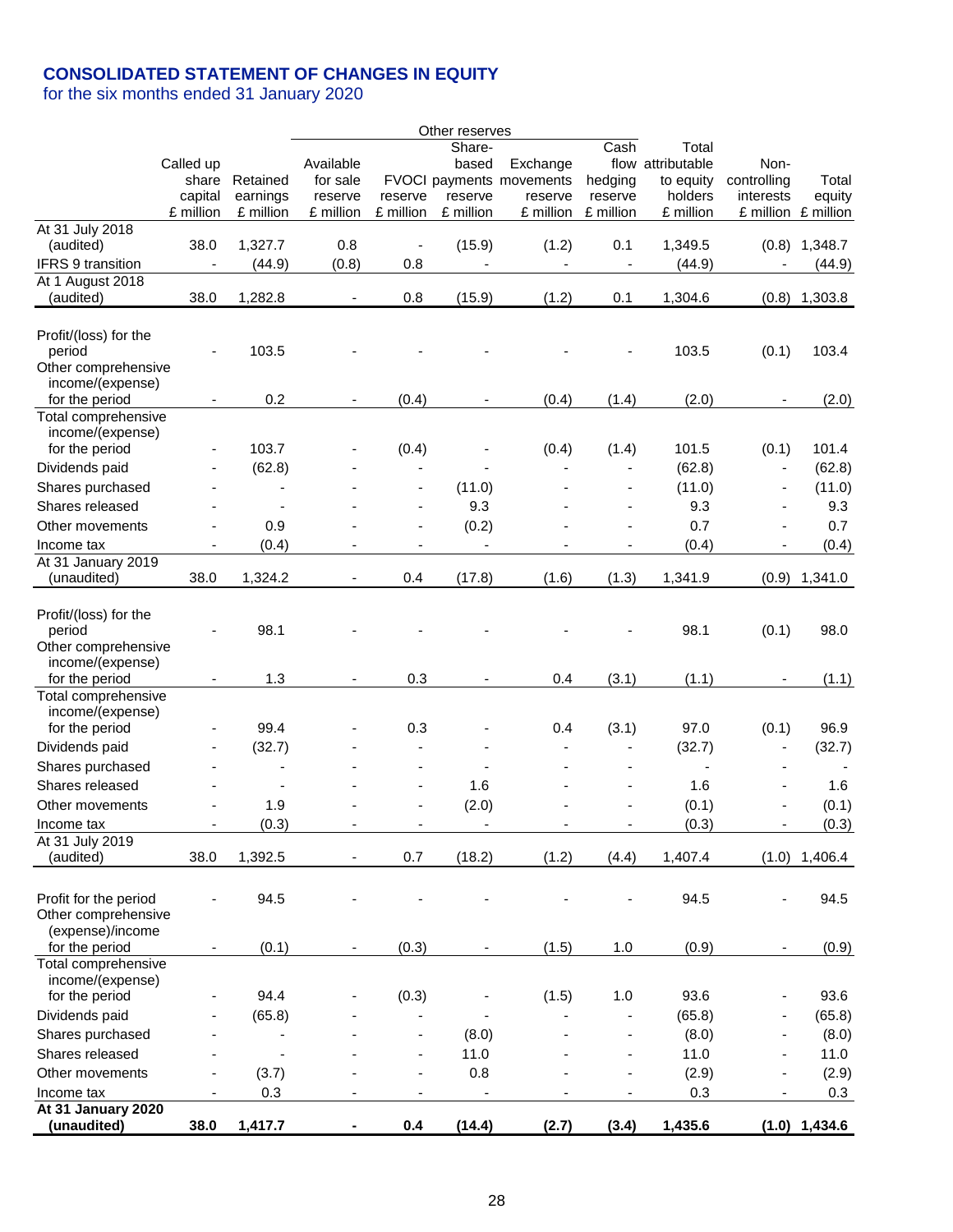# **CONSOLIDATED CASH FLOW STATEMENT**

for the six months ended 31 January 2020

|                                                                     |             | Six months ended<br>31 January<br>2020 | 2019      | Year ended<br>31 July<br>2019 |
|---------------------------------------------------------------------|-------------|----------------------------------------|-----------|-------------------------------|
|                                                                     |             | <b>Unaudited Unaudited</b>             |           | Audited                       |
|                                                                     | <b>Note</b> | £ million                              | £ million | £ million                     |
| Net cash (outflow)/inflow from operating activities                 | 17(a)       | (15.8)                                 | (387.9)   | 20.4                          |
| Net cash (outflow)/inflow from investing activities<br>Purchase of: |             |                                        |           |                               |
| Property, plant and equipment                                       |             | (2.8)                                  | (1.6)     | (4.9)                         |
| Intangible assets - software                                        |             | (23.2)                                 | (18.0)    | (42.2)                        |
| <b>Subsidiaries</b>                                                 | 17(b)       | (3.3)                                  |           | (3.6)                         |
| Sale of:                                                            |             |                                        |           |                               |
| Subsidiaries and discontinued operations                            | 17(c)       | 0.5                                    | 86.1      | 87.6                          |
|                                                                     |             | (28.8)                                 | 66.5      | 36.9                          |
| Net cash (outflow)/inflow before financing activities               |             | (44.6)                                 | (321.4)   | 57.3                          |
| <b>Financing activities</b>                                         |             |                                        |           |                               |
| Purchase of own shares for employee share award schemes             |             | (8.0)                                  | (11.0)    | (11.0)                        |
| Equity dividends paid                                               |             | (65.8)                                 | (62.8)    | (95.5)                        |
| Interest paid on subordinated loan capital and debt financing       |             | (7.1)                                  | (7.1)     | (14.2)                        |
| Payment of IFRS 16 lease liabilities (note 1)                       |             | (7.4)                                  |           |                               |
| Net decrease in cash                                                |             | (132.9)                                | (402.3)   | (63.4)                        |
| Cash and cash equivalents at beginning of period                    |             | 1,188.3                                | 1,251.7   | 1,251.7                       |
| Cash and cash equivalents at end of period                          | 17(d)       | 1,055.4                                | 849.4     | 1,188.3                       |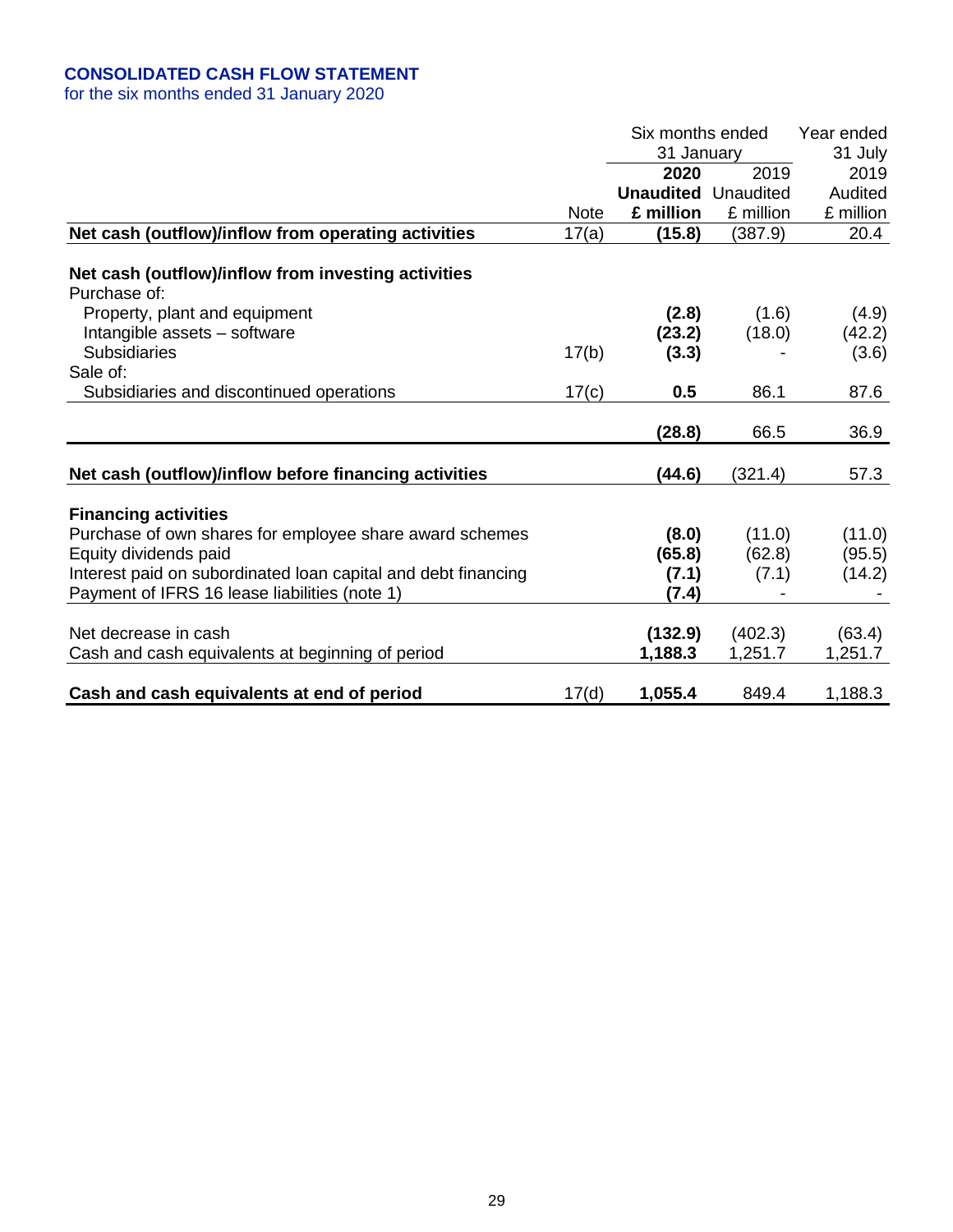## **THE NOTES**

# **1. Basis of preparation and accounting policies**

The half year financial information has been prepared in accordance with the Disclosure Guidance and Transparency Rules of the Financial Conduct Authority and in accordance with the International Financial Reporting Standards ("IFRS") endorsed by the European Union. These include International Accounting Standard ("IAS") 34, Interim Financial Reporting, which specifically addresses the contents of interim financial statements. The consolidated financial statements incorporate the individual financial statements of Close Brothers Group plc and the entities it controls, using the acquisition method of accounting.

The half year report is unaudited and does not constitute statutory accounts within the meaning of Section 434 of the Companies Act 2006. However, the information has been reviewed by the group's auditor, PricewaterhouseCoopers LLP, and their report appears on pages 23 and 24.

The financial information for the year ended 31 July 2019 contained within this half year report does not constitute statutory accounts as defined in Section 434 of the Companies Act 2006. A copy of those statutory accounts has been delivered to the Registrar of Companies. PricewaterhouseCoopers LLP has reported on those accounts. The report of the auditor on those statutory accounts was unqualified, did not contain an emphasis of matter paragraph and did not contain a statement under Section 498(2) or (3) of the Companies Act 2006.

The directors have a reasonable expectation that the company and the group as a whole have adequate resources to continue in operational existence for the foreseeable future, a period of not less than 12 months from the date of this report. For this reason, they continue to adopt the going concern basis in preparing the condensed consolidated half year financial statements.

The accounting policies applied are consistent with those set out on pages 111 to 116 of the Annual Report 2019 except in relation to the adoption of IFRS 16 Leases effective from 1 August 2019.

IFRS 16 replaces IAS 17 Leases and introduces a new recognition model that recognises all leases on a lessee's balance sheet, subject to certain exemptions. As a result, there is no longer a distinction between finance and operating leases for lessees. However, lessor accounting is substantially unchanged.

IFRS 16 has been applied on a modified retrospective basis and comparative information has not been restated. The impact of the initial application of IFRS 16 is set out in note 19.

#### **Changes in accounting policy**

The accounting policies set out in section (M) in note 1 of the Annual Report 2019 have been replaced by those below from 1 August 2019 following the adoption of IFRS 16.

#### Leases

Lessor

A finance lease is a lease or hire purchase contract that transfers substantially all the risks and rewards incidental to ownership of an asset to the lessee. Finance leases are recognised as loans at an amount equal to the gross investment in the lease discounted at its implicit interest rate. Finance charges on finance leases are taken to income in proportion to the net funds invested.

An operating lease is a lease that does not transfer substantially all the risks and rewards incidental to ownership of an asset to the lessee. Rental income from operating leases is recognised in equal instalments over the period of the leases and included in other income in the consolidated income statement.

#### Lessee

A lease liability and right of use asset are recognised on the balance sheet at the lease commencement date. The lease liability is measured at the present value of future lease payments. The right of use asset is measured at cost, comprising the initial lease liability, payments made at or before the commencement date less lease incentives received, initial direct costs, and estimated costs of restoring the underlying asset to the condition required by the lease.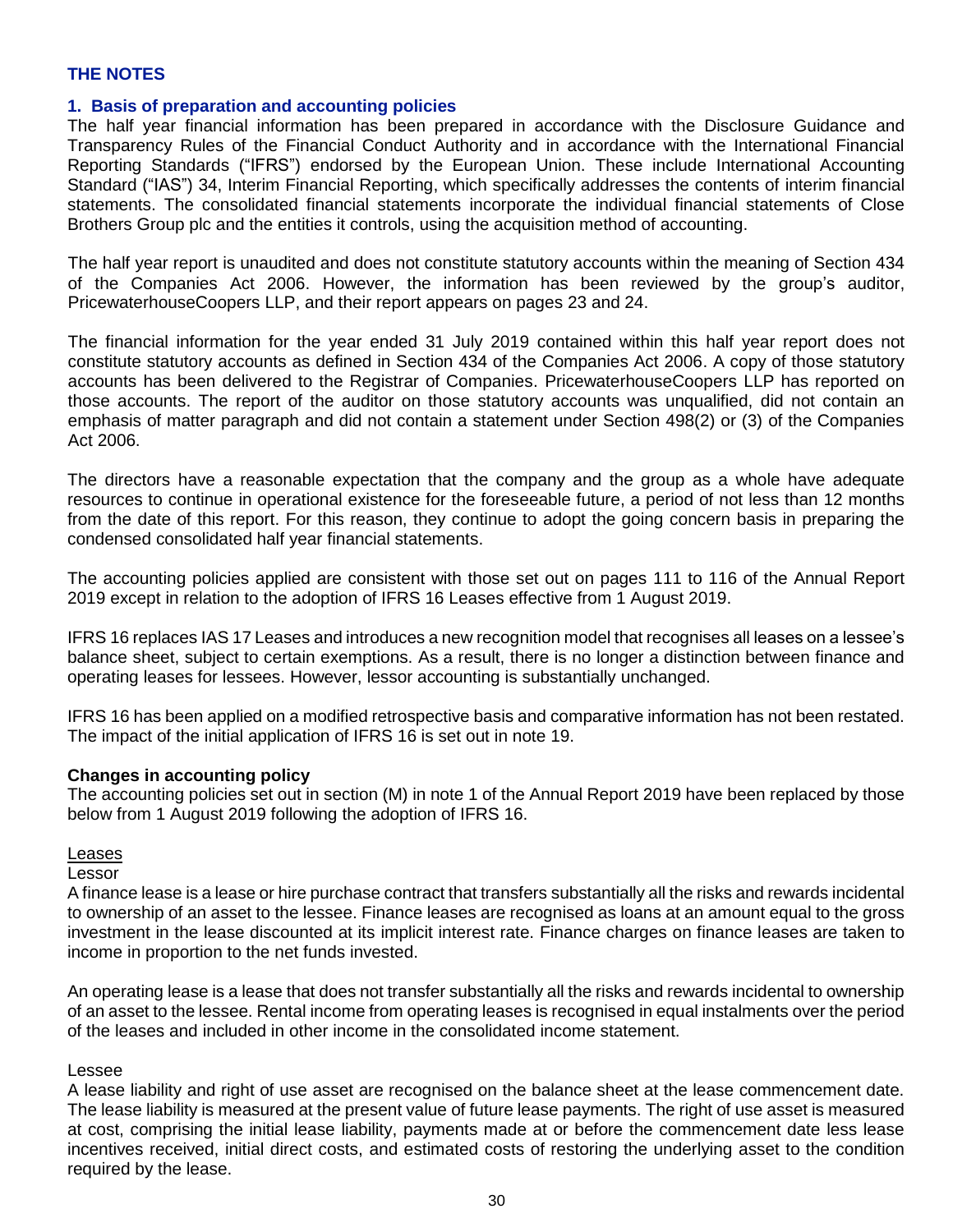The finance cost relating to the lease liability is charged to the consolidated income statement over the lease term. The right of use asset is depreciated over the shorter of the asset's useful life and the lease term on a straight line basis.

### **Critical accounting estimates and judgements**

The preparation of the half year report requires management to make estimates and assumptions that affect the reported income and expense, assets and liabilities and disclosure of contingencies at the date of the half year report. Although these estimates and assumptions are based on management's best judgement at that date, actual results may differ from these estimates. There have been no significant changes in the basis upon which estimates have been determined compared to that applied at 31 July 2019.

#### **Forward-looking information**

As described in note 1 of the Annual Report 2019, IFRS 9 requires the incorporation of forward-looking macroeconomic information that is reasonable and supportable. To capture the effect of changes to the economic environment, the calculation of expected credit losses incorporates forward-looking information and assumptions linked to economic variables that impact losses in each portfolio. Externally sourced forecast economic data and scenarios are used to project potential credit conditions for each portfolio.

Economic scenarios are assigned a probability weighting using a combination of quantitative analysis and expert judgement. Six different projected economic scenarios are currently considered to cover a range of possible outcomes, reflecting upside and downside relative to the baseline and forecast economic conditions. The economic scenarios are generated to capture a range of possible economic outcomes to facilitate the calculation of unbiased and probability-weighted expected credit losses.

Weighted assumptions are aligned to the forward-looking outlook. The table below shows the key UK economic assumptions within each of the scenarios, and the weighting applied to each at 31 January 2020. The numbers shown are an average over the five-year period from 2019 to 2023 and are not necessarily representative of peak to trough movements.

There has been no significant change to the group's baseline economic assumptions included in the IFRS 9 models over the course of the year. The range of scenarios and weightings selected and applied continues to cover a broad range of potential outcomes, reflecting the current political and macroeconomic uncertainty in the UK.

The expected credit loss provision is sensitive to judgement and estimations made with regard to the selection and weighting of multiple macroeconomic scenarios. The sensitivity analysis on the expected credit loss provision outlined on page 117 of the Annual Report 2019 has been reperformed by management and there are no significant changes to the sensitivity outcomes.

|                           | <b>Baseline</b> | <b>Upside</b><br>(exceptionally<br>strong) | <b>Upside</b><br>(strong) | <b>Downside</b><br>(mild) | <b>Downside</b><br>(moderate) | <b>Downside</b><br>(protracted) |
|---------------------------|-----------------|--------------------------------------------|---------------------------|---------------------------|-------------------------------|---------------------------------|
| At 31 January 2020        |                 |                                            |                           |                           |                               |                                 |
| UK GDP growth             | 1.1%            | 2.2%                                       | 1.7%                      | 0.8%                      | 0.3%                          | $(0.5\%)$                       |
| UK unemployment rate      | 4.5%            | 3.2%                                       | 3.6%                      | 5.1%                      | 6.0%                          | 6.7%                            |
| House price index growth  | $1.0\%$         | 4.0%                                       | 3.0%                      | $(0.2\%)$                 | $(2.2\%)$                     | $(4.1\%)$                       |
| Bank of England base rate | 0.9%            | 1.3%                                       | 1.1%                      | 0.5%                      | 0.2%                          | 0.2%                            |
| Weighting                 | 40%             | 0%                                         | 5%                        | 40%                       | 10%                           | 5%                              |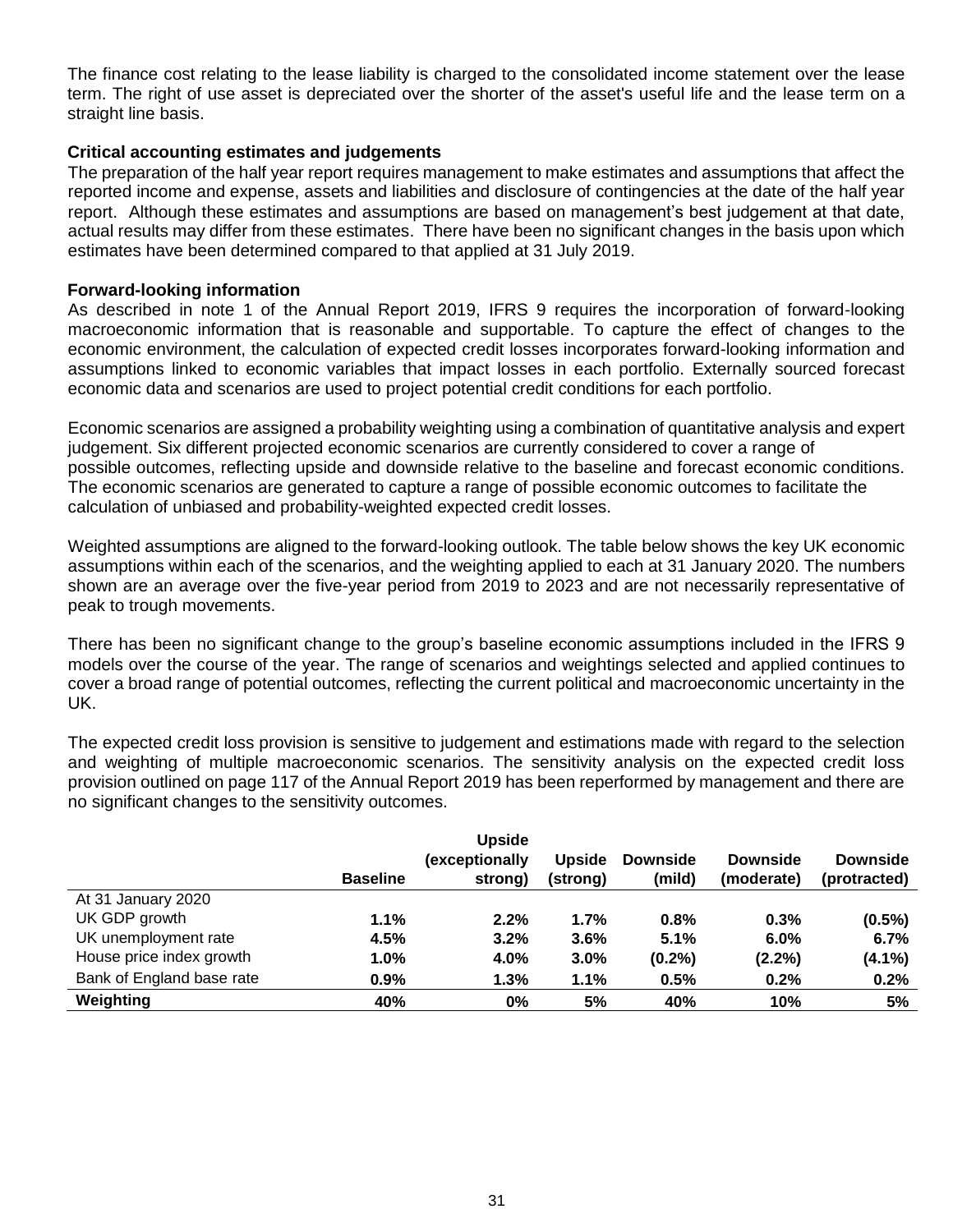|                           | <b>Baseline</b> | <b>Upside</b><br>(exceptionally<br>strong) | <b>Upside</b><br>(strong) | <b>Downside</b><br>(mild) | <b>Downside</b><br>(moderate) | <b>Downside</b><br>(protracted) |
|---------------------------|-----------------|--------------------------------------------|---------------------------|---------------------------|-------------------------------|---------------------------------|
| At 31 July 2019           |                 |                                            |                           |                           |                               |                                 |
| UK GDP growth             | 1.5%            | 2.4%                                       | 2.1%                      | 1.2%                      | 0.8%                          | 0.3%                            |
| UK unemployment rate      | 4.7%            | 3.3%                                       | 3.7%                      | 5.3%                      | 6.4%                          | 7.2%                            |
| House price index growth  | 1.8%            | 4.7%                                       | 3.7%                      | $0.8\%$                   | (1.1%)                        | $(3.0\%)$                       |
| Bank of England base rate | 1.1%            | 1.7%                                       | l.5%                      | $0.6\%$                   | 0.2%                          | 0.1%                            |
| Weighting                 | 40%             | 0%                                         | 5%                        | 40%                       | 10%                           | 5%                              |

### **2. Segmental analysis**

The directors manage the group by class of business and we present the segmental analysis on that basis. The group's activities are presented in five (2019: five) operating segments: Commercial, Retail, Property, Asset Management and Securities.

In the segmental reporting information that follows, Group consists of central functions as well as various nontrading head office companies and consolidation adjustments and is presented in order that the information presented reconciles to the consolidated income statement. The Group balance sheet primarily includes treasury assets and liabilities comprising cash and balances at central banks, debt securities, customer deposits and other borrowings.

Divisions continue to charge market prices for the limited services rendered to other parts of the group. Funding charges between segments take into account commercial demands. More than 90% of the group's activities, revenue and assets are located in the UK.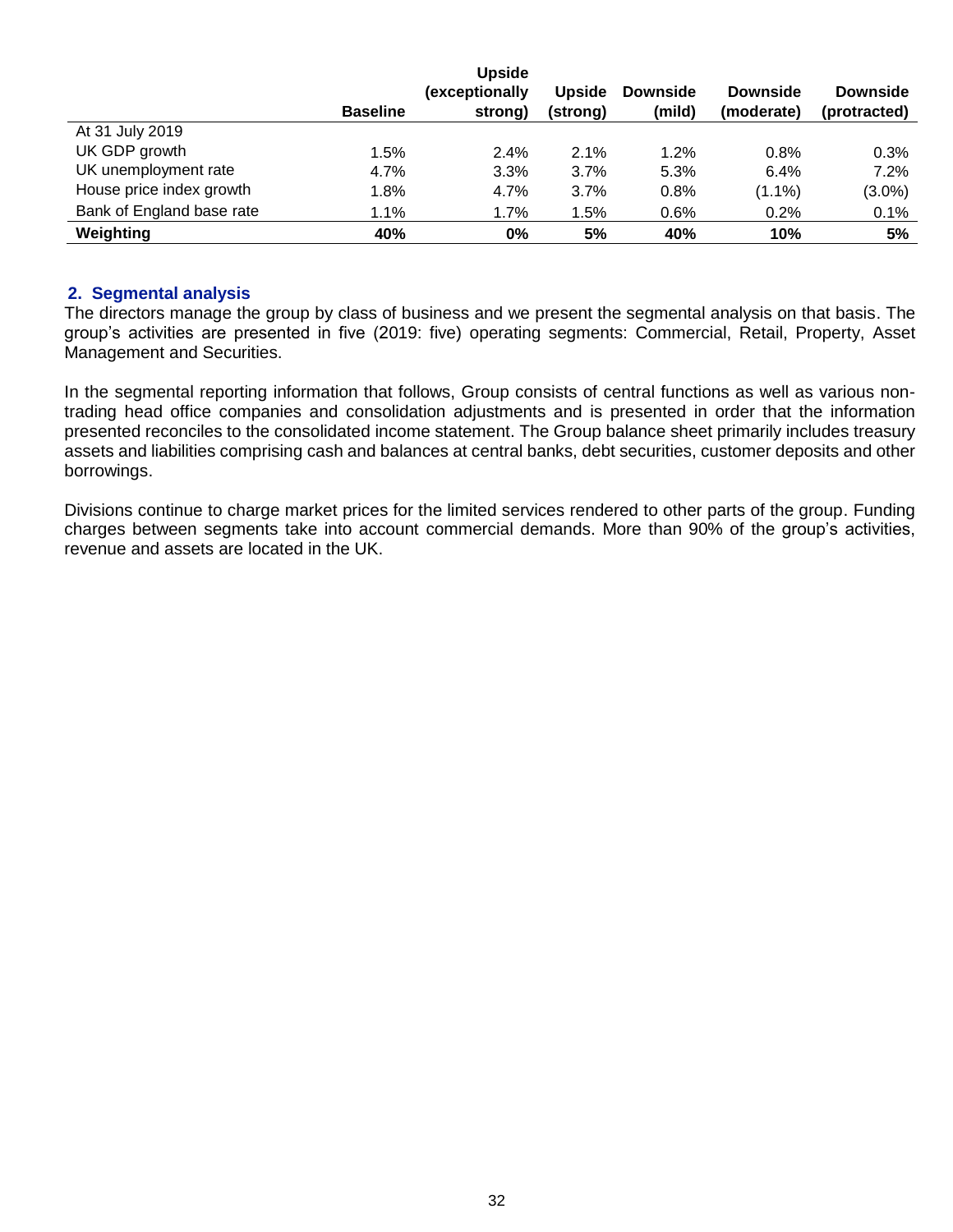**Summary Income Statement for the six months ended 31 January 2020**

|                                                                             |                                | <b>Banking</b>             |                              |                                                |                                |                    |                           |
|-----------------------------------------------------------------------------|--------------------------------|----------------------------|------------------------------|------------------------------------------------|--------------------------------|--------------------|---------------------------|
|                                                                             | <b>Commercial</b><br>£ million | <b>Retail</b><br>£ million | <b>Property</b><br>£ million | <b>Asset</b><br><b>Management</b><br>£ million | <b>Securities</b><br>£ million | Group<br>£ million | <b>Total</b><br>£ million |
| Net interest<br>income/(expense)<br>Non-interest income                     | 90.8<br>38.8                   | 100.3<br>13.1              | 63.4                         | 65.7                                           | (0.4)<br>48.3                  |                    | 254.1<br>165.9            |
| Operating income                                                            | 129.6                          | 113.4                      | 63.4                         | 65.7                                           | 47.9                           |                    | 420.0                     |
| Administrative<br>expenses<br>Depreciation and                              | (64.2)                         | (56.3)                     | (14.9)                       | (50.6)                                         | (35.7)                         | (12.9)             | (234.6)                   |
| amortisation<br>Impairment losses                                           | (8.5)                          | (7.6)                      | (2.8)                        | (2.5)                                          | (1.6)                          |                    | (23.0)                    |
| on financial assets                                                         | (18.4)                         | (15.4)                     | (2.9)                        |                                                |                                | ۰                  | (36.7)                    |
| Total operating<br>expenses                                                 | (91.1)                         | (79.3)                     | (20.6)                       | (53.1)                                         | (37.3)                         | (12.9)             | (294.3)                   |
| <b>Adjusted operating</b><br>profit/(loss) <sup>1</sup><br>Amortisation of  | 38.5                           | 34.1                       | 42.8                         | 12.6                                           | 10.6                           | (12.9)             | 125.7                     |
| intangible assets<br>on acquisition                                         | (0.9)                          | (0.1)                      |                              | (0.6)                                          |                                |                    | (1.6)                     |
| <b>Operating profit/(loss)</b><br>before tax from<br>continuing operations  | 37.6                           | 34.0                       | 42.8                         | 12.0                                           | 10.6                           | (12.9)             | 124.1                     |
| <b>Profit before tax</b><br>from discontinued<br>operations                 | $\blacksquare$                 | $\blacksquare$             | $\blacksquare$               | $\blacksquare$                                 |                                |                    |                           |
| Profit/(loss) before tax                                                    | 37.6                           | 34.0                       | 42.8                         | 12.0                                           | 10.6                           | (12.9)             | 124.1                     |
| <b>External operating</b><br>income/(expense)<br>Inter segment<br>operating | 156.7                          | 134.9                      | 77.5                         | 65.7                                           | 47.9                           | (62.7)             | 420.0                     |
| (expense)/income                                                            | (27.1)                         | (21.5)                     | (14.1)                       |                                                |                                | 62.7               |                           |
| Segment operating<br>income                                                 | 129.6                          | 113.4                      | 63.4                         | 65.7                                           | 47.9                           |                    | 420.0                     |

1 Adjusted operating profit/(loss) is stated before amortisation of intangible assets on acquisition, profit from discontinued operations and tax.

# **Balance Sheet Information at 31 January 2020**

|                           |                   | <b>Banking</b> |                 |                   |                   |                    |           |
|---------------------------|-------------------|----------------|-----------------|-------------------|-------------------|--------------------|-----------|
|                           |                   |                |                 | <b>Asset</b>      |                   |                    |           |
|                           | <b>Commercial</b> | Retail         | <b>Property</b> | <b>Management</b> | <b>Securities</b> | Group <sup>2</sup> | Total     |
|                           | £ million         | £ million      | £ million       | £ million         | £ million         | £ million          | £ million |
| Total assets <sup>1</sup> | 3,300.7           | 2.784.1        | 1,769.6         | 114.3             | 834.7             | 1,865.4            | 10,668.8  |
| <b>Total liabilities</b>  |                   | $\blacksquare$ | $\blacksquare$  | 59.2              | 762.8             | 8,412.2            | 9,234.2   |

1 Total assets for the Banking operating segments comprise the loan book and operating lease assets only.

2 Balance sheet includes £9,710.0 million assets and £8,483.7 million liabilities attributable to the Banking division primarily comprising the treasury balances described in the second paragraph of this note.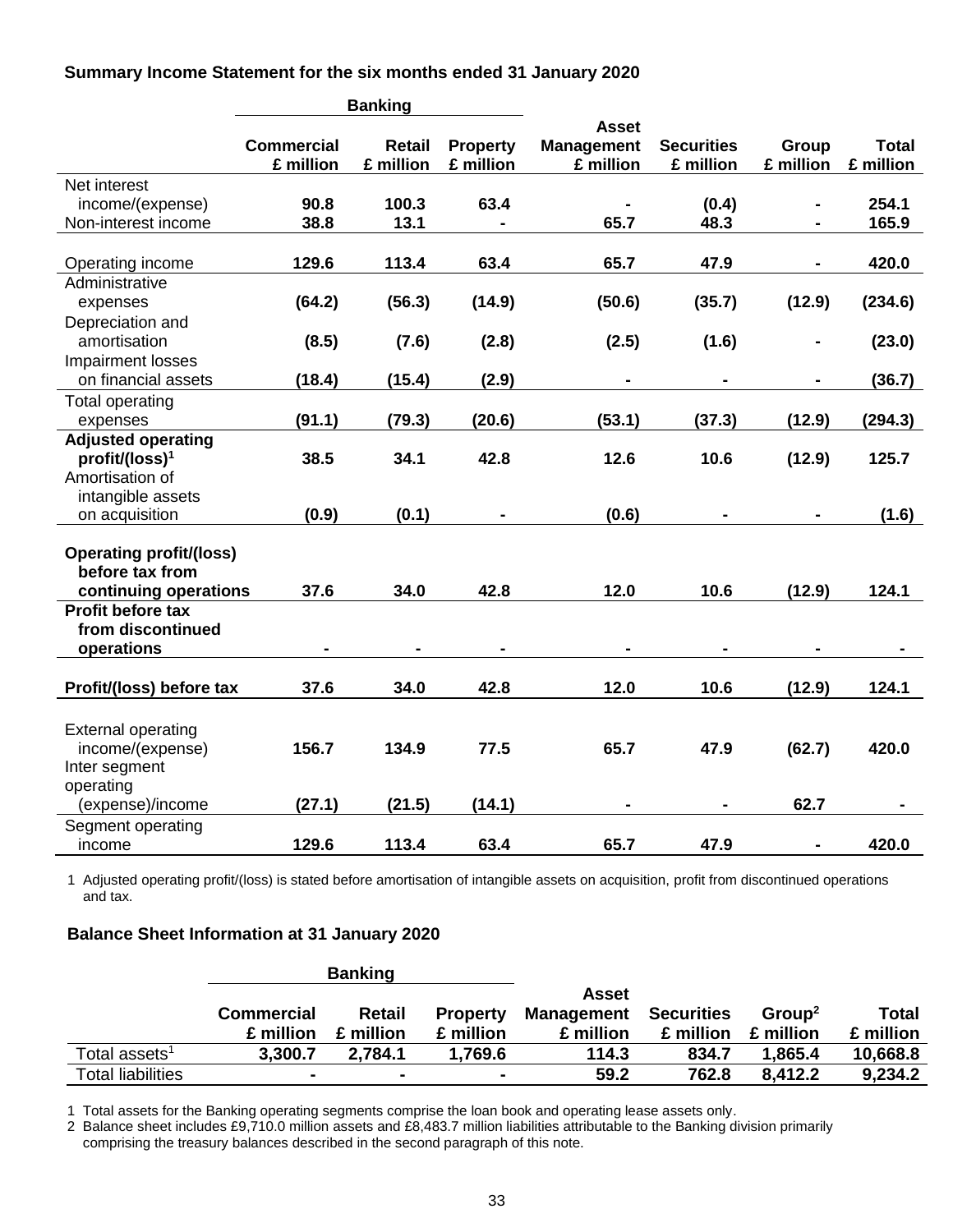Equity is allocated across the group as shown below. Banking division equity, which is managed as a whole rather than on a segmental basis, reflects loan book and operating lease assets of £7,854.4 million, in addition to assets and liabilities of £9,710.0 million and £8,483.7 million respectively primarily comprising treasury balances which are included within the Group column above.

| <b>Banking</b>    | Asset                       |      |                     |              |
|-------------------|-----------------------------|------|---------------------|--------------|
|                   | total Management Securities |      | Group               | <b>Total</b> |
| £ million         | £ million                   |      | £ million £ million | £ million    |
| Equity<br>1,226.3 | 55.1                        | 71.9 | 81.3                | 1,434.6      |

### Summary Income Statement for the six months ended 31 January 2019

|                                    | Banking                 |                     |                       |                                  |                                |                    |                    |
|------------------------------------|-------------------------|---------------------|-----------------------|----------------------------------|--------------------------------|--------------------|--------------------|
|                                    | Commercial<br>£ million | Retail<br>£ million | Property<br>£ million | Asset<br>Management<br>£ million | <b>Securities</b><br>£ million | Group<br>£ million | Total<br>£ million |
| Net interest                       |                         |                     |                       |                                  |                                |                    |                    |
| income/(expense)                   | 87.3                    | 98.0                | 64.8                  | 0.1                              | (0.4)                          |                    | 249.8              |
| Non-interest income                | 38.0                    | 15.2                | (0.2)                 | 58.4                             | 46.2                           |                    | 157.6              |
|                                    | 125.3                   | 113.2               | 64.6                  | 58.5                             | 45.8                           |                    | 407.4              |
| Operating income<br>Administrative |                         |                     |                       |                                  |                                |                    |                    |
|                                    | (65.8)                  | (57.2)              | (14.5)                | (46.8)                           | (35.7)                         |                    | (232.4)            |
| expenses                           |                         |                     |                       |                                  |                                | (12.4)             |                    |
| Depreciation and<br>amortisation   | (4.5)                   | (5.8)               | (2.3)                 | (0.9)                            | (0.8)                          | $\blacksquare$     | (14.3)             |
| Impairment losses                  |                         |                     |                       |                                  |                                |                    |                    |
| on financial assets                | (7.7)                   | (13.4)              | (0.8)                 |                                  |                                |                    | (21.9)             |
| <b>Total operating</b>             |                         |                     |                       |                                  |                                |                    |                    |
| expenses                           | (78.0)                  | (76.4)              | (17.6)                | (47.7)                           | (36.5)                         | (12.4)             | (268.6)            |
| <b>Adjusted operating</b>          |                         |                     |                       |                                  |                                |                    |                    |
| profit/(loss) <sup>1</sup>         | 47.3                    | 36.8                | 47.0                  | 10.8                             | 9.3                            | (12.4)             | 138.8              |
| Amortisation of                    |                         |                     |                       |                                  |                                |                    |                    |
| intangible assets                  |                         |                     |                       |                                  |                                |                    |                    |
| on acquisition                     | (0.8)                   | (0.1)               |                       | (2.3)                            |                                |                    | (3.2)              |
| <b>Operating profit/(loss)</b>     |                         |                     |                       |                                  |                                |                    |                    |
| before tax from                    |                         |                     |                       |                                  |                                |                    |                    |
| continuing operations              | 46.5                    | 36.7                | 47.0                  | 8.5                              | 9.3                            | (12.4)             | 135.6              |
| <b>Profit before tax</b>           |                         |                     |                       |                                  |                                |                    |                    |
| from discontinued                  |                         |                     |                       |                                  |                                |                    |                    |
| operations                         |                         | 0.9                 |                       |                                  |                                |                    | 0.9                |
| Profit/(loss) before tax           | 46.5                    | 37.6                | 47.0                  | 8.5                              | 9.3                            | (12.4)             | 136.5              |
|                                    |                         |                     |                       |                                  |                                |                    |                    |
| <b>External operating</b>          |                         |                     |                       |                                  |                                |                    |                    |
| income/(expense)                   | 150.4                   | 133.9               | 79.0                  | 58.5                             | 45.8                           | (60.2)             | 407.4              |
| Inter segment                      |                         |                     |                       |                                  |                                |                    |                    |
| operating                          |                         |                     |                       |                                  |                                |                    |                    |
| (expense)/income                   | (25.1)                  | (20.7)              | (14.4)                |                                  |                                | 60.2               |                    |
| Segment operating                  |                         |                     |                       |                                  |                                |                    |                    |
| income                             | 125.3                   | 113.2               | 64.6                  | 58.5                             | 45.8                           | $\blacksquare$     | 407.4              |

1 Adjusted operating profit/(loss) is stated before amortisation of intangible assets on acquisition, loss from discontinued operations and tax.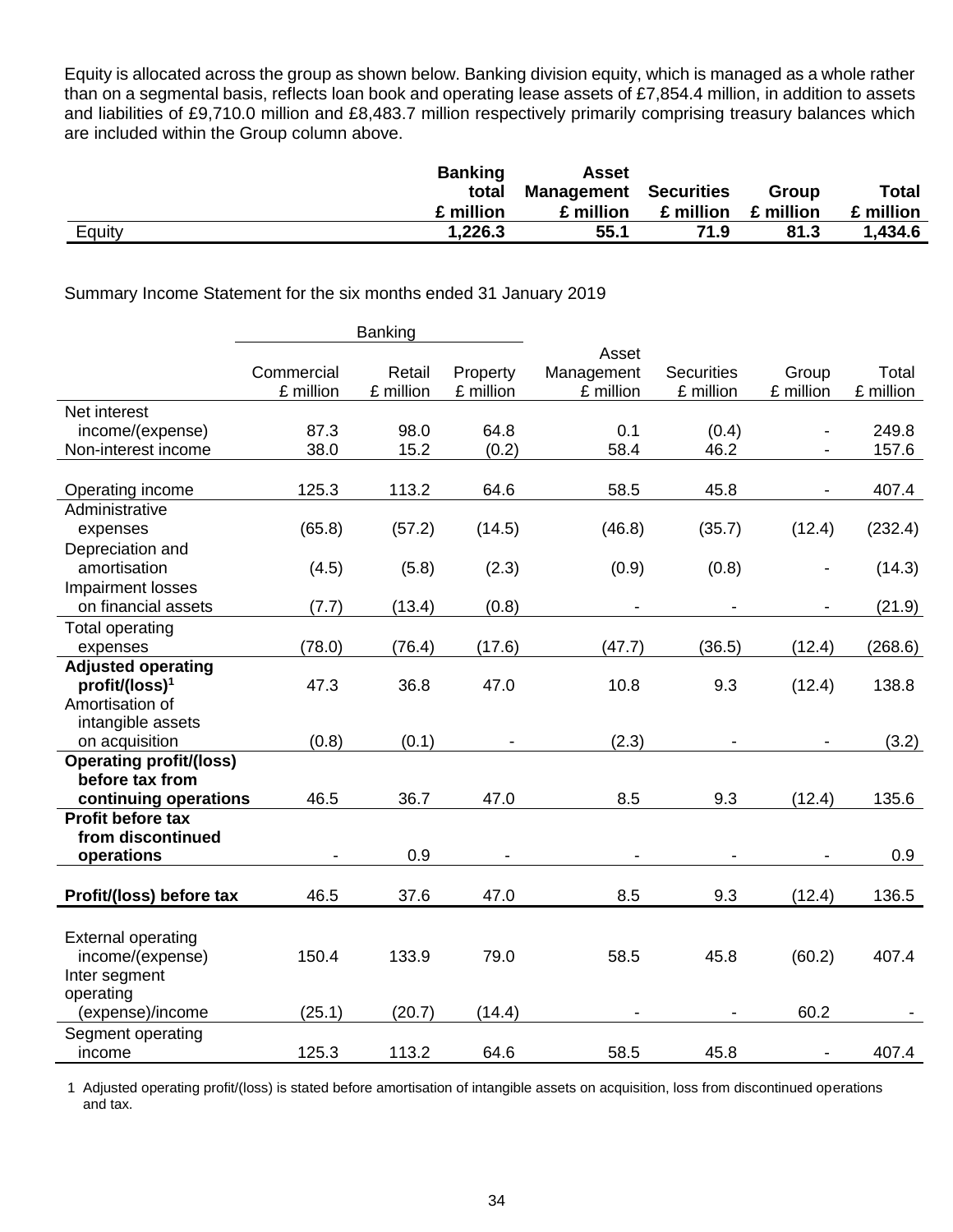Summary Income Statement for the year ended 31 July 2019

|                                     | Banking                 |                     |                       |                         |                                |                    |                    |
|-------------------------------------|-------------------------|---------------------|-----------------------|-------------------------|--------------------------------|--------------------|--------------------|
|                                     |                         |                     |                       | Asset                   |                                |                    |                    |
|                                     | Commercial<br>£ million | Retail<br>£ million | Property<br>£ million | Management<br>£ million | <b>Securities</b><br>£ million | Group<br>£ million | Total<br>£ million |
| Net interest                        |                         |                     |                       |                         |                                |                    |                    |
| income/(expense)                    | 176.7                   | 199.8               | 129.8                 | 0.1                     | (0.7)                          |                    | 505.7              |
| Non-interest income                 | 73.2                    | 23.4                | (0.3)                 | 120.3                   | 94.1                           |                    | 310.7              |
|                                     |                         |                     |                       |                         |                                |                    |                    |
| Operating income                    | 249.9                   | 223.2               | 129.5                 | 120.4                   | 93.4                           |                    | 816.4              |
| Administrative                      |                         |                     |                       |                         |                                |                    |                    |
| expenses                            | (128.6)                 | (113.9)             | (30.2)                | (96.6)                  | (71.7)                         | (24.9)             | (465.9)            |
| Depreciation and                    |                         |                     |                       |                         |                                |                    |                    |
| amortisation                        | (11.5)                  | (11.6)              | (4.7)                 | (1.9)                   | (1.7)                          | (0.1)              | (31.5)             |
| Impairment losses on                |                         |                     |                       |                         |                                |                    |                    |
| financial assets                    | (23.3)                  | (25.2)              | 0.1                   | (0.1)                   |                                |                    | (48.5)             |
| Total operating                     |                         |                     |                       |                         |                                |                    |                    |
| expenses                            | (163.4)                 | (150.7)             | (34.8)                | (98.6)                  | (73.4)                         | (25.0)             | (545.9)            |
| <b>Adjusted operating</b>           |                         |                     |                       |                         |                                |                    |                    |
| profit/(loss) <sup>1</sup>          | 86.5                    | 72.5                | 94.7                  | 21.8                    | 20.0                           | (25.0)             | 270.5              |
| Amortisation of                     |                         |                     |                       |                         |                                |                    |                    |
| intangible assets on<br>acquisition | (1.6)                   | (0.3)               |                       | (3.9)                   |                                |                    | (5.8)              |
| <b>Operating profit/(loss)</b>      |                         |                     |                       |                         |                                |                    |                    |
| before tax from                     |                         |                     |                       |                         |                                |                    |                    |
| continuing                          |                         |                     |                       |                         |                                |                    |                    |
| operations                          | 84.9                    | 72.2                | 94.7                  | 17.9                    | 20.0                           | (25.0)             | 264.7              |
| <b>Operating profit</b>             |                         |                     |                       |                         |                                |                    |                    |
| before tax from                     |                         |                     |                       |                         |                                |                    |                    |
| discontinued                        |                         |                     |                       |                         |                                |                    |                    |
| operations                          |                         | 0.8                 |                       |                         |                                |                    | 0.8                |
| <b>Operating profit/(loss)</b>      |                         |                     |                       |                         |                                |                    |                    |
| before tax                          | 84.9                    | 73.0                | 94.7                  | 17.9                    | 20.0                           | (25.0)             | 265.5              |
|                                     |                         |                     |                       |                         |                                |                    |                    |
| <b>External operating</b>           |                         |                     |                       |                         |                                |                    |                    |
| income/(expense)                    | 300.8                   | 264.6               | 158.1                 | 120.5                   | 93.4                           | (121.0)            | 816.4              |
| Inter segment operating             |                         |                     |                       |                         |                                |                    |                    |
| (expense)/income                    | (50.9)                  | (41.4)              | (28.6)                | (0.1)                   |                                | 121.0              |                    |
| Segment operating                   |                         |                     |                       |                         |                                |                    |                    |
| income                              | 249.9                   | 223.2               | 129.5                 | 120.4                   | 93.4                           |                    | 816.4              |

1 Adjusted operating profit/(loss) is stated before amortisation of intangible assets on acquisition, loss from discontinued operations and tax.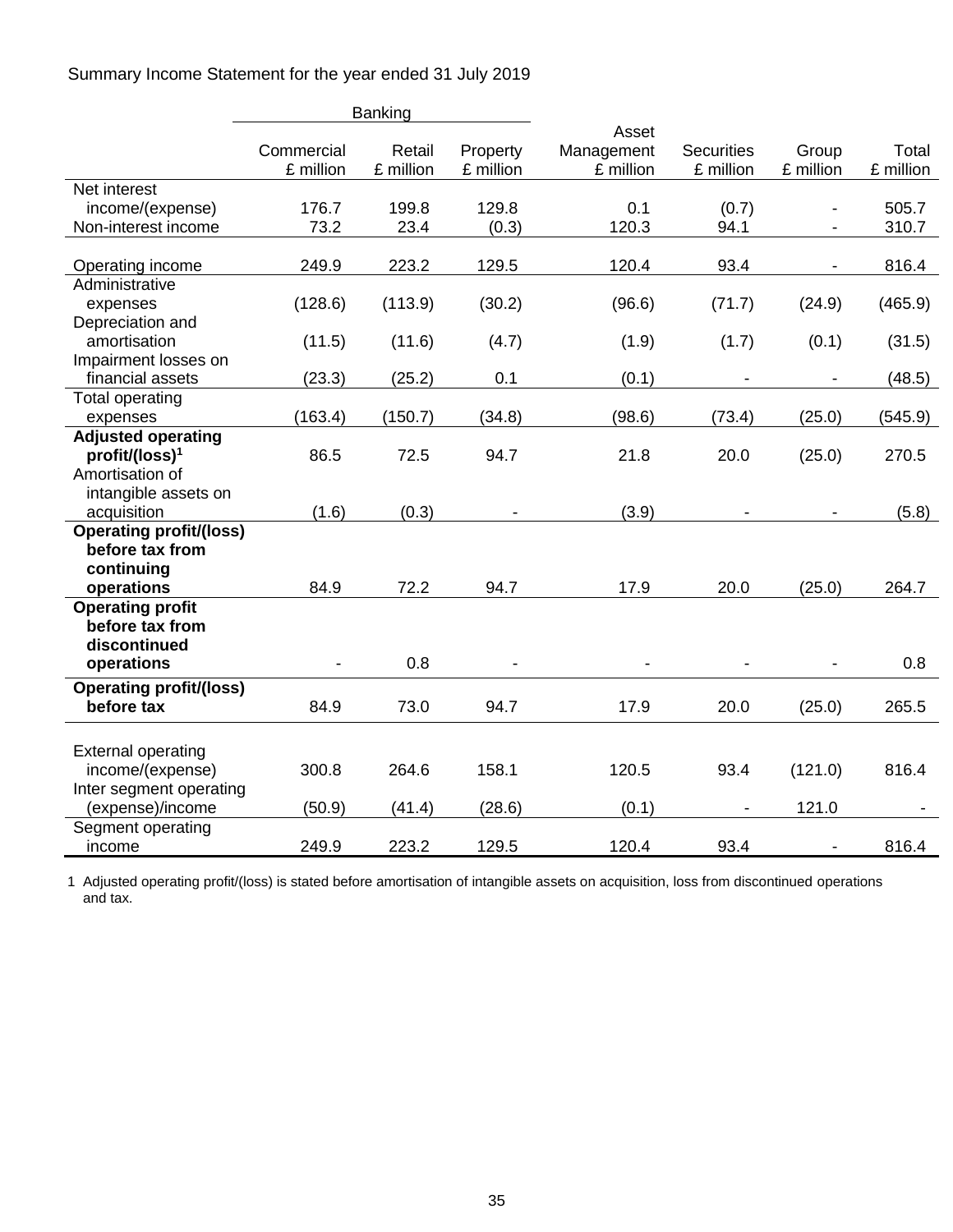## Balance Sheet Information at 31 July 2019

|                          |                          | <b>Banking</b> |                          |            |                   |                    |           |
|--------------------------|--------------------------|----------------|--------------------------|------------|-------------------|--------------------|-----------|
|                          |                          |                |                          | Asset      |                   |                    |           |
|                          | Commercial               | Retail         | Property                 | Management | <b>Securities</b> | Group <sup>2</sup> | Total     |
|                          | £ million                | £ million      | £ million                | £ million  | £ million         | £ million          | £ million |
| Total assets $^{\rm 1}$  | 3,211.7                  | 2,810.7        | 1,847.6                  | 115.9      | 723.8             | 1.851.6            | 10,561.3  |
| <b>Total liabilities</b> | $\overline{\phantom{0}}$ | $\blacksquare$ | $\overline{\phantom{0}}$ | 59.1       | 652.6             | 8,443.2            | 9,154.9   |

1 Total assets for the Banking operating segments comprise the loan book and operating lease assets only.

2 Balance sheet includes £1,856.2 million assets and £8,533.6 million liabilities attributable to the Banking division primarily

comprising the treasury balances described in the second paragraph of this note.

|                     |                | Asset      |                   |           |           |
|---------------------|----------------|------------|-------------------|-----------|-----------|
|                     | <b>Banking</b> | Management | <b>Securities</b> | Group     | Total     |
|                     | £ million      | £ million  | £ million         | £ million | £ million |
| Equity <sup>1</sup> | 1,192.6        | 56.8       | 71 2              | 85.8      | .406.4    |

1 Equity of the Banking division reflects loan book and operating lease assets of £7,870.0 million, in addition to assets and liabilities of £1,856.2 million and £8,533.6 million respectively primarily comprising treasury balances which are included within the Group column above.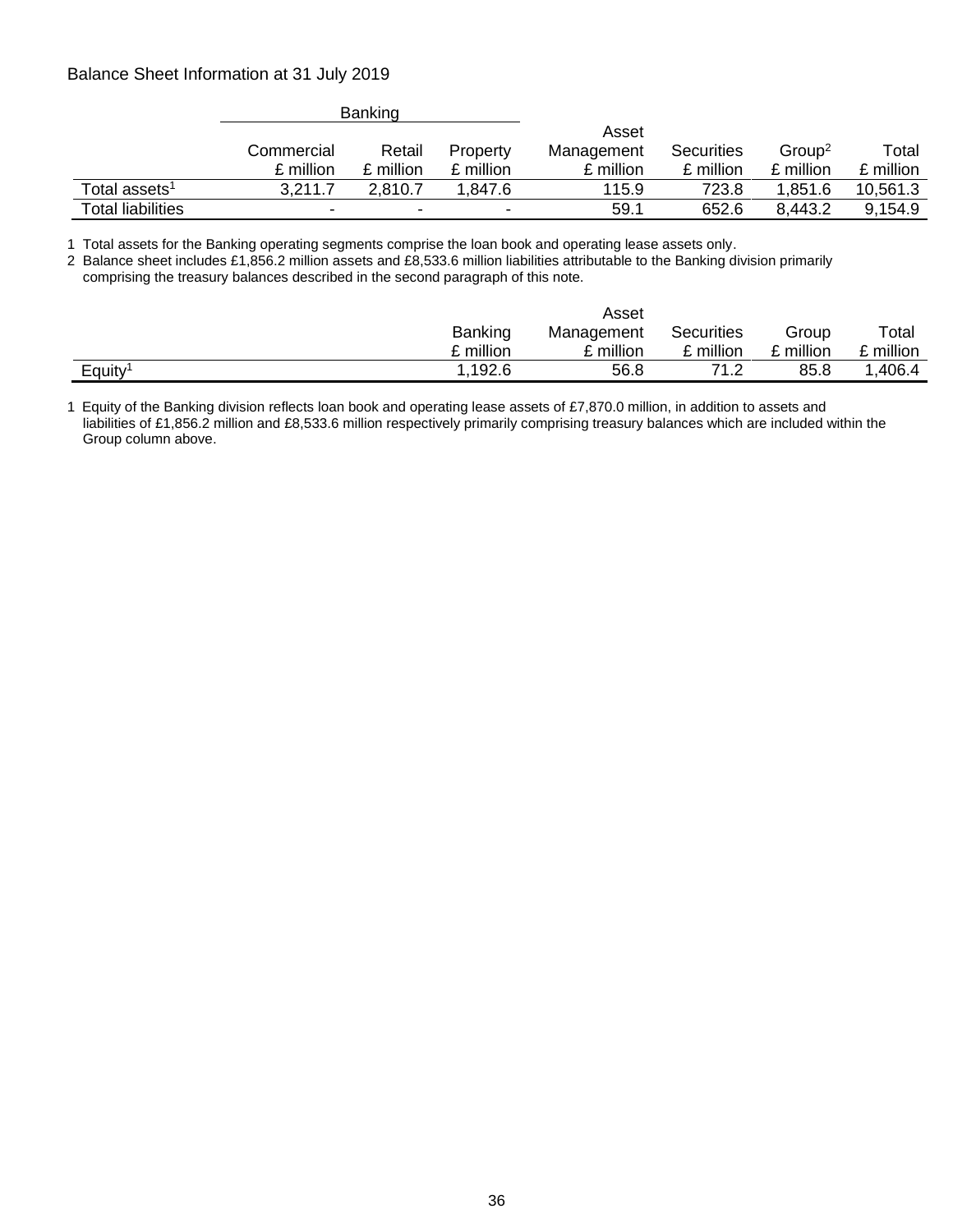|                                                              | Six months ended |           | Year ended |
|--------------------------------------------------------------|------------------|-----------|------------|
|                                                              | 31 January       |           | 31 July    |
|                                                              | 2020             | 2019      | 2019       |
|                                                              | £ million        | £ million | £ million  |
| Tax charged/(credited) to the income statement               |                  |           |            |
| Current tax:                                                 |                  |           |            |
| UK corporation tax                                           | 26.7             | 30.4      | 59.4       |
| Foreign tax                                                  | 0.6              | 0.9       | 1.3        |
| Adjustments in respect of previous periods                   |                  |           | (0.9)      |
|                                                              | 27.3             | 31.3      | 59.8       |
| Deferred tax:                                                |                  |           |            |
| Deferred tax charge for the current period                   | 2.3              | 2.1       | 3.7        |
| Adjustments in respect of previous periods                   |                  |           | 0.9        |
|                                                              |                  |           |            |
|                                                              | 29.6             | 33.4      | 64.4       |
|                                                              |                  |           |            |
| Tax on items not (credited)/charged to the income statement  |                  |           |            |
| Current tax relating to:                                     |                  |           |            |
| Share-based payments                                         | (0.1)            | (0.1)     | (0.1)      |
| Deferred tax relating to:                                    |                  |           |            |
| Cash flow hedging                                            | 0.3              | (0.4)     | (1.5)      |
| Defined benefit pension scheme                               |                  |           | 0.4        |
| Financial instruments classified at fair value through other |                  |           |            |
| comprehensive income                                         | (0.1)            | (0.2)     |            |
| Share-based payments                                         | (0.2)            | 0.5       | 0.8        |
| Currency translation gains                                   |                  |           | 0.4        |
| Acquisitions                                                 |                  |           | 0.2        |
|                                                              |                  |           |            |
|                                                              | (0.1)            | (0.2)     | 0.2        |
|                                                              |                  |           |            |
| <b>Reconciliation to tax expense</b>                         |                  |           |            |
| UK corporation tax for the period at 18.3% (2019: 19.0%) on  |                  |           |            |
| operating profit                                             | 22.7             | 25.8      | 50.3       |
| Effect of different tax rates in other jurisdictions         | (0.1)            | (0.1)     | (0.2)      |
| Disallowable items and other permanent differences           | 0.9              | 0.6       | 0.3        |
| Banking surcharge                                            | 6.2              | 7.1       | 14.0       |
| Deferred tax impact of increased tax rates                   | (0.1)            |           |            |
|                                                              |                  |           |            |
|                                                              | 29.6             | 33.4      | 64.4       |

The effective tax rate for the period is 23.9% (six months ended 31 January 2019: 24.6%; year ended 31 July 2019: 24.3%), representing the best estimate of the annual effective tax rate expected for the full year.

The standard UK corporation tax rate for the financial year is 18.3% (six months ended 31 January 2019: 19.0%; year ended 31 July 2019: 19.0%). However, an additional 8% surcharge applies to banking company profits as defined in legislation. The effective tax rate is above the UK corporation tax rate primarily due to the surcharge applying to the majority of the group's profits.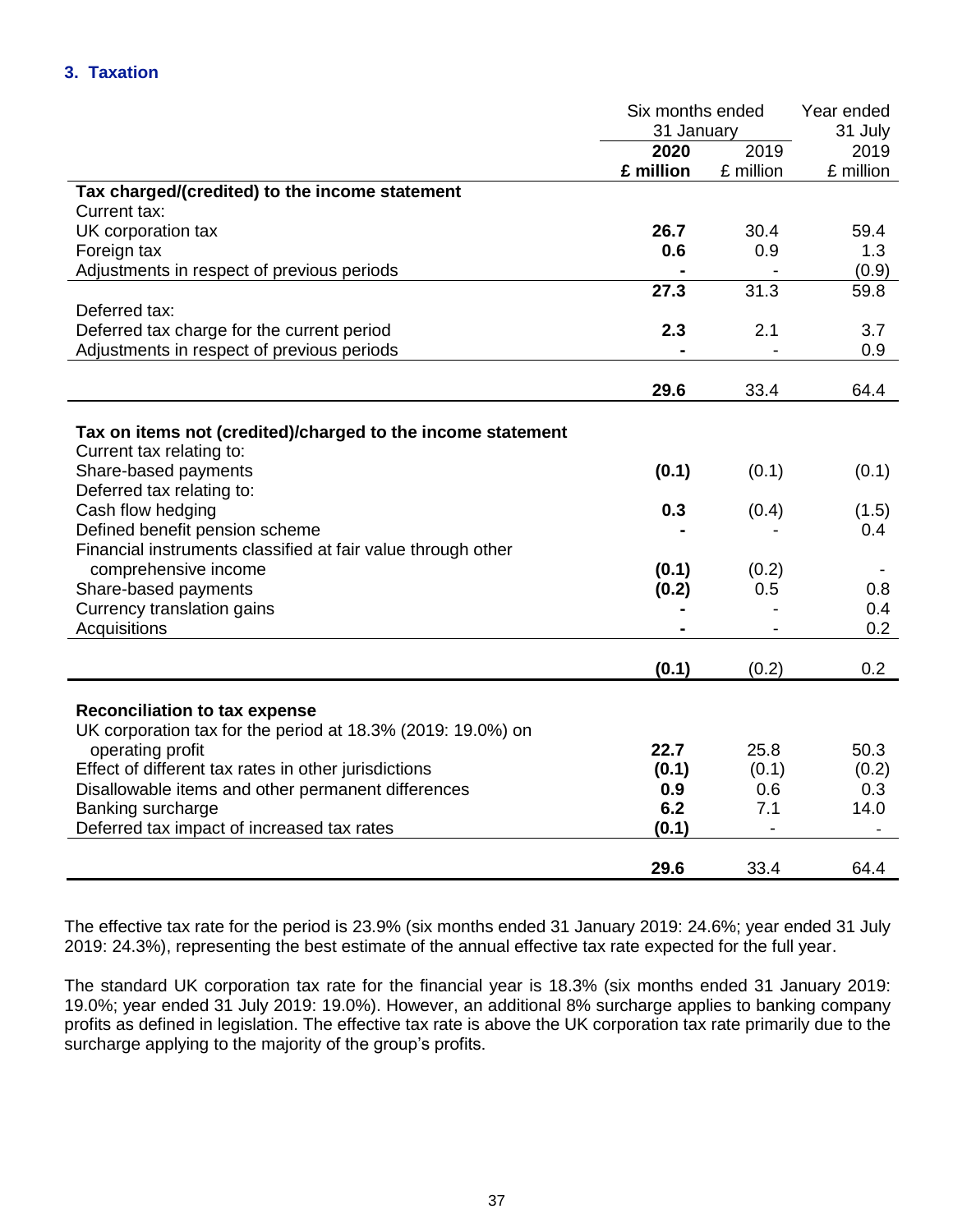# **4. Discontinued operations**

On 1 January 2019, the group completed the sale of Close Brothers Retail Finance, which provides unsecured retail point of sale finance to consumers, to Klarna Bank AB. The transaction fulfilled the requirements of IFRS 5 to be classified as "discontinued operations" in the consolidated income statement.

The net assets of Close Brothers Retail Finance on 1 January 2019, the date of disposal, was £80.9 million, comprising largely of loans and advances to customers.

#### **Results of discontinued operations**

|                                                           | Six months ended |           | Year ended |
|-----------------------------------------------------------|------------------|-----------|------------|
|                                                           | 31 January       |           | 31 July    |
|                                                           | 2020             | 2019      | 2019       |
|                                                           | £ million        | £ million | £ million  |
| Operating income                                          |                  | 3.7       | 3.7        |
| Operating expenses                                        |                  | (4.2)     | (4.2)      |
| Impairment losses on loans and advances                   |                  | (1.6)     | (1.6)      |
| <b>Operating loss before tax</b>                          |                  | (2.1)     | (2.1)      |
| Tax                                                       |                  | 0.5       | 0.5        |
| Loss after tax                                            |                  | (1.6)     | (1.6)      |
| Profit on disposal of discontinued operations, net of tax |                  | 2.8       | 2.7        |
|                                                           |                  |           |            |
| <b>Profit from discontinued operations</b>                |                  | 1.2       | 1.1        |

# **Cash flow from discontinued operations**

|                                            | Six months ended<br>31 January<br>2019<br>2020 |           | Year ended |
|--------------------------------------------|------------------------------------------------|-----------|------------|
|                                            |                                                |           | 31 July    |
|                                            |                                                |           | 2019       |
|                                            | £ million                                      | £ million | £ million  |
| Net cash outflow from operating activities |                                                | (16.1)    | (16.1)     |
| Net cash outflow from investing activities |                                                | (0.3)     | (0.3)      |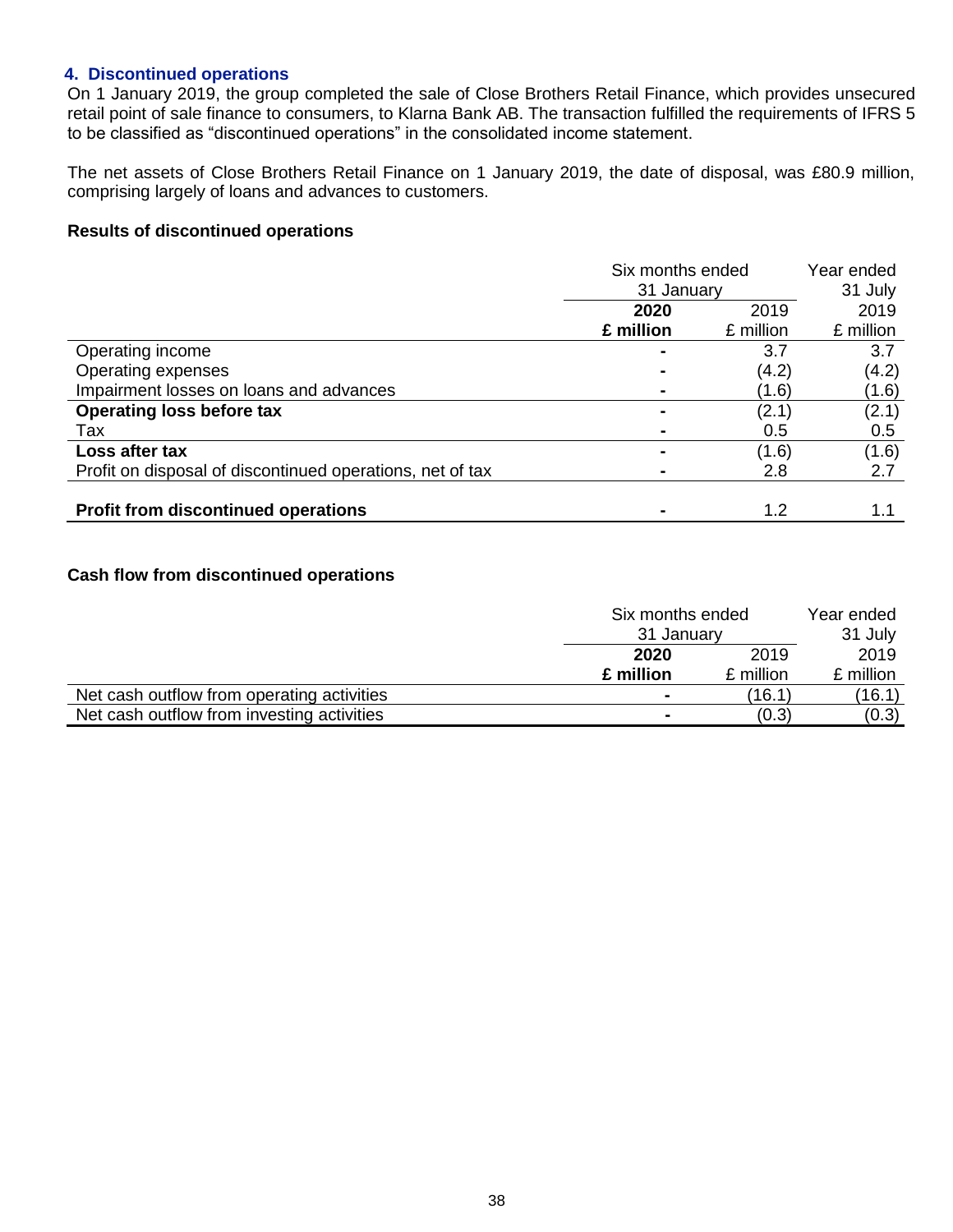# **5. Earnings per share**

The calculation of basic earnings per share is based on the profit attributable to shareholders and the number of basic weighted average shares. When calculating the diluted earnings per share, the weighted average number of shares in issue is adjusted for the effects of all dilutive share options and awards.

|       | Six months ended<br>31 January |        |
|-------|--------------------------------|--------|
| 2020  | 2019                           | 2019   |
|       |                                |        |
| 63.0p | 68.1p                          | 133.5p |
| 62.7p | 67.5p                          | 132.5p |
| 63.8p | 69.8p                          | 136.7p |
| 63.5p | 69.2p                          | 135.7p |
|       |                                |        |

# **Continuing and discontinued operations**

| <b>Basic</b>   | $\sim$<br>0p         | ີ 8.9p     | $\sim$<br>יי<br>-54<br>1.ZL<br>ີ |
|----------------|----------------------|------------|----------------------------------|
| <b>Diluted</b> | $\sim$ $\sim$<br>VŁ. | .3c<br>co. | $\overline{a}$<br>, r<br>∪J.∠N   |

1 Excludes amortisation of intangible assets on acquisition and their tax effects.

|                                                                          | Six months ended<br>31 January<br>2020<br>2019 |           | Year ended |  |
|--------------------------------------------------------------------------|------------------------------------------------|-----------|------------|--|
|                                                                          |                                                |           | 31 July    |  |
|                                                                          |                                                |           | 2019       |  |
|                                                                          | £ million                                      | £ million | £ million  |  |
| <b>Profit attributable to shareholders</b>                               | 94.5                                           | 103.5     | 201.6      |  |
| Less profit from discontinued operations, net of tax                     |                                                | 1.2       | 1.1        |  |
| Profit attributable to shareholders on continuing operations             | 94.5                                           | 102.3     | 200.5      |  |
| Adjustments:                                                             |                                                |           |            |  |
| Amortisation of intangible assets on acquisition                         | 1.6                                            | 3.2       | 5.8        |  |
| Tax effect of adjustment                                                 | (0.3)                                          | (0.6)     | (1.0)      |  |
| Adjusted profit attributable to shareholders<br>on continuing operations | 95.8                                           | 104.9     | 205.3      |  |

|                                             | Six months ended<br>31 January |         | Year ended |  |
|---------------------------------------------|--------------------------------|---------|------------|--|
|                                             |                                |         | 31 July    |  |
|                                             | 2020<br>2019                   |         | 2019       |  |
|                                             | million                        | million | million    |  |
| Average number of shares                    |                                |         |            |  |
| <b>Basic weighted</b>                       | 150.1                          | 150.2   | 150.2      |  |
| Effect of dilutive share options and awards | 0.7                            | 1.4     | 1.1        |  |
|                                             |                                |         |            |  |
| <b>Diluted weighted</b>                     | 150.8                          | 151.6   | 151.3      |  |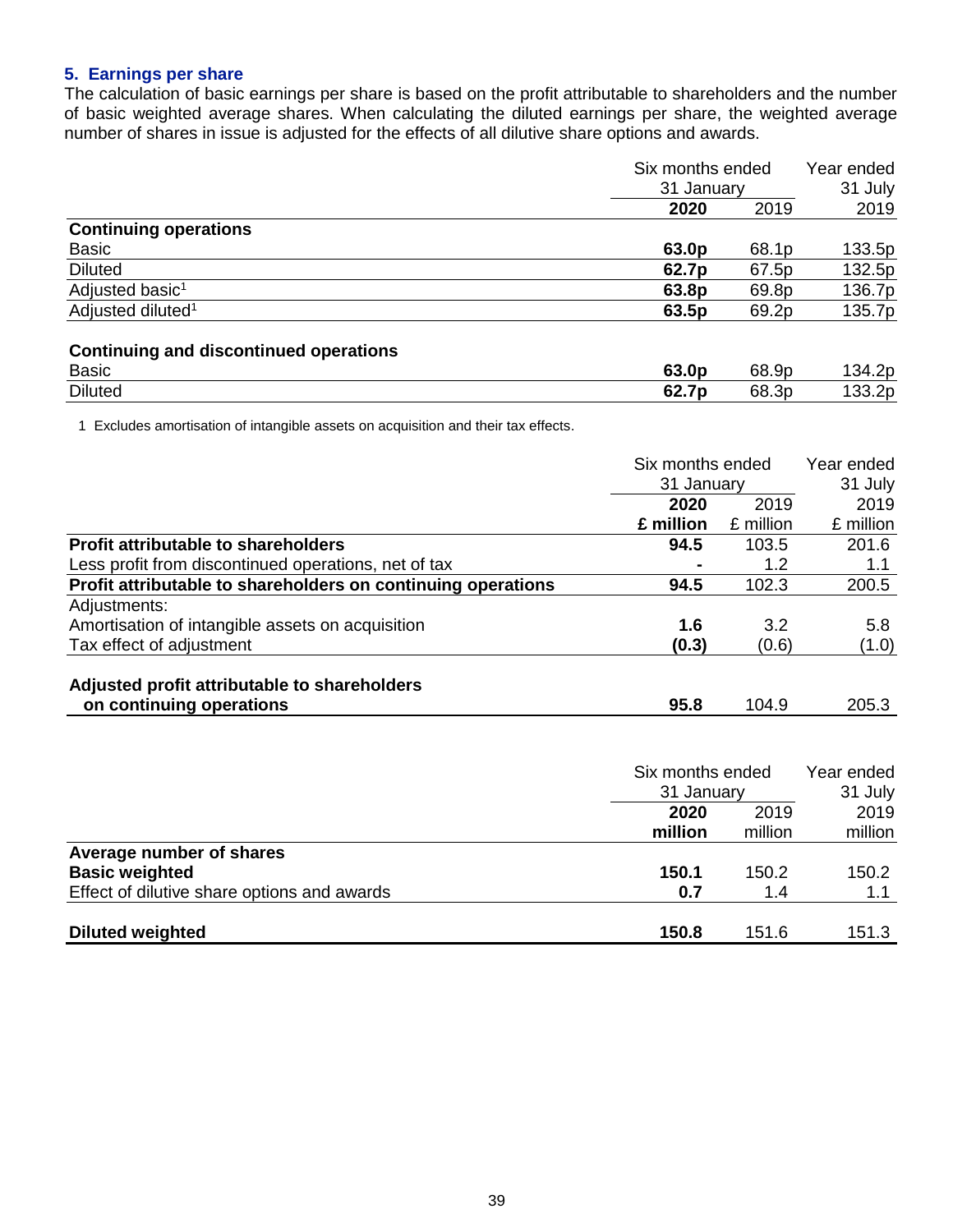|                                                                         | Six months ended<br>31 January<br>2019<br>2020 |           | Year ended |  |
|-------------------------------------------------------------------------|------------------------------------------------|-----------|------------|--|
|                                                                         |                                                |           | 31 July    |  |
|                                                                         |                                                |           | 2019       |  |
|                                                                         | £ million                                      | £ million | £ million  |  |
| For each ordinary share                                                 |                                                |           |            |  |
| Interim dividend for previous financial year paid in April 2019: 22.0p  |                                                |           | 32.8       |  |
| Final dividend for previous financial year paid in November 2019: 44.0p |                                                |           |            |  |
| (November 2018: 42.0p)                                                  | 65.8                                           | 62.8      | 62.7       |  |
|                                                                         | 65.8                                           | 62.8      | 95.5       |  |

An interim dividend relating to the six months ended 31 January 2020 of 22.7p, amounting to an estimated £33.9 million, is declared. This interim dividend, which is due to be paid on 22 April 2020 to shareholders on the register at 20 March 2020, is not reflected in these condensed half year financial statements.

#### **7. Loans and advances to customers**

The contractual maturity of loans and advances to customers is set out below:

|                    | On<br>demand<br>£ million | Within<br>three<br>months<br>£ million | <b>Between</b><br>three<br>months<br>and one<br>year<br>£ million | Between<br>one and<br>two years<br>£ million | <b>Between</b><br>two and<br>five years<br>£ million | After more<br>than five<br>years<br>£ million | Impairment<br>provisions<br>£ million | Total<br>£ million |
|--------------------|---------------------------|----------------------------------------|-------------------------------------------------------------------|----------------------------------------------|------------------------------------------------------|-----------------------------------------------|---------------------------------------|--------------------|
| At 31 January 2020 | 79.0                      | 2,289.2                                | 2,239.1                                                           | 1,464.2                                      | 1,555.3                                              | 108.9                                         | (116.6)                               | 7,619.1            |
| At 31 July 2019    | 80.7                      | 2,288.8                                | 2,381.0                                                           | 1,332.0                                      | 1,556.3                                              | 115.1                                         | (104.3)                               | 7,649.6            |
|                    |                           |                                        |                                                                   |                                              |                                                      |                                               |                                       |                    |

|                                                                                                                       | Stage 1<br>£ million  | Stage 2<br>£ million   | Stage 3<br>£ million   | Total<br>£ million   |
|-----------------------------------------------------------------------------------------------------------------------|-----------------------|------------------------|------------------------|----------------------|
| Impairment provisions on loans and<br>advances to customers                                                           |                       |                        |                        |                      |
| At 1 August 2019                                                                                                      | 24.9                  | 27.1                   | 52.3                   | 104.3                |
| New financial assets originated                                                                                       | 12.0                  |                        |                        | 12.0                 |
| Transfers to Stage 1<br>Transfers to Stage 2<br>Transfers to Stage 3                                                  | 1.0<br>(3.3)<br>(0.8) | (4.9)<br>12.8<br>(6.3) | (0.1)<br>(0.3)<br>32.0 | (4.0)<br>9.2<br>24.9 |
| Net remeasurement of expected credit losses<br>arising from transfers between stages and<br>repayments                | (3.1)                 | 1.6                    | 31.6                   | 30.1                 |
| Repayments and ECL movements while stage<br>remained unchanged and final repayments<br>Changes to model methodologies | (5.9)                 | (2.3)                  | 1.1                    | (7.1)                |
| Charge to the income statement                                                                                        | 3.0                   | (0.7)                  | 32.7                   | 35.0                 |
| Write offs                                                                                                            |                       | (0.4)                  | (22.3)                 | (22.7)               |
| At 31 January 2020                                                                                                    | 27.9                  | 26.0                   | 62.7                   | 116.6                |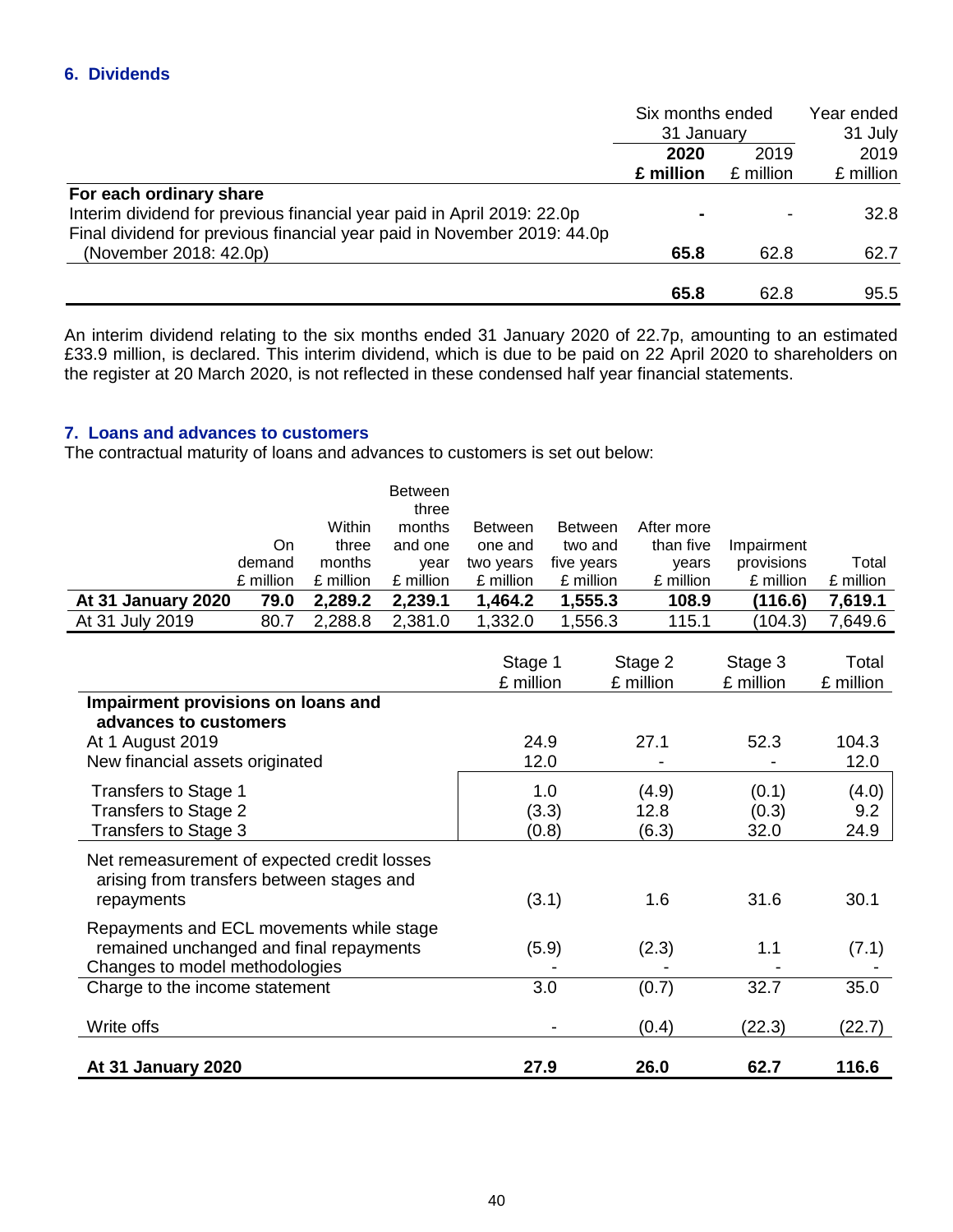|                                                                                     | Six months ended |
|-------------------------------------------------------------------------------------|------------------|
|                                                                                     | 31 January 2020  |
|                                                                                     | £ million        |
| Impairment losses relating to loans and advances to customers:                      |                  |
| Charge to income statement arising from movement in impairment provisions           | 35.0             |
| Amounts written off directly to income statement, net of recoveries and other costs | 1.2              |
|                                                                                     | 36.2             |
| Impairment losses relating to other financial assets                                | 0.5              |
|                                                                                     |                  |
| Impairment losses on financial assets recognised in income statement                | 36.7             |

|                                                                                                                   | Stage 1<br>£ million        | Stage 2<br>£ million        | Stage 3<br>£ million      | Total<br>£ million         |
|-------------------------------------------------------------------------------------------------------------------|-----------------------------|-----------------------------|---------------------------|----------------------------|
| Gross loans and advances to customers<br>At 1 August 2019<br>New financial assets originated                      | 6,864.0<br>2,804.1          | 703.7                       | 186.2                     | 7,753.9<br>2,804.1         |
| Transfers to Stage 1<br>Transfers to Stage 2<br>Transfers to Stage 3                                              | 217.5<br>(585.0)<br>(100.4) | (235.0)<br>511.6<br>(123.9) | (6.6)<br>(7.2)<br>188.4   | (24.1)<br>(80.6)<br>(35.9) |
| Net transfers between stages and repayments                                                                       | (467.9)                     | 152.7                       | 174.6                     | (140.6)                    |
| Repayments while stage remained unchanged<br>and final repayments<br>Changes to model methodologies<br>Write offs | (2,403.8)<br>1.2<br>(1.2)   | (183.0)<br>0.8<br>(1.0)     | (36.9)<br>(2.0)<br>(55.8) | (2,623.7)<br>(58.0)        |
| At 31 January 2020                                                                                                | 6,796.4                     | 673.2                       | 266.1                     | 7,735.7                    |

|                                                                                          | Stage 1   | Stage 2   | Stage 3   | Total     |
|------------------------------------------------------------------------------------------|-----------|-----------|-----------|-----------|
|                                                                                          | £ million | £ million | £ million | £ million |
| Impairment provisions on loans and                                                       |           |           |           |           |
| advances to customers                                                                    |           |           |           |           |
| At 31 July 2018                                                                          |           |           |           | 39.1      |
| <b>IFRS 9 transition</b>                                                                 |           |           |           | 58.2      |
| At 1 August 2018                                                                         | 23.7      | 24.8      | 48.8      | 97.3      |
| New financial assets originated                                                          | 26.5      |           |           | 26.5      |
| Transfers to Stage 1                                                                     | 1.0       | (4.4)     | (0.4)     | (3.8)     |
| Transfers to Stage 2                                                                     | (6.4)     | 20.8      | (0.2)     | 14.2      |
| Transfers to Stage 3                                                                     | (2.1)     | (4.7)     | 48.2      | 41.4      |
| Net remeasurement of expected credit losses<br>arising from transfers between stages and |           |           |           |           |
| repayments                                                                               | (7.5)     | 11.7      | 47.6      | 51.8      |
| Repayments and ECL movements while stage                                                 |           |           |           |           |
| remained unchanged and final repayments                                                  | (17.5)    | (7.5)     | (11.4)    | (36.4)    |
| Changes to model methodologies                                                           |           |           | (0.3)     | (0.3)     |
| Charge to the income statement                                                           | 1.5       | 4.2       | 35.9      | 41.6      |
| Write offs                                                                               | (0.3)     | (1.9)     | (32.4)    | (34.6)    |
|                                                                                          |           |           |           |           |
| At 31 July 2019                                                                          | 24.9      | 27.1      | 52.3      | 104.3     |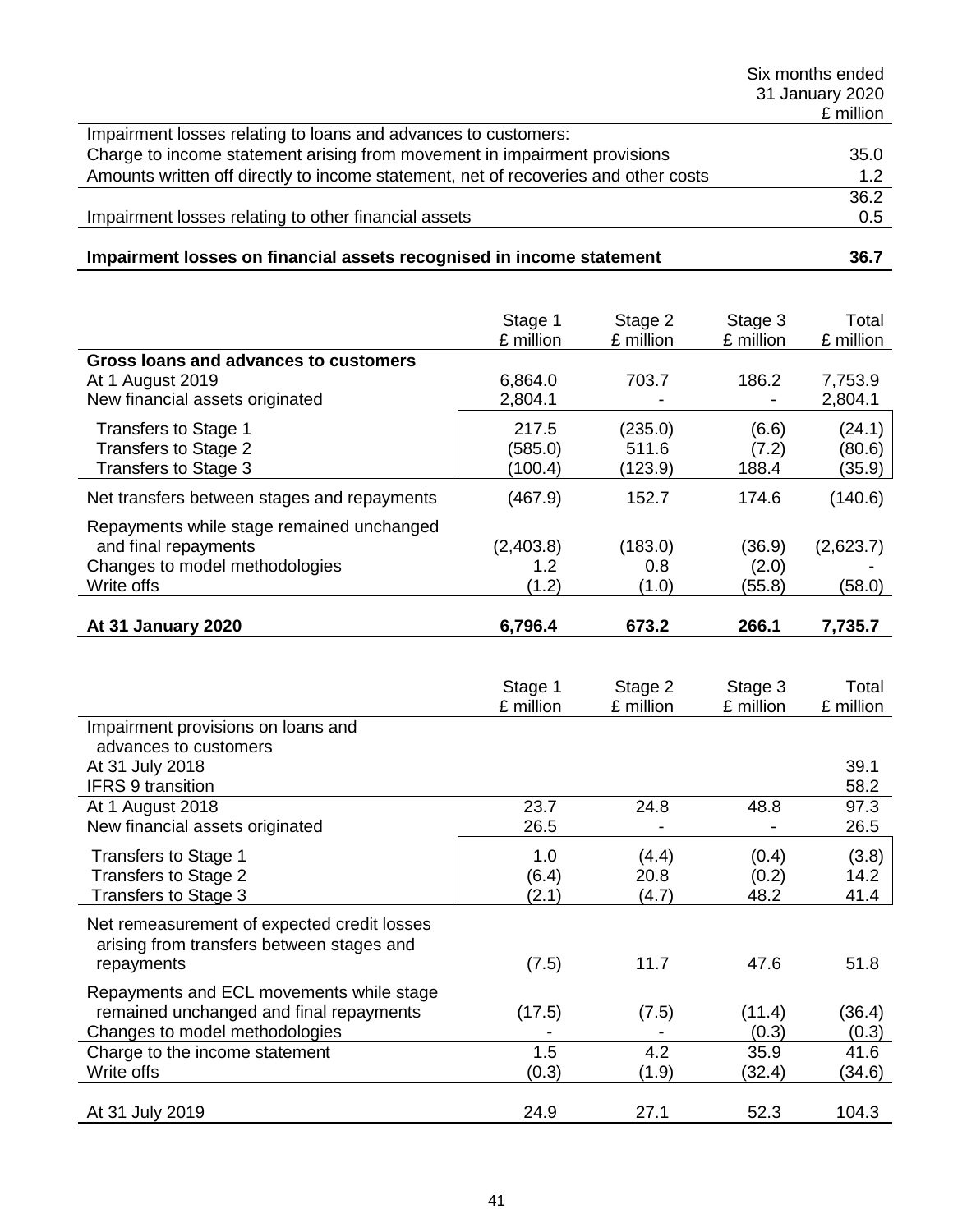|                                                                                     | Year ended   |
|-------------------------------------------------------------------------------------|--------------|
|                                                                                     | 31 July 2019 |
|                                                                                     | £ million    |
| Impairment losses relating to loans and advances to customers:                      |              |
| Charge to income statement arising from movement in impairment provisions           | 41.6         |
| Amounts written off directly to income statement, net of recoveries and other costs | 5.8          |
|                                                                                     | 47.4         |
| Impairment losses relating to other financial assets                                | 1.1          |
|                                                                                     |              |
| Impairment losses on financial assets recognised in income statement                | 48.5         |

|                                                     | Stage 1<br>£ million | Stage 2<br>£ million | Stage 3<br>£ million | Total<br>£ million |
|-----------------------------------------------------|----------------------|----------------------|----------------------|--------------------|
| Gross loans and advances to customers               |                      | 597.3                | 260.1                |                    |
| At 1 August 2018<br>New financial assets originated | 6,479.2<br>5,856.4   |                      |                      | 7,336.6<br>5,856.4 |
| Transfers to Stage 1                                | 204.6                | (195.3)              | (65.1)               | (55.8)             |
| <b>Transfers to Stage 2</b>                         | (918.4)              | 791.5                | (11.3)               | (138.2)            |
| Transfers to Stage 3                                | (249.9)              | (126.7)              | 315.4                | (61.2)             |
| Net transfers between stages and repayments         | (963.7)              | 469.5                | 239.0                | (255.2)            |
| Repayments while stage remained unchanged           |                      |                      |                      |                    |
| and final repayments                                | (4, 573.0)           | (369.3)              | (134.8)              | (5,077.1)          |
| Changes to model methodologies                      | 86.5                 | 23.0                 | (109.5)              |                    |
| Write offs                                          | (21.4)               | (16.8)               | (68.6)               | (106.8)            |
|                                                     |                      |                      |                      |                    |
| At 31 July 2019                                     | 6,864.0              | 703.7                | 186.2                | 7,753.9            |

Gross loans and advances to customers by stage and the corresponding impairment provisions and provision coverage ratios are set out below:

|                                          |           |                      | Stage 2                               |              |           |           |
|------------------------------------------|-----------|----------------------|---------------------------------------|--------------|-----------|-----------|
|                                          |           | Less than<br>30 days | <b>Greater than</b><br>or equal to 30 |              |           |           |
|                                          | Stage 1   | past due             | days past due                         | <b>Total</b> | Stage 3   | Total     |
| At 31 January 2020                       | £ million | £ million            | £ million                             | £ million    | £ million | £ million |
| Gross loans and<br>advances to customers |           |                      |                                       |              |           |           |
| Commercial                               | 2,728.3   | 279.1                | 22.1                                  | 301.2        | 96.3      | 3,125.8   |
| Retail                                   | 2,534.0   | 255.1                | 7.6                                   | 262.7        | 28.0      | 2,824.7   |
| Property                                 | 1,534.1   | 31.1                 | 78.2                                  | 109.3        | 141.8     | 1,785.2   |
| Total                                    | 6,796.4   | 565.3                | 107.9                                 | 673.2        | 266.1     | 7,735.7   |
| <b>Impairment provisions</b>             |           |                      |                                       |              |           |           |
| Commercial                               | 16.0      | 8.7                  | 2.5                                   | 11.2         | 33.2      | 60.4      |
| Retail                                   | 10.3      | 11.8                 | 1.2                                   | 13.0         | 17.3      | 40.6      |
| Property                                 | 1.6       | 1.4                  | 0.4                                   | 1.8          | 12.2      | 15.6      |
| <b>Total</b>                             | 27.9      | 21.9                 | 4.1                                   | 26.0         | 62.7      | 116.6     |
| Provision coverage ratio                 |           |                      |                                       |              |           |           |
| Commercial                               | 0.6%      | 3.1%                 | 11.3%                                 | 3.7%         | 34.5%     | 1.9%      |
| Retail                                   | 0.4%      | 4.6%                 | 15.8%                                 | 4.9%         | 61.8%     | 1.4%      |
| Property                                 | 0.1%      | 4.5%                 | 0.5%                                  | 1.6%         | 8.6%      | 0.9%      |
| Total                                    | 0.4%      | 3.9%                 | 3.8%                                  | 3.9%         | 23.6%     | 1.5%      |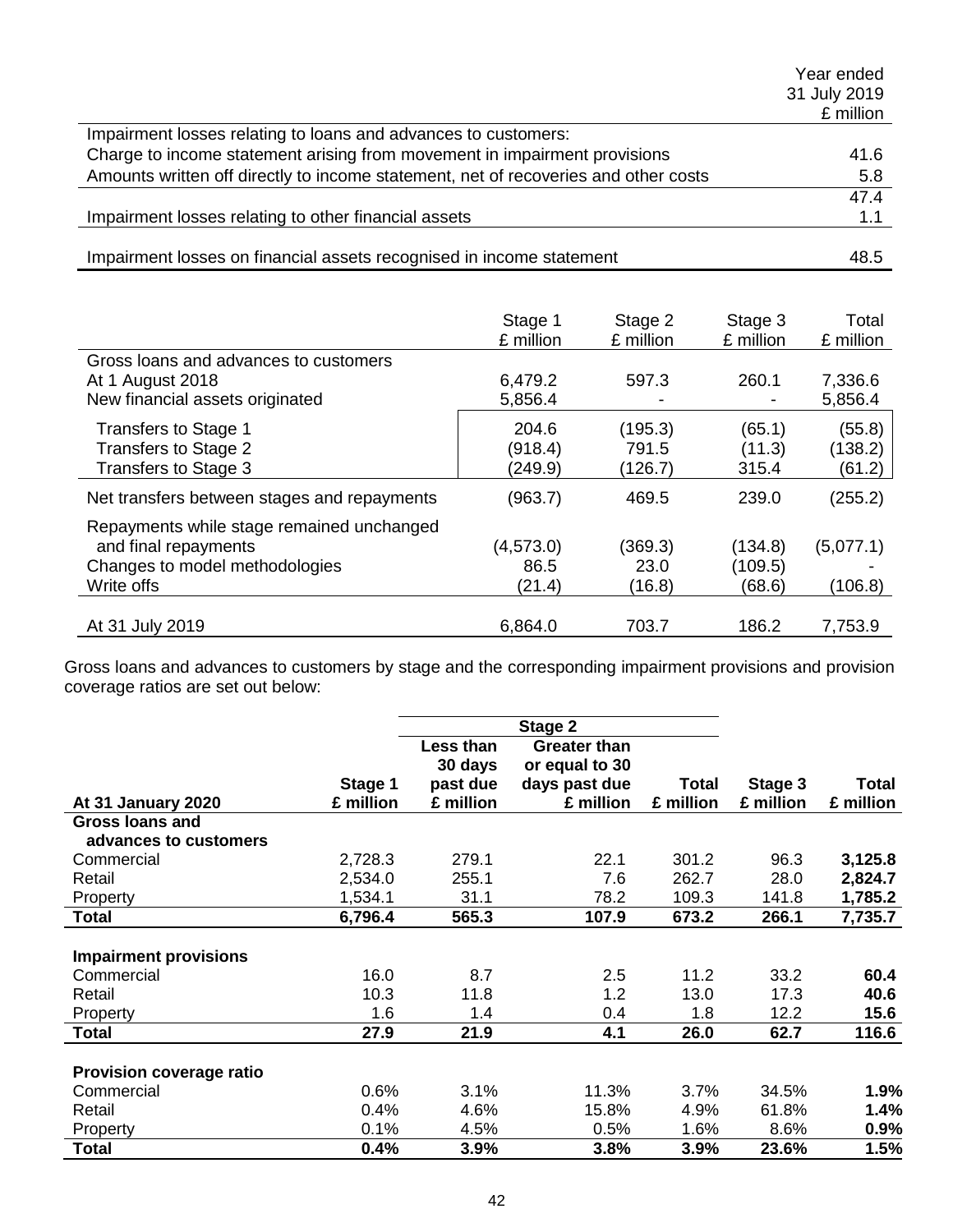|                          |           | ess than. | Greater than   |           |           |           |
|--------------------------|-----------|-----------|----------------|-----------|-----------|-----------|
|                          |           | 30 days   | or equal to 30 |           |           |           |
|                          | Stage 1   | past due  | days past due  | Total     | Stage 3   | Total     |
| At 31 July 2019          | £ million | £ million | £ million      | £ million | £ million | £ million |
| Gross loans and          |           |           |                |           |           |           |
| advances to customers    |           |           |                |           |           |           |
| Commercial               | 2,647.7   | 293.1     | 17.6           | 310.7     | 84.7      | 3,043.1   |
| Retail                   | 2,577.1   | 239.3     | 4.9            | 244.2     | 26.5      | 2,847.8   |
| Property                 | 1,639.2   | 43.2      | 105.6          | 148.8     | 75.0      | 1,863.0   |
| Total                    | 6,864.0   | 575.6     | 128.1          | 703.7     | 186.2     | 7,753.9   |
|                          |           |           |                |           |           |           |
| Impairment provisions    |           |           |                |           |           |           |
| Commercial               | 12.5      | 10.8      | 1.1            | 11.9      | 27.4      | 51.8      |
| Retail                   | 10.4      | 11.2      | 0.5            | 11.7      | 15.0      | 37.1      |
| Property                 | 2.0       | 1.9       | 1.6            | 3.5       | 9.9       | 15.4      |
| Total                    | 24.9      | 23.9      | 3.2            | 27.1      | 52.3      | 104.3     |
|                          |           |           |                |           |           |           |
| Provision coverage ratio |           |           |                |           |           |           |
| Commercial               | 0.5%      | 3.7%      | 6.3%           | 3.8%      | 32.3%     | $1.7\%$   |
| Retail                   | 0.4%      | 4.7%      | 10.2%          | 4.8%      | 56.6%     | 1.3%      |
| Property                 | 0.1%      | 4.4%      | 1.5%           | 2.4%      | 13.2%     | 0.8%      |
| Total                    | 0.4%      | 4.2%      | 2.5%           | 3.9%      | 28.1%     | 1.3%      |

Stage 1 and Stage 2 loans and advances to customers and expected credit loss provisions have remained broadly flat with stable provision coverage ratios of 0.4% (31 July 2019: 0.4%) and 3.9% (31 July 2019: 3.9%) respectively.

Stage 3 loans and advances to customers have increased £79.9 million to £266.1 million (31 July 2019: £186.2 million). This movement is primarily due to the Property segment, where a number of specific loans and advances to customers met Stage 3 default triggers in the period. This increase resulted in a change to the overall Stage 3 provision coverage ratio to 23.6% (31 July 2019: 28.1%) reflecting the secured nature of our portfolios and the detailed assessments in place to calculate expected credit loss provisions.

# **8. Debt securities**

|                                           | <b>Fair value</b><br>through<br>profit or loss<br>£ million | <b>Fair value</b><br>through other<br>comprehensive<br>income<br>£ million | <b>Amortised</b><br>cost<br>£ million | Total<br>£ million |
|-------------------------------------------|-------------------------------------------------------------|----------------------------------------------------------------------------|---------------------------------------|--------------------|
| Long trading positions in debt securities | 22.1                                                        | $\blacksquare$                                                             |                                       | 22.1               |
| Certificates of deposit                   | $\blacksquare$                                              | ۰                                                                          | 301.0                                 | 301.0              |
| Sovereign and central bank debt           | $\blacksquare$                                              | 44.3                                                                       | $\blacksquare$                        | 44.3               |
| At 31 January 2020                        | 22.1                                                        | 44.3                                                                       | 301.0                                 | 367.4              |

|                                           | Fair value<br>through<br>profit or loss<br>£ million | Fair value<br>through other<br>comprehensive<br>income | Amortised<br>cost | Total     |
|-------------------------------------------|------------------------------------------------------|--------------------------------------------------------|-------------------|-----------|
|                                           |                                                      | £ million                                              | £ million         | £ million |
| Long trading positions in debt securities | 25.4                                                 | $\overline{\phantom{a}}$                               |                   | 25.4      |
| Certificates of deposit                   | -                                                    | $\,$                                                   | 240.7             | 240.7     |
| Sovereign and central bank debt           |                                                      | 48.3                                                   |                   | 48.3      |
| At 31 July 2019                           | 25.4                                                 | 48.3                                                   | 240.7             | 314.4     |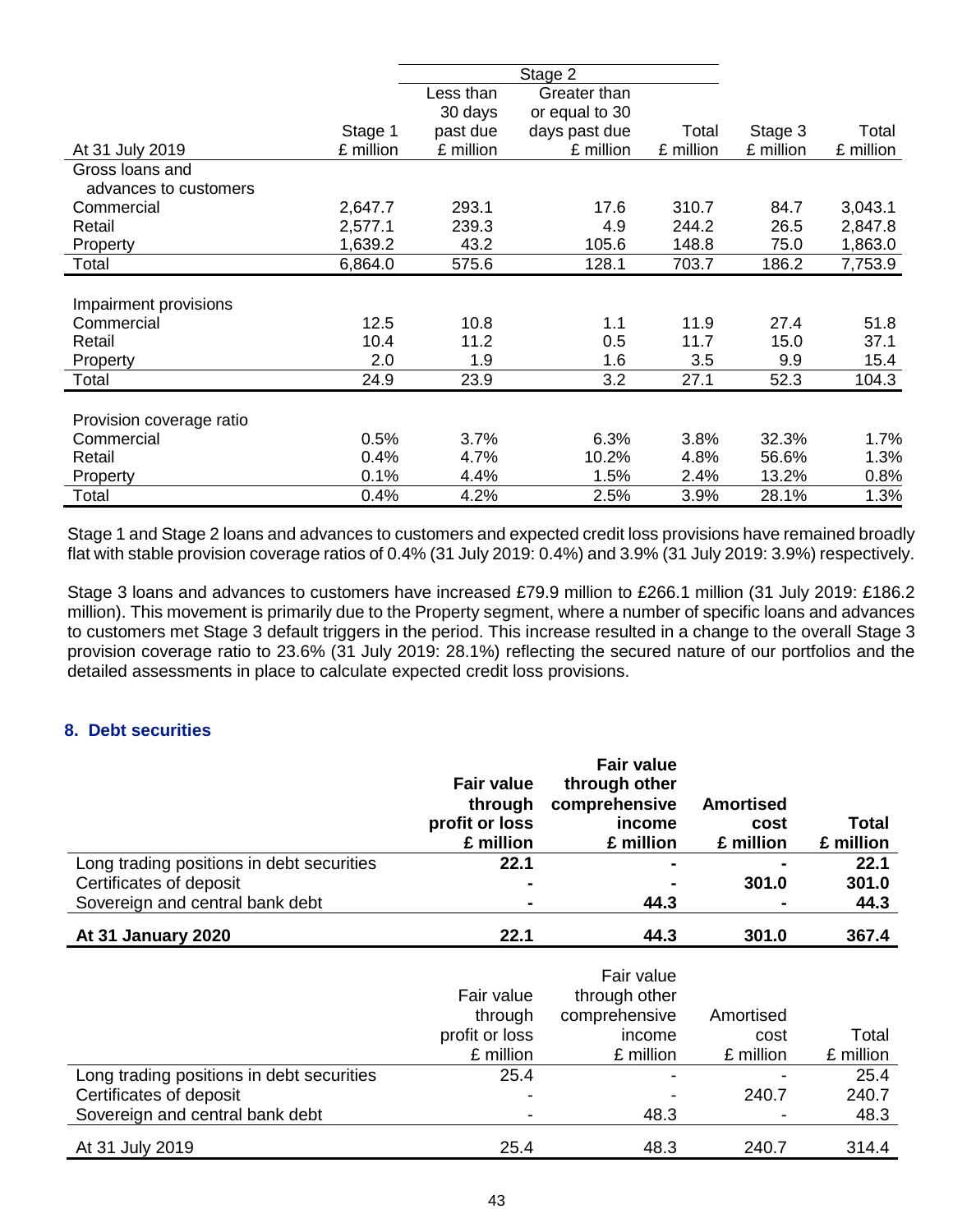Movements in the book value of sovereign and central bank debt comprise:

|                                                        | <b>Six months</b> |            |
|--------------------------------------------------------|-------------------|------------|
|                                                        | ended             | Year ended |
|                                                        | 31 January        | 31 July    |
|                                                        | 2020              | 2019       |
|                                                        | £ million         | £ million  |
| Sovereign and central bank debt at beginning of period | 48.3              | 44.5       |
| Currency translation difference                        | (3.5)             | 1.0        |
| Changes in fair value                                  | (0.5)             | 2.8        |
|                                                        |                   |            |
| Sovereign and central bank debt at end of period       | 44.3              | 48.3       |

# **9. Equity shares**

|                        | 31 January | 31 July   |
|------------------------|------------|-----------|
|                        | 2020       | 2019      |
|                        | £ million  | £ million |
| Long trading positions | 34.3       | 35.3      |
| Other equity shares    | 0.8        | 1.0       |
|                        |            |           |
|                        | 35.1       | 36.3      |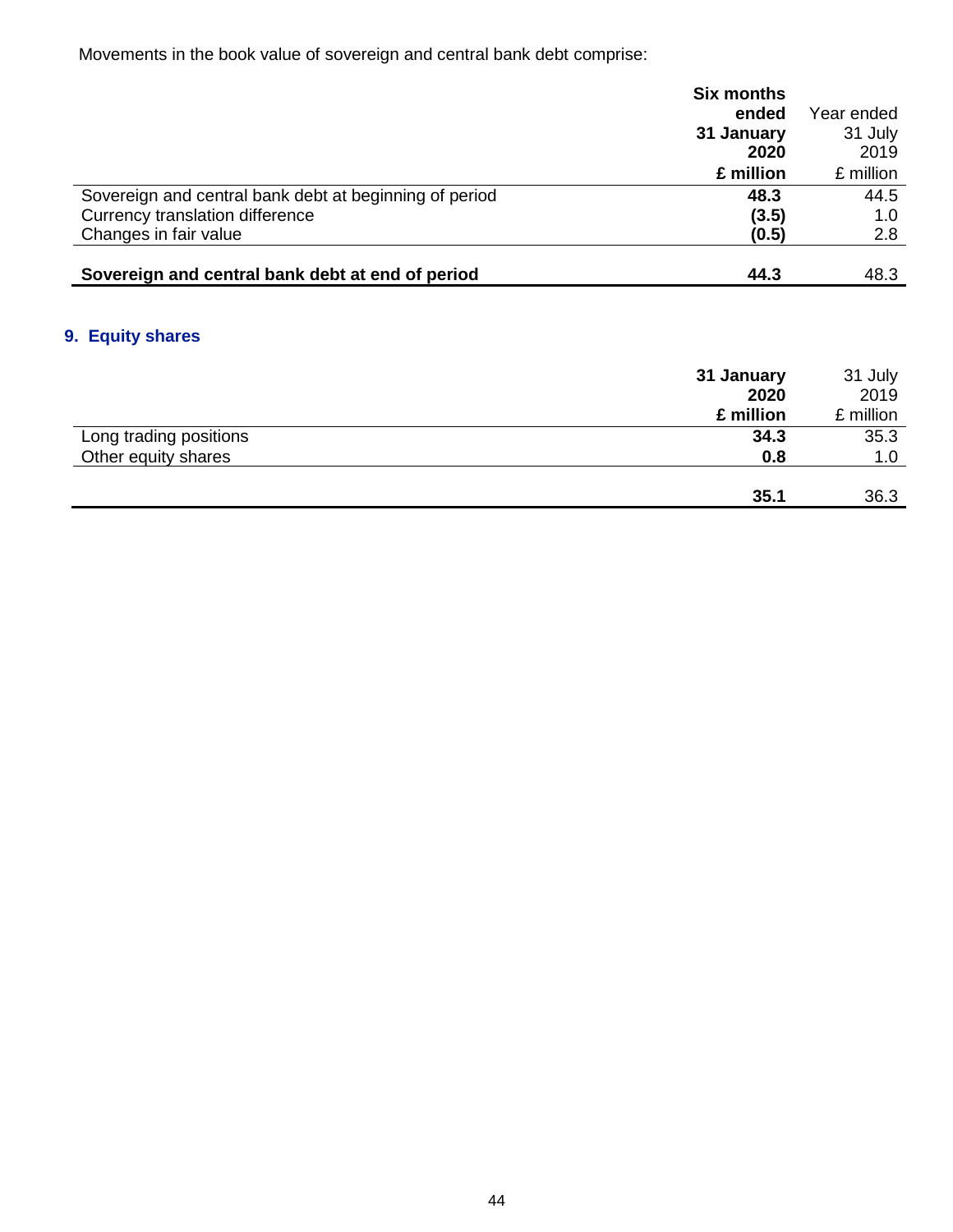#### **10. Intangible assets**

|                                                        |           |           | Intangible<br>assets on |           |
|--------------------------------------------------------|-----------|-----------|-------------------------|-----------|
|                                                        | Goodwill  | Software  | acquisition             | Total     |
|                                                        | £ million | £ million | £ million               | £ million |
| <b>Cost</b>                                            |           |           |                         |           |
| At 1 August 2018                                       | 150.7     | 160.8     | 67.0                    | 378.5     |
| <b>Additions</b>                                       |           | 23.1      |                         | 23.1      |
| <b>Disposals</b>                                       |           | (2.6)     | (0.1)                   | (2.7)     |
| At 31 January 2019                                     | 150.7     | 181.3     | 66.9                    | 398.9     |
| <b>Additions</b>                                       | 0.2       | 25.0      | 0.6                     | 25.8      |
| <b>Disposals</b>                                       | (0.1)     | (5.1)     |                         | (5.2)     |
|                                                        |           |           |                         |           |
| At 31 July 2019                                        | 150.8     | 201.2     | 67.5                    | 419.5     |
| <b>Additions</b>                                       |           | 22.3      |                         | 22.3      |
| <b>Disposals</b>                                       | (0.1)     | (0.3)     | (0.1)                   | (0.5)     |
|                                                        |           |           |                         |           |
| At 31 January 2020                                     | 150.7     | 223.2     | 67.4                    | 441.3     |
|                                                        |           |           |                         |           |
| <b>Amortisation and impairment</b><br>At 1 August 2018 | 47.9      | 87.9      | 41.4                    | 177.2     |
| Amortisation charge for the period                     |           | 9.8       | 3.2                     | 13.0      |
| <b>Disposals</b>                                       |           |           |                         |           |
|                                                        |           |           |                         |           |
| At 31 January 2019                                     | 47.9      | 97.7      | 44.6                    | 190.2     |
| Amortisation charge for the period                     |           | 10.7      | 2.6                     | 13.3      |
| <b>Disposals</b>                                       |           | (3.4)     |                         | (3.4)     |
|                                                        |           |           |                         |           |
| At 31 July 2019                                        | 47.9      | 105.0     | 47.2                    | 200.1     |
| Amortisation charge for the period                     |           | 11.5      | 1.6                     | 13.1      |
| <b>Disposals</b>                                       |           | (0.3)     | (0.1)                   | (0.4)     |
| At 31 January 2020                                     | 47.9      | 116.2     | 48.7                    | 212.8     |
|                                                        |           |           |                         |           |
| Net book value at 31 January 2020                      | 102.8     | 107.0     | 18.7                    | 228.5     |
|                                                        |           |           |                         |           |
| Net book value at 31 July 2019                         | 102.9     | 96.2      | 20.3                    | 219.4     |
| Net book value at 31 January 2019                      | 102.8     |           |                         | 208.7     |
|                                                        |           | 83.6      | 22.3                    |           |
| Net book value at 1 August 2018                        | 102.8     | 72.9      | 25.6                    | 201.3     |

Intangible assets on acquisition relate to broker and customer relationships and are amortised over a period of eight to 20 years.

In the six months ended 31 January 2020, £1.6 million (six months ended 31 January 2019: £3.2 million; year ended 31 July 2019: £5.8 million) of the amortisation charge is included in amortisation of intangible assets on acquisition and £11.5 million (six months ended 31 January 2019: £9.8 million; year ended 31 July 2019: £20.5 million) of the amortisation charge is included in administrative expenses shown in the consolidated income statement.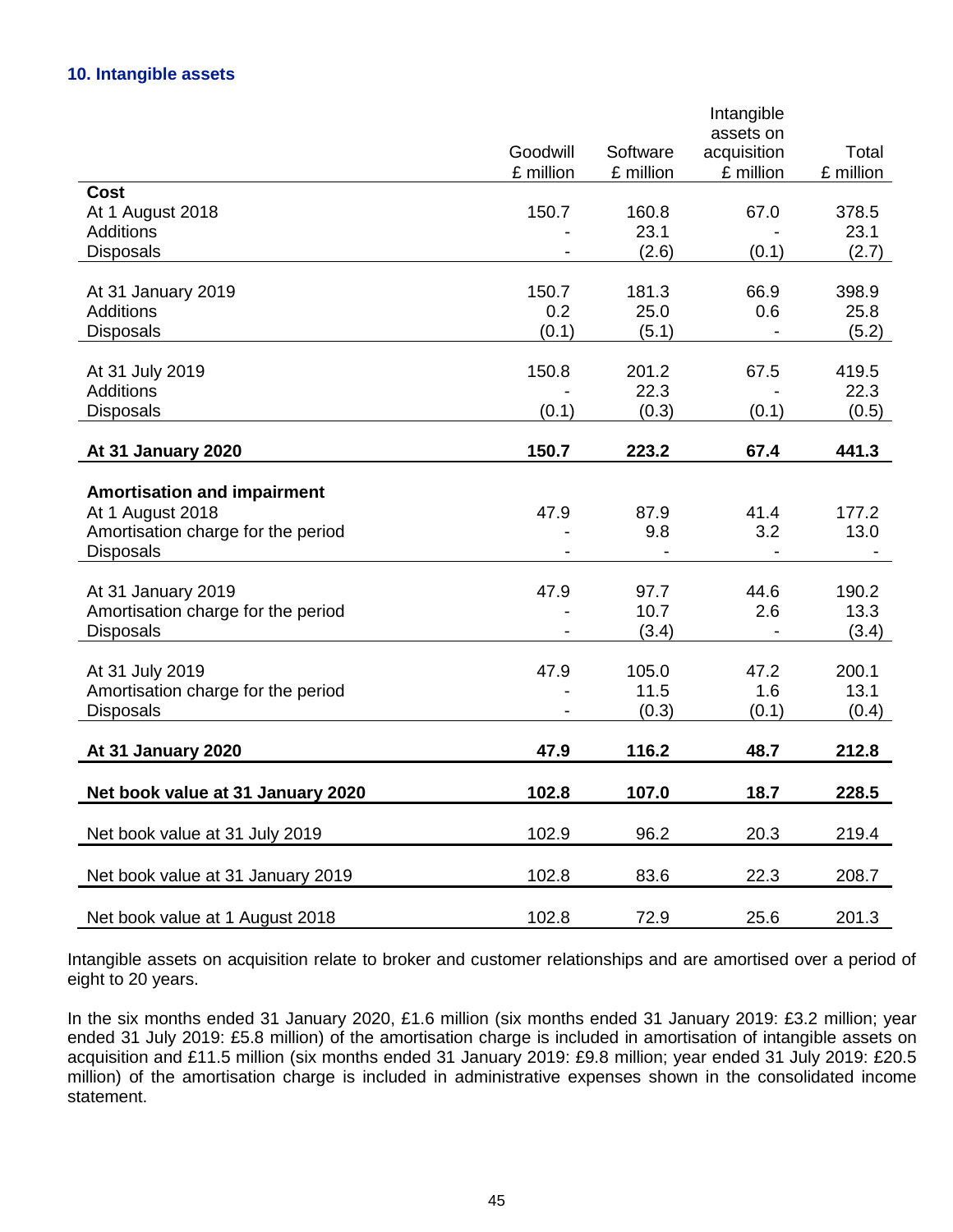# **11. Property, plant and equipment**

|                                    |                       |                        | Assets              |                       |                          |                    |
|------------------------------------|-----------------------|------------------------|---------------------|-----------------------|--------------------------|--------------------|
|                                    |                       | Fixtures,              | held                |                       |                          |                    |
|                                    |                       | fittings               | under               |                       | Right                    |                    |
|                                    | Leasehold             | and                    | operating           | Motor                 | of use                   |                    |
|                                    | property<br>£ million | equipment<br>£ million | leases<br>£ million | vehicles<br>£ million | assets<br>£ million      | Total<br>£ million |
| <b>Cost</b>                        |                       |                        |                     |                       |                          |                    |
| At 1 August 2018                   | 22.4                  | 55.8                   | 268.9               | 0.1                   |                          | 347.2              |
| <b>Additions</b>                   | 5.0                   | 1.3                    | 40.6                |                       |                          | 46.9               |
| <b>Disposals</b>                   |                       | (5.4)                  | (15.1)              |                       |                          | (20.5)             |
|                                    |                       |                        |                     |                       |                          |                    |
| At 31 January 2019                 | 27.4                  | 51.7                   | 294.4               | 0.1                   | -                        | 373.6              |
| <b>Additions</b>                   | 0.9                   | 4.9                    | 32.3                |                       |                          | 38.1               |
| <b>Disposals</b>                   | (1.2)                 | (1.1)                  | (12.6)              |                       | -                        | (14.9)             |
|                                    |                       |                        |                     |                       |                          |                    |
| At 31 July 2019                    | 27.1                  | 55.5                   | 314.1               | 0.1                   |                          | 396.8              |
| IFRS 16 transition (note 1)        |                       |                        |                     |                       | 44.8                     | 44.8               |
|                                    |                       |                        |                     |                       |                          |                    |
| At 1 August 2019                   | 27.1                  | 55.5                   | 314.1               | 0.1                   | 44.8                     | 441.6              |
| <b>Additions</b>                   | 0.1                   | 2.0                    | 38.9                |                       | 12.7                     | 53.7               |
| <b>Disposals</b>                   | (2.9)                 | (3.1)                  | (13.3)              |                       | (0.1)                    | (19.4)             |
|                                    |                       |                        |                     |                       |                          |                    |
| At 31 January 2020                 | 24.3                  | 54.4                   | 339.7               | 0.1                   | 57.4                     | 475.9              |
|                                    |                       |                        |                     |                       |                          |                    |
| <b>Depreciation</b>                |                       |                        |                     |                       |                          |                    |
| At 1 August 2018                   | 12.9                  | 38.0                   | 70.1                | 0.1                   | -                        | 121.1              |
| Depreciation charge for the period | 1.5                   | 3.3                    | 18.0                |                       |                          | 22.8               |
| <b>Disposals</b>                   |                       | (0.6)                  | (7.6)               |                       | $\overline{\phantom{a}}$ | (8.2)              |
| At 31 January 2019                 | 14.4                  | 40.7                   | 80.5                | 0.1                   |                          | 135.7              |
| Depreciation charge for the period | 1.2                   | 5.0                    | 18.1                |                       |                          | 24.3               |
| <b>Disposals</b>                   | (1.0)                 | (5.5)                  | (4.9)               |                       |                          | (11.4)             |
|                                    |                       |                        |                     |                       |                          |                    |
| At 31 July 2019                    | 14.6                  | 40.2                   | 93.7                | 0.1                   |                          | 148.6              |
| Depreciation charge for the period | 1.2                   | 4.0                    | 19.8                |                       | 6.3                      | 31.3               |
| <b>Disposals</b>                   | (2.9)                 | (2.9)                  | (9.1)               |                       | -                        | (14.9)             |
|                                    |                       |                        |                     |                       |                          |                    |
| At 31 January 2020                 | 12.9                  | 41.3                   | 104.4               | 0.1                   | 6.3                      | 165.0              |
| Net book value at 31 January 2020  | 11.4                  | 13.1                   | 235.3               |                       | 51.1                     | 310.9              |
|                                    |                       |                        |                     |                       |                          |                    |
| Net book value at 31 July 2019     | 12.5                  | 15.3                   | 220.4               |                       | -                        | 248.2              |
|                                    |                       |                        |                     |                       |                          |                    |
| Net book value at 31 January 2019  | 13.0                  | 11.0                   | 213.9               |                       | $\overline{\phantom{a}}$ | 237.9              |
|                                    |                       |                        |                     |                       |                          |                    |
| Net book value at 1 August 2018    | 9.5                   | 17.8                   | 198.8               |                       | ۰.                       | 226.1              |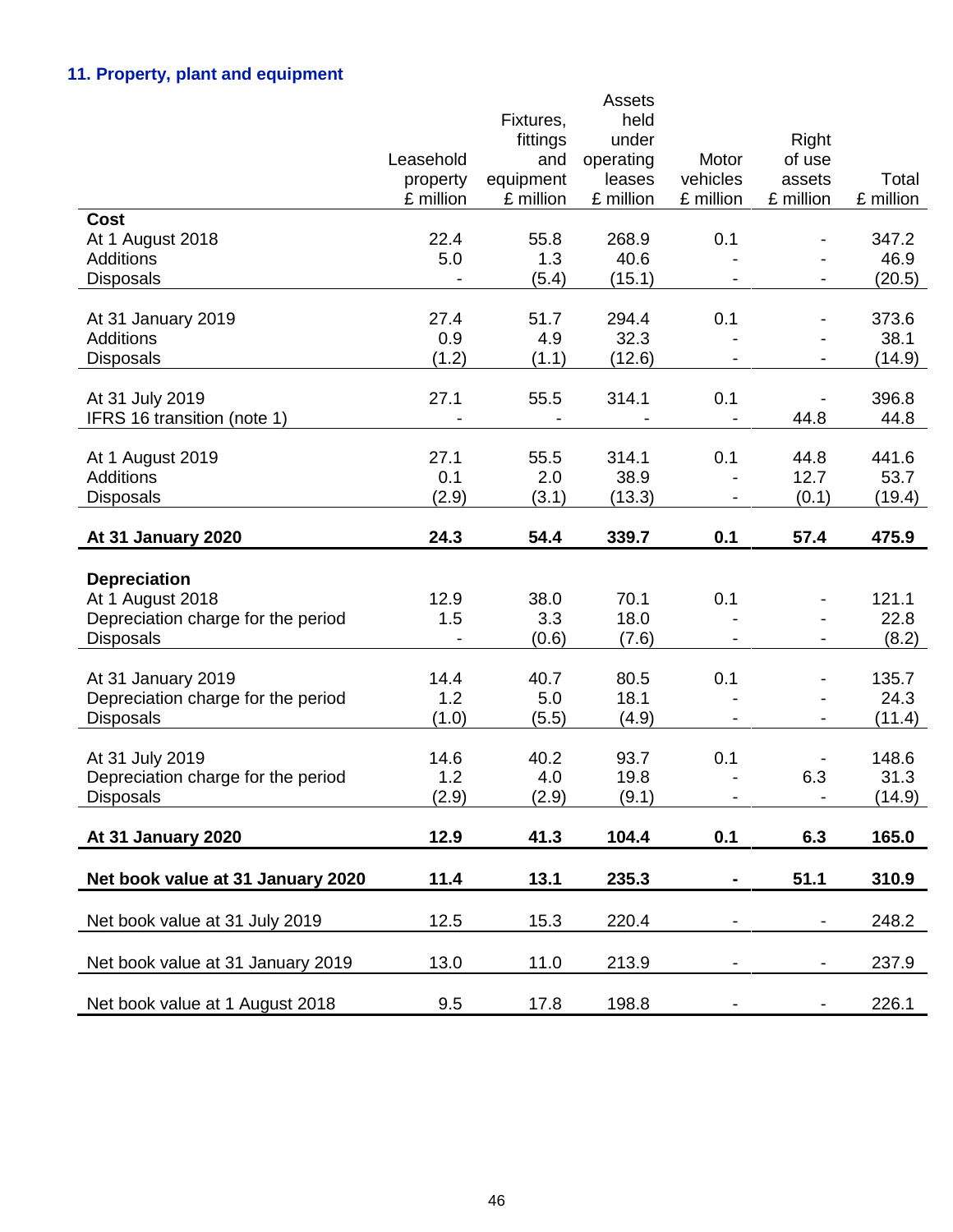# **12. Settlement balances and short positions**

|                                   | 31 January | 31 July   |
|-----------------------------------|------------|-----------|
|                                   | 2020       | 2019      |
|                                   | £ million  | £ million |
| Settlement balances               | 649.5      | 547.6     |
| Short positions held for trading: |            |           |
| Debt securities                   | 5.1        | 9.6       |
| <b>Equity shares</b>              | 10.3       | 10.9      |
|                                   | 15.4       | 20.5      |
|                                   | 664.9      | 568.1     |

#### **13. Financial liabilities**

The contractual maturity of financial liabilities, which largely relate to treasury funding balances, is set out below.

|                          | On<br>demand<br>£ million | Within<br>three<br>months<br>£ million | <b>Between</b><br>three months<br>and one year<br>£ million | <b>Between</b><br>one and<br>two years<br>£ million | <b>Between</b><br>two and<br>five years<br>£ million | After<br>more than<br>five years<br>£ million | Total<br>£ million |
|--------------------------|---------------------------|----------------------------------------|-------------------------------------------------------------|-----------------------------------------------------|------------------------------------------------------|-----------------------------------------------|--------------------|
| Deposits by banks        | 16.2                      | 84.2                                   | 35.1                                                        | $\blacksquare$                                      | $\blacksquare$                                       | $\blacksquare$                                | 135.5              |
| Deposits by customers    | 69.8                      | 1,152.7                                | 2,812.0                                                     | 1,216.4                                             | 313.5                                                | $\blacksquare$                                | 5,564.4            |
| Loans and overdrafts     |                           |                                        |                                                             |                                                     |                                                      |                                               |                    |
| from banks               | 10.0                      | 10.3                                   | 198.2                                                       | 141.8                                               | 150.0                                                | $\blacksquare$                                | 510.3              |
| Debt securities in issue | 18.3                      | 48.1                                   | 378.9                                                       | 685.6                                               | 415.7                                                | 269.5                                         | 1,816.1            |
| Subordinated Ioan        |                           |                                        |                                                             |                                                     |                                                      |                                               |                    |
| capital <sup>1</sup>     | 0.7                       | 1.4                                    | 0.2                                                         | $\blacksquare$                                      | $\blacksquare$                                       | 219.3                                         | 221.6              |
| At 31 January 2020       | 115.0                     | 1,296.7                                | 3,424.4                                                     | 2,043.8                                             | 879.2                                                | 488.8                                         | 8,247.9            |

1 Comprises issuances of £175 million and £45 million with contractual maturity dates of 2027 and 2026 and optional prepayment dates of 2022 and 2021 respectively.

|                                    |           | Within    | <b>Between</b>           | <b>Between</b> | <b>Between</b> | After                    |           |
|------------------------------------|-----------|-----------|--------------------------|----------------|----------------|--------------------------|-----------|
|                                    | On        | three     | three months             | one and        | two and        | more than                |           |
|                                    | demand    | months    | and one year             | two years      | five years     | five years               | Total     |
|                                    | £ million | £ million | £ million                | £ million      | £ million      | £ million                | £ million |
| Deposits by banks                  | 12.5      | 15.7      | 29.8                     | $\blacksquare$ |                | $\overline{\phantom{a}}$ | 58.0      |
| Deposits by customers              | 78.3      | 1,232.7   | 2,817.9                  | 1,157.2        | 352.3          | $\blacksquare$           | 5,638.4   |
| Loans and overdrafts<br>from banks | 19.0      | 10.3      | $\overline{\phantom{a}}$ | 213.2          | 276.8          | $\blacksquare$           | 519.3     |
| Debt securities in issue           | 20.7      | 27.4      | 143.6                    | 937.8          | 459.5          | 271.1                    | 1,860.1   |
| Subordinated Ioan                  |           |           |                          |                |                |                          |           |
| capital <sup>1</sup>               | 0.9       | 1.4       | 0.2                      | -              |                | 219.1                    | 221.6     |
|                                    |           |           |                          |                |                |                          |           |
| At 31 July 2019                    | 131.4     | 1,287.5   | 2,991.5                  | 2,308.2        | 1,088.6        | 490.2                    | 8,297.4   |

1 Comprises issuances of £175 million and £45 million with contractual maturity dates of 2027 and 2026 and optional prepayment dates of 2022 and 2021 respectively.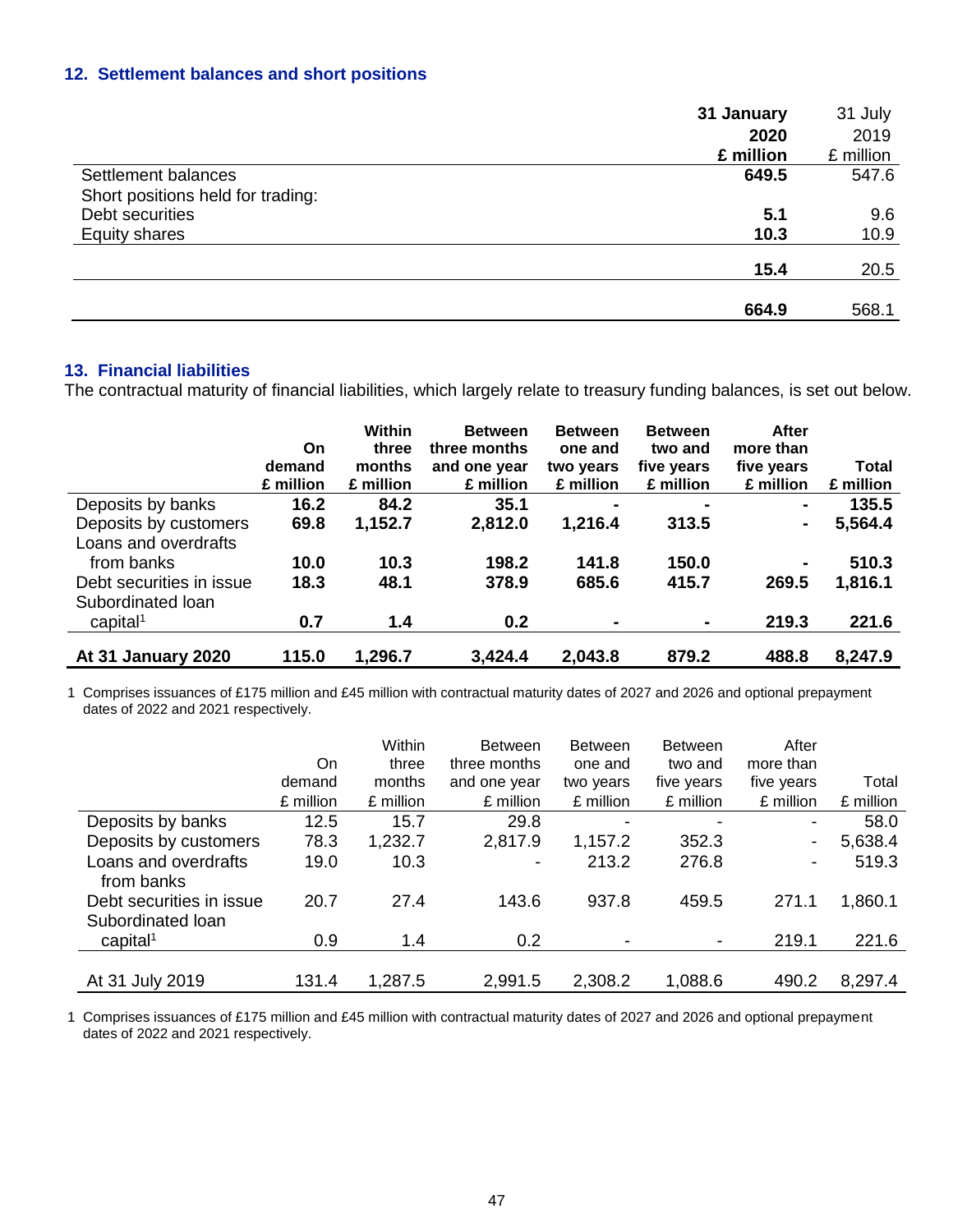At 31 January 2020, the group was a participant of the Bank of England's Term Funding Scheme. Under this scheme, asset finance loan receivables of £796.0 million (31 July 2019: £790.6 million) were positioned as collateral with the Bank of England, against which £490.0 million of cash (31 July 2019: £490.0 million) was drawn. The term of these transactions is four years from the date of each drawdown but the group may choose to repay earlier at its discretion. The risks and rewards of the loan receivables remain with the group and continue to be recognised in loans and advances to customers on the consolidated balance sheet.

The group has securitised without recourse £1,385.4 million (31 July 2019: £1,299.0 million) of its Premium and Motor Finance loan receivables in return for cash and asset-backed securities in issue of £944.0 million (31 July 2019: £949.8 million). This includes £20.2 million (31 July 2019: £35.4 million) asset-backed securities in issue retained for liquidity purposes. As the group has retained exposure to substantially all the credit risks and rewards of the residual benefit of the underlying assets, it continues to recognise these assets in loans and advances to customers on the consolidated balance sheet.

Since the balance sheet date of 31 January 2020, the group issued a third £200 million public Motor Finance securitisation, which has not been recognised on the consolidated balance sheet.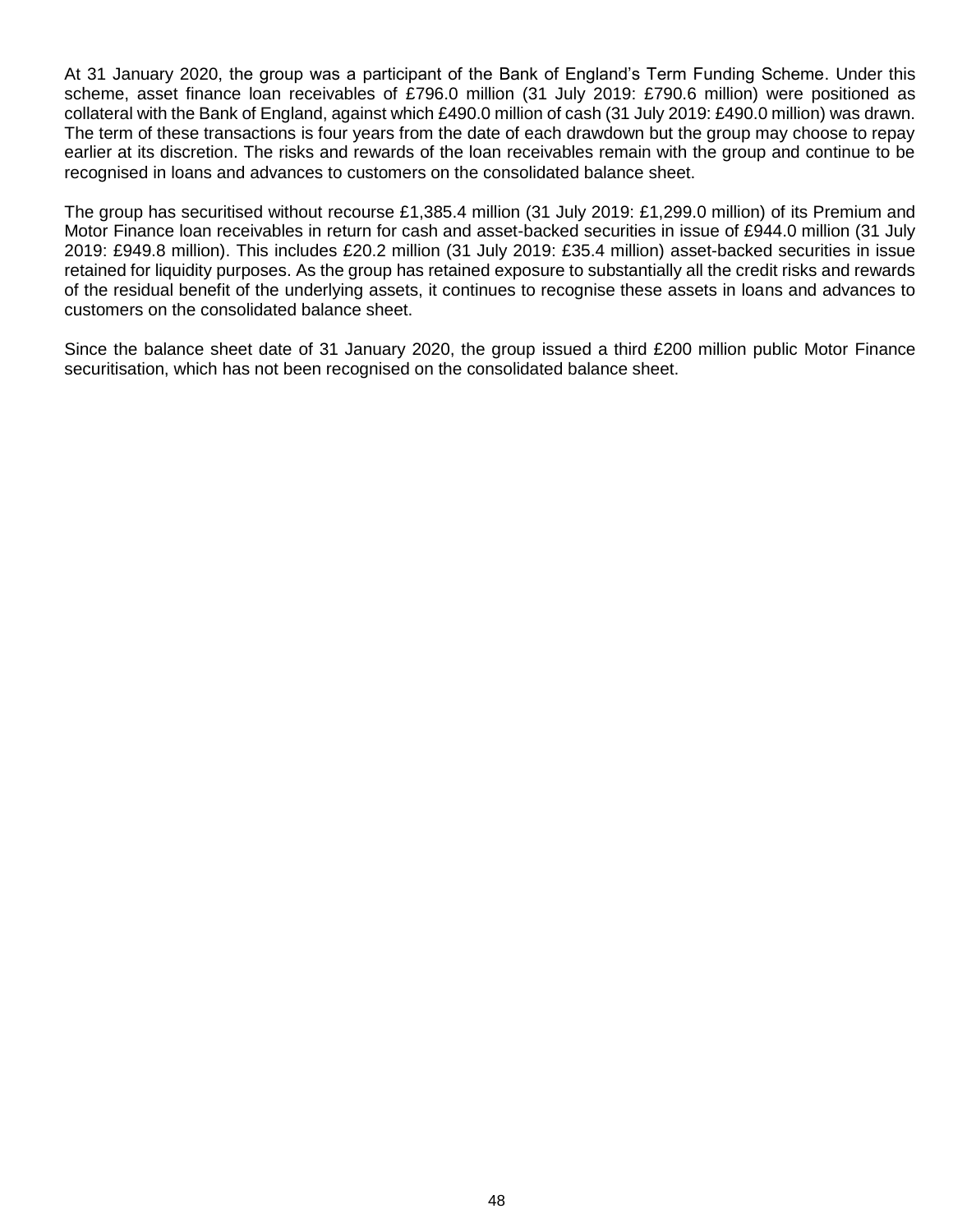# **14. Capital**

The group's individual regulated entities and the group as a whole complied with all of the externally imposed capital requirements to which they were subject for the period to 31 January 2020 and the year ended 31 July 2019. The table below summarises the composition of regulatory capital and Pillar 1 risk weighted assets at those financial period ends. The information presented in this note is outside the scope of the independent review performed by PricewaterhouseCoopers LLP.

|                                                               | 31 January | 31 July   |
|---------------------------------------------------------------|------------|-----------|
|                                                               | 2020       | 2019      |
|                                                               | £ million  | £ million |
| Common equity tier 1 ("CET1") capital                         |            |           |
| Called up share capital                                       | 38.0       | 38.0      |
| Retained earnings <sup>1</sup>                                | 1,417.7    | 1,392.5   |
| Other reserves recognised for CET1 capital                    | 18.0       | 19.0      |
| <b>Regulatory adjustments to CET1 capital</b>                 |            |           |
| Intangible assets, net of associated deferred tax liabilities | (225.5)    | (216.1)   |
| Foreseeable dividend <sup>2</sup>                             | (44.3)     | (65.7)    |
| Investment in own shares                                      | (34.7)     | (37.7)    |
| Pension asset, net of associated deferred tax liabilities     | (5.1)      | (5.3)     |
| Prudent valuation adjustment                                  | (0.1)      | (0.1)     |
| <b>IFRS 9 transitional arrangements</b> $3$                   | 41.4       | 44.6      |
|                                                               |            |           |
| <b>CET1 capital</b>                                           | 1,205.4    | 1,169.2   |
| Tier 2 capital – subordinated debt                            | 188.6      | 195.4     |
| Total regulatory capital <sup>4</sup>                         | 1,394.0    | 1,364.6   |
|                                                               |            |           |
| Risk weighted assets (notional) <sup>4</sup>                  |            |           |
| Credit and counterparty risk                                  | 7,986.2    | 7,930.5   |
| Operational risk <sup>5</sup>                                 | 884.4      | 884.4     |
| Market risk <sup>5</sup>                                      | 141.1      | 152.5     |
|                                                               | 9,011.7    | 8,967.4   |
|                                                               |            |           |
| CET1 capital ratio <sup>4</sup>                               | 13.4%      | 13.0%     |
| Total capital ratio <sup>4</sup>                              | 15.5%      | 15.2%     |

1 Retained earnings for the period ended 31 January 2020 include all profits (both verified and unverified) for the six month period.

2 Under the Regulatory Technical Standard on own funds, a deduction has been recognised for a foreseeable dividend. In accordance with this standard, for 31 January 2020 a foreseeable dividend has been determined based on the average payout ratio over the previous three years applied to the retained earnings for the period. For 31 July 2019 a foreseeable dividend was determined as the proposed final dividend.

3 The group has elected to apply IFRS 9 transitional arrangements, which allow the capital impact of expected credit losses to be phased in over a five-year period.

4 Shown after applying IFRS 9 transitional arrangements and the Capital Requirement Regulations transitional and qualifying own funds arrangements. At 31 January 2020 the fully loaded CET1 capital ratio is 13.0% (31 July 2019: 12.6%) and total capital ratio is 14.9% (31 July 2019: 14.5%).

5 Operational and market risks include a notional adjustment at 8% in order to determine notional risk weighted assets.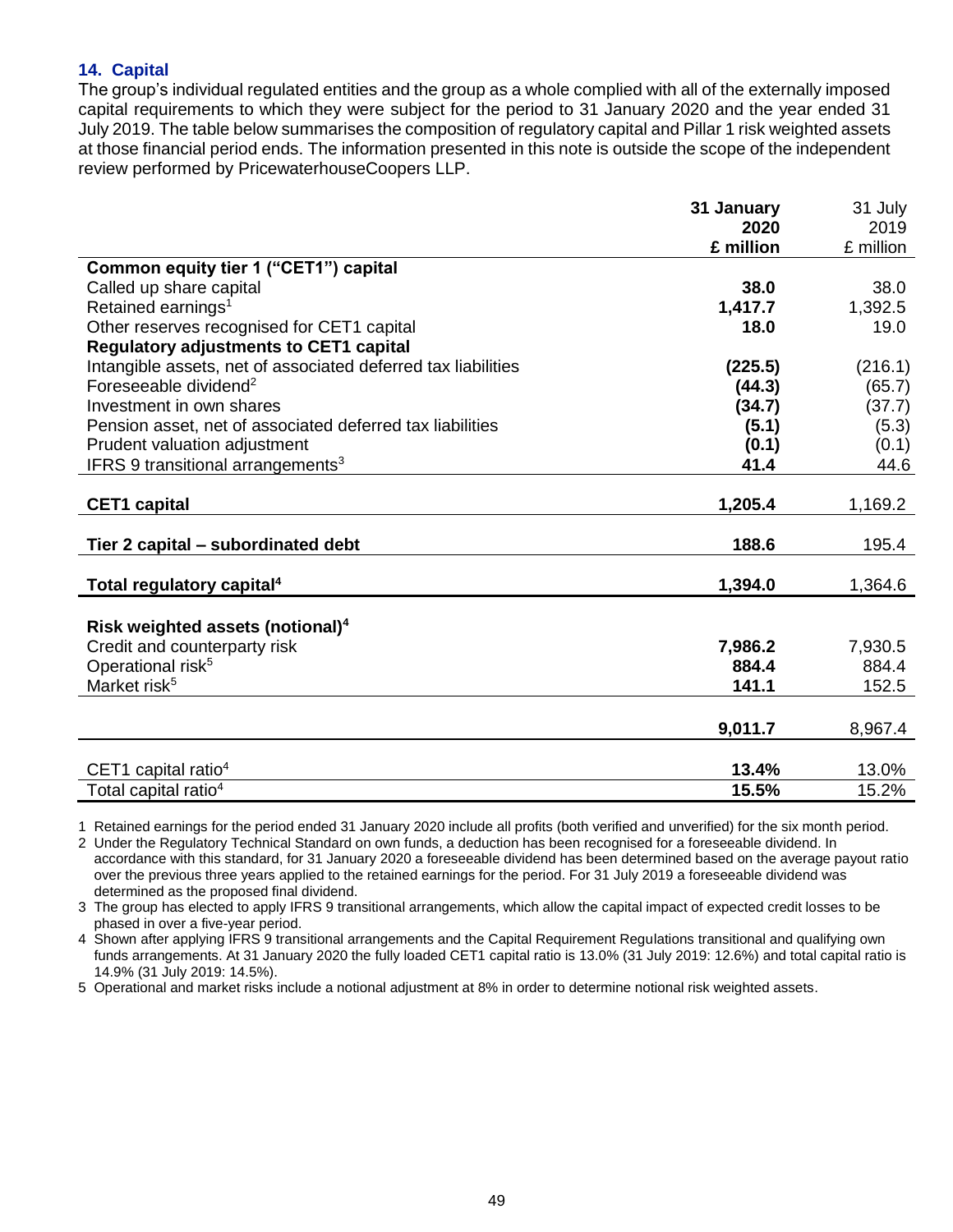The following table shows a reconciliation between equity and CET1 capital after deductions:

|                                                               | 31 January | 31 July   |
|---------------------------------------------------------------|------------|-----------|
|                                                               | 2020       | 2019      |
|                                                               | £ million  | £ million |
| Equity                                                        | 1,434.6    | 1,406.4   |
| Regulatory adjustments to CET1 capital:                       |            |           |
| Intangible assets, net of associated deferred tax liabilities | (225.5)    | (216.1)   |
| Foreseeable dividend <sup>1</sup>                             | (44.3)     | (65.7)    |
| <b>IFRS 9 transitional arrangements</b>                       | 41.4       | 44.6      |
| Pension asset, net of associated deferred tax liabilities     | (5.1)      | (5.3)     |
| Prudent valuation adjustment                                  | (0.1)      | (0.1)     |
| Other reserves not recognised for CET1 capital:               |            |           |
| Cash flow hedging reserve                                     | 3.4        | 4.4       |
| Non-controlling interests                                     | 1.0        | 1.0       |
| <b>CET1</b> capital                                           | 1,205.4    | 1,169.2   |

1 Under the Regulatory Technical Standard on own funds, a deduction has been recognised for a foreseeable dividend. In accordance with this standard, for 31 January 2020 a foreseeable dividend has been determined based on the average payout ratio over the previous three years applied to the retained earnings for the period. For 31 July 2019 a foreseeable dividend was determined as the proposed final dividend.

The following table shows the movement in CET1 capital during the period:

|                                                                           | £ million |
|---------------------------------------------------------------------------|-----------|
| CET1 capital at 31 July 2019                                              | 1,169.2   |
| Profit in the period attributable to shareholders                         | 94.5      |
| Dividends paid and foreseen                                               | (44.4)    |
| Other movements in reserves recognised for CET1 capital                   | (4.5)     |
| Increase in intangible assets, net of associated deferred tax liabilities | (9.4)     |
| Other movements in deductions from CET1 capital                           |           |
|                                                                           |           |
| CET1 capital at 31 January 2020                                           | 1,205.4   |

# **15. Contingent liabilities**

Financial Services Compensation Scheme ("FSCS")

As disclosed in note 23 of the Annual Report 2019, the group is exposed to the FSCS which provides compensation to customers of financial institutions in the event that an institution is unable, or is likely to be unable, to pay claims against it.

Compensation has previously been paid out by the FSCS funded by loan facilities provided by HM Treasury to FSCS in support of the FSCS's obligations to the depositors of banks declared in default. The facilities are expected to be repaid wholly from recoveries from the failed deposit-takers. In the event of a shortfall, the FSCS will recover the shortfall by raising levies on the industry. The amount of future levies payable by the group depends on a number of factors including the potential recoveries of assets by the FSCS, the group's participation in the deposit-taking market at 31 December, the level of protected deposits and the population of FSCS members.

#### **16. Related party transactions**

Related party transactions, including salary and benefits provided to directors and key management, did not have a material effect on the financial position or performance of the group during the period. There were no changes to the type and nature of the related party transactions disclosed in the Annual Report 2019 that could have a material effect on the financial position and performance of the group in the six months to 31 January 2020.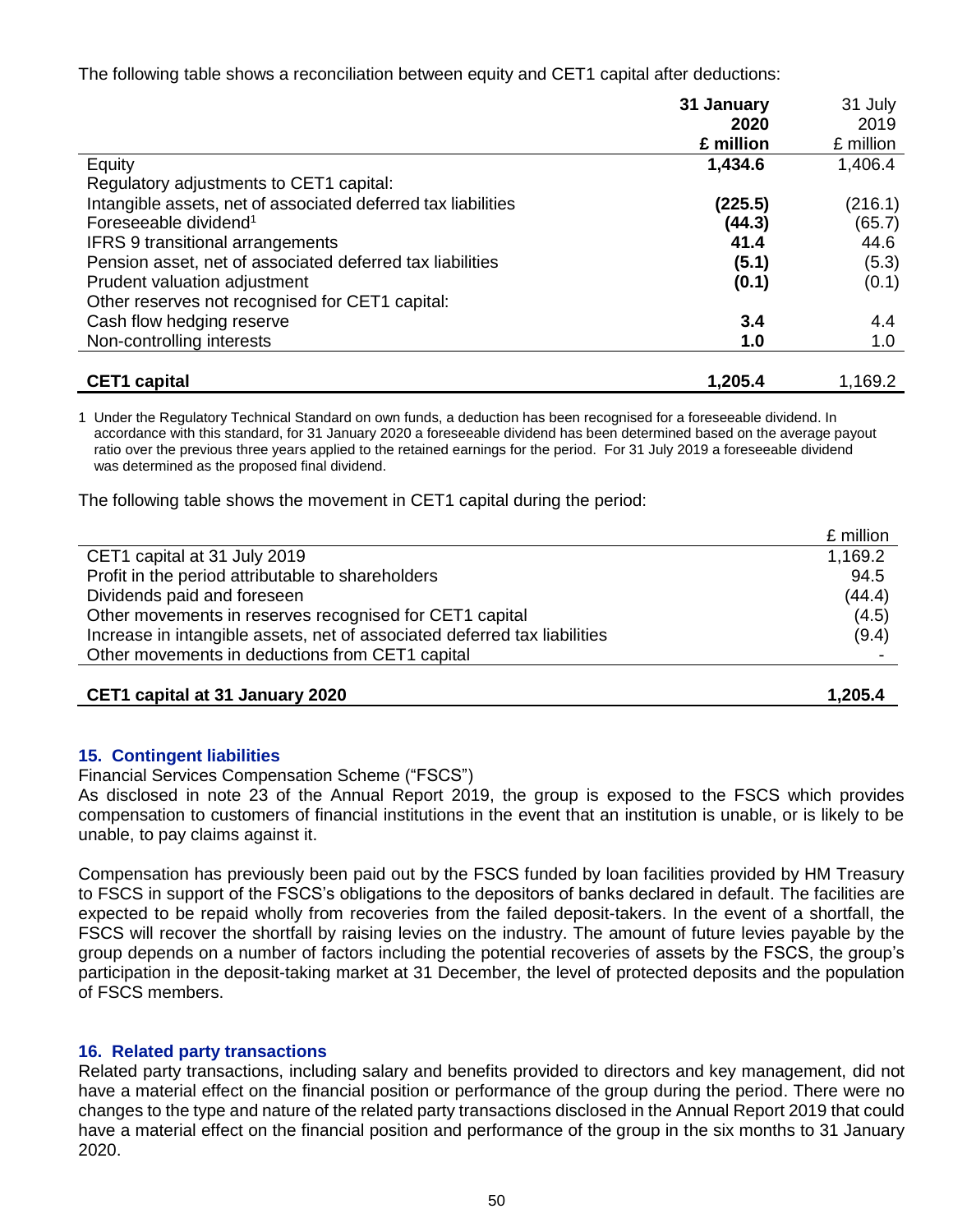# **17. Consolidated cash flow statement reconciliation**

|                                                                                                          | 31 January |           | 31 July   |
|----------------------------------------------------------------------------------------------------------|------------|-----------|-----------|
|                                                                                                          | 2020       | 2019      | 2019      |
|                                                                                                          | £ million  | £ million | £ million |
| (a) Reconciliation of operating profit before tax to net cash                                            |            |           |           |
| inflow from operating activities                                                                         | 124.1      | 135.6     | 264.7     |
| Operating profit before tax from continuing operations<br>Profit before tax from discontinued operations |            | 0.9       | 0.8       |
| Tax paid                                                                                                 | (64.6)     | (28.1)    | (55.6)    |
| Depreciation and amortisation                                                                            | 44.4       | 35.7      | 73.5      |
| (Increase)/decrease in:                                                                                  |            |           |           |
| Interest receivable and prepaid expenses                                                                 | (15.5)     | 8.1       | (4.8)     |
| Net settlement balances and trading positions                                                            | (7.7)      | (21.3)    | (29.2)    |
| Net loans to/from money broker against stock advanced                                                    | 27.3       | 9.5       | 15.8      |
| (Decrease) in interest payable and accrued expenses                                                      | (40.5)     | (45.5)    | (3.5)     |
|                                                                                                          |            |           |           |
| Net cash inflow from trading activities                                                                  | 67.5       | 94.9      | 261.7     |
| (Increase)/decrease in:                                                                                  |            |           |           |
| Loans and advances to banks not repayable on demand                                                      | (0.3)      | (2.1)     | 1.9       |
| Loans and advances to customers                                                                          | 18.6       | (175.9)   | (416.6)   |
| Assets held under operating leases                                                                       | (34.8)     | (33.2)    | (62.7)    |
| Certificates of deposit                                                                                  | (60.3)     | (150.9)   | 9.8       |
| Sovereign and central bank debt                                                                          |            |           |           |
| Other assets less other liabilities                                                                      | 33.5       | 3.1       | 9.1       |
| Increase/(decrease) in:                                                                                  |            |           |           |
| Deposits by banks                                                                                        | 77.5       | (1.0)     | 2.8       |
| Deposits by customers                                                                                    | (75.9)     | (147.7)   | 141.2     |
| Loans and overdrafts from banks                                                                          | (9.0)      | 8.5       | 9.5       |
| (Redemption)/issuance of debt securities                                                                 | (32.6)     | 16.4      | 63.7      |
| Net cash (outflow)/inflow from operating activities                                                      | (15.8)     | (387.9)   | 20.4      |
| (b) Analysis of net cash outflow in respect of the purchase of                                           |            |           |           |
| subsidiaries                                                                                             |            |           |           |
| Cash consideration paid                                                                                  | (3.3)      |           | (3.6)     |
| (c) Analysis of net cash inflow in respect of the sale of                                                |            |           |           |
| subsidiaries and discontinued operations                                                                 |            |           |           |
| Cash consideration received                                                                              | 0.5        | 86.1      | 87.6      |
|                                                                                                          |            |           |           |
|                                                                                                          |            |           |           |
|                                                                                                          | 31 January |           | 31 July   |
|                                                                                                          | 2020       | 2019      | 2019      |
|                                                                                                          | £ million  | £ million | £ million |
| (d) Analysis of cash and cash equivalents <sup>1</sup>                                                   |            |           |           |
| Cash and balances at central banks                                                                       | 903.9      | 764.2     | 1,094.9   |
| Loans and advances to banks repayable on demand                                                          | 151.5      | 85.2      | 93.4      |
|                                                                                                          | 1,055.4    | 849.4     | 1,188.3   |

1 Excludes Bank of England cash reserve account and amounts held as collateral.

During the period ended 31 January 2020, the non-cash changes on debt financing amounted to £7.0 million (31 January 2019: £5.0 million; 31 July 2019: £18.6 million) arising largely from interest accretions and fair value hedging movements.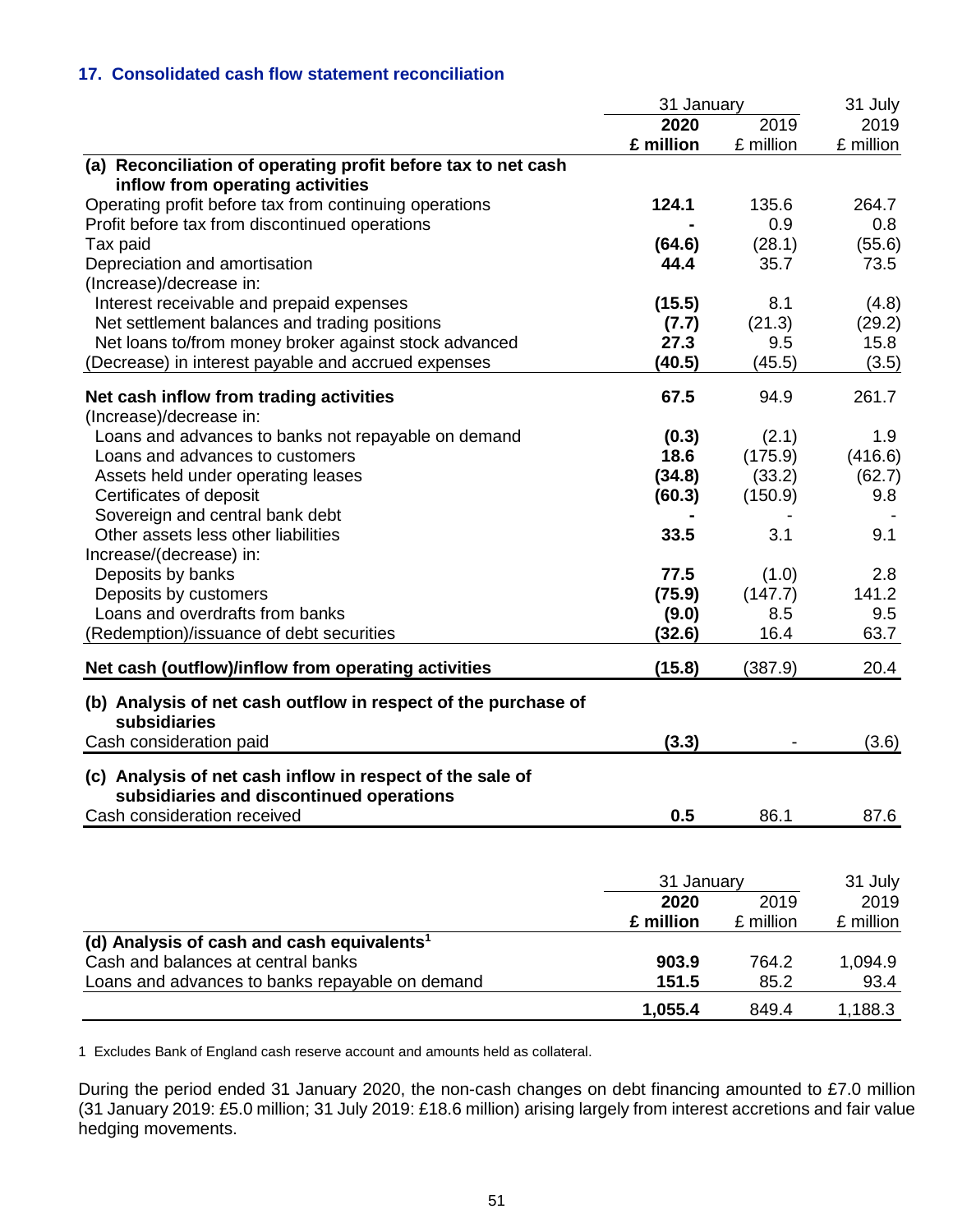#### **18. Fair value of financial assets and liabilities**

The main differences between the fair values and the carrying values of the group's financial assets and financial liabilities are as follows:

|                           | 31 January 2020 |           |           | 31 July 2019 |
|---------------------------|-----------------|-----------|-----------|--------------|
|                           | Fair            | Carrying  | Fair      | Carrying     |
|                           | value           | value     | value     | value        |
|                           | £ million       | £ million | £ million | £ million    |
| Subordinated Ioan capital | 232.0           | 221.6     | 234.1     | 221.6        |
| Debt securities in issue  | 1,846.9         | 1,816.1   | 1,891.2   | .860.1       |

The group holds financial instruments that are measured at fair value subsequent to initial recognition. Each instrument has been categorised within one of three levels using a fair value hierarchy that reflects the significance of the inputs used in making the measurements. These levels are based on the degree to which the fair value is observable and are defined in note 28 "Financial risk management" of the Annual Report 2019. The table below shows the classification of financial instruments held at fair value into the valuation hierarchy:

|                                           | Level 1<br>£ million | Level 2<br>£ million | Level 3<br>£ million | Total<br>£ million |
|-------------------------------------------|----------------------|----------------------|----------------------|--------------------|
| At 31 January 2020                        |                      |                      |                      |                    |
| <b>Assets</b>                             |                      |                      |                      |                    |
| Debt securities:                          |                      |                      |                      |                    |
| Long trading positions in debt securities | 20.6                 | $1.5\,$              |                      | 22.1               |
| Sovereign and central bank debt           | 44.3                 |                      |                      | 44.3               |
| Equity shares                             | 6.4                  | 28.4                 | 0.3                  | 35.1               |
| Derivative financial instruments          | $\blacksquare$       | 29.0                 |                      | 29.0               |
| Contingent consideration                  | $\blacksquare$       |                      | 2.2                  | 2.2                |
|                                           | 71.3                 | 58.9                 | 2.5                  | 132.7              |
| <b>Liabilities</b>                        |                      |                      |                      |                    |
| Short positions:                          |                      |                      |                      |                    |
| Debt securities                           | 3.5                  | 1.6                  |                      | 5.1                |
| Equity shares                             | 3.3                  | 7.0                  | ۰.                   | 10.3               |
| Derivative financial instruments          | $\blacksquare$       | 12.8                 |                      | 12.8               |
| Contingent consideration                  | $\blacksquare$       |                      | 3.1                  | 3.1                |
|                                           | 6.8                  | 21.4                 | 3.1                  | 31.3               |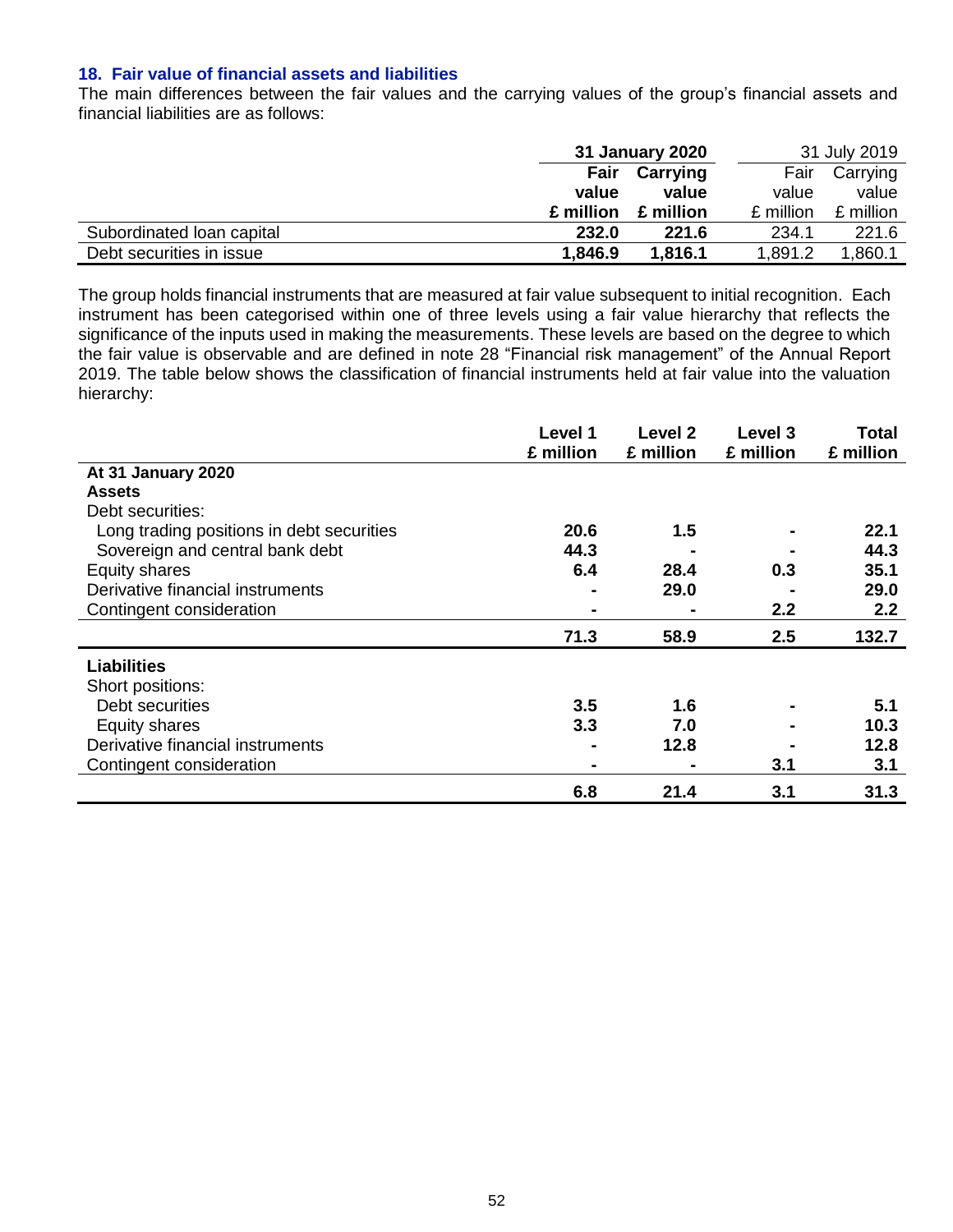|                                           | Level 1   | Level <sub>2</sub> | Level 3   | Total     |
|-------------------------------------------|-----------|--------------------|-----------|-----------|
|                                           | £ million | £ million          | £ million | £ million |
| At 31 July 2019                           |           |                    |           |           |
| <b>Assets</b>                             |           |                    |           |           |
| Debt securities:                          |           |                    |           |           |
| Long trading positions in debt securities | 24.0      | 1.4                |           | 25.4      |
| Sovereign and central bank debt           | 48.3      |                    |           | 48.3      |
| <b>Equity shares</b>                      | 5.6       | 30.4               | 0.3       | 36.3      |
| Derivative financial instruments          |           | 30.1               |           | 30.1      |
| Contingent consideration                  |           |                    | 2.1       | 2.1       |
|                                           |           |                    |           |           |
|                                           | 77.9      | 61.9               | 2.4       | 142.2     |
| <b>Liabilities</b>                        |           |                    |           |           |
| Short positions:                          |           |                    |           |           |
| Debt securities                           | 7.9       | 1.7                |           | 9.6       |
| Equity shares                             | 2.7       | 8.2                |           | 10.9      |
|                                           |           |                    |           |           |
| Derivative financial instruments          |           | 20.6               |           | 20.6      |
| Contingent consideration                  |           |                    | 6.0       | 6.0       |
|                                           |           |                    |           |           |
|                                           | 10.6      | 30.5               | 6.0       | 47.1      |

There is no significant change to the valuation methodologies relating to Level 2 and 3 financial instruments disclosed in note 28 "Financial risk management" of the Annual Report 2019.

Financial instruments classified as Level 3 predominantly comprise contingent consideration payable and receivable in relation to the acquisitions and disposal of subsidiaries. The valuation of contingent consideration is determined on a discounted expected cash flow basis. The group believes that there is no reasonably possible change to the technique or inputs used in the valuation of these positions which would have a material effect on the group's consolidated income statement.

There were no significant transfers between Level 1, 2 and 3 during the six months ended 31 January 2020 (six months ended 31 January 2019: none).

There were no significant movements in financial instruments categorised as Level 3 during the six months ended 31 January 2020 (six months ended 31 January 2019: none).

The gains recognised in the consolidated income statement relating to financial instruments held at 31 January 2020 amounted to £0.3 million (31 January 2019: £0.7 million loss; 31 July 2019: £nil).

#### **19. Implementation of IFRS 16 Leases**

The group adopted IFRS 16 from 1 August 2019. The standard has been applied on a modified retrospective basis and comparative information has not been restated. More information on changes to the group's accounting policies can be found in note 1.

At transition date, the group applied the option to measure right of use assets at an amount equal to the lease liability, adjusted for prepaid or accrued payments. This resulted in the recognition on the balance sheet of right of use assets of £44.8 million and lease liabilities of £47.4 million, with no impact on shareholders' equity. The right of use assets and lease liabilities, which largely relate to properties previously accounted for as operating leases, are included within Property, plant and equipment and Other liabilities respectively.

The weighted average incremental borrowing rate applied to lease liabilities at transition date was 2%. At 31 July 2019, IAS 17 operating lease commitments as disclosed on page 138 of the Annual Report 2019 amounted to £55.2 million. The difference between this and total lease liabilities recognised at 1 August 2019 on transition largely relate to the impact of discounting.